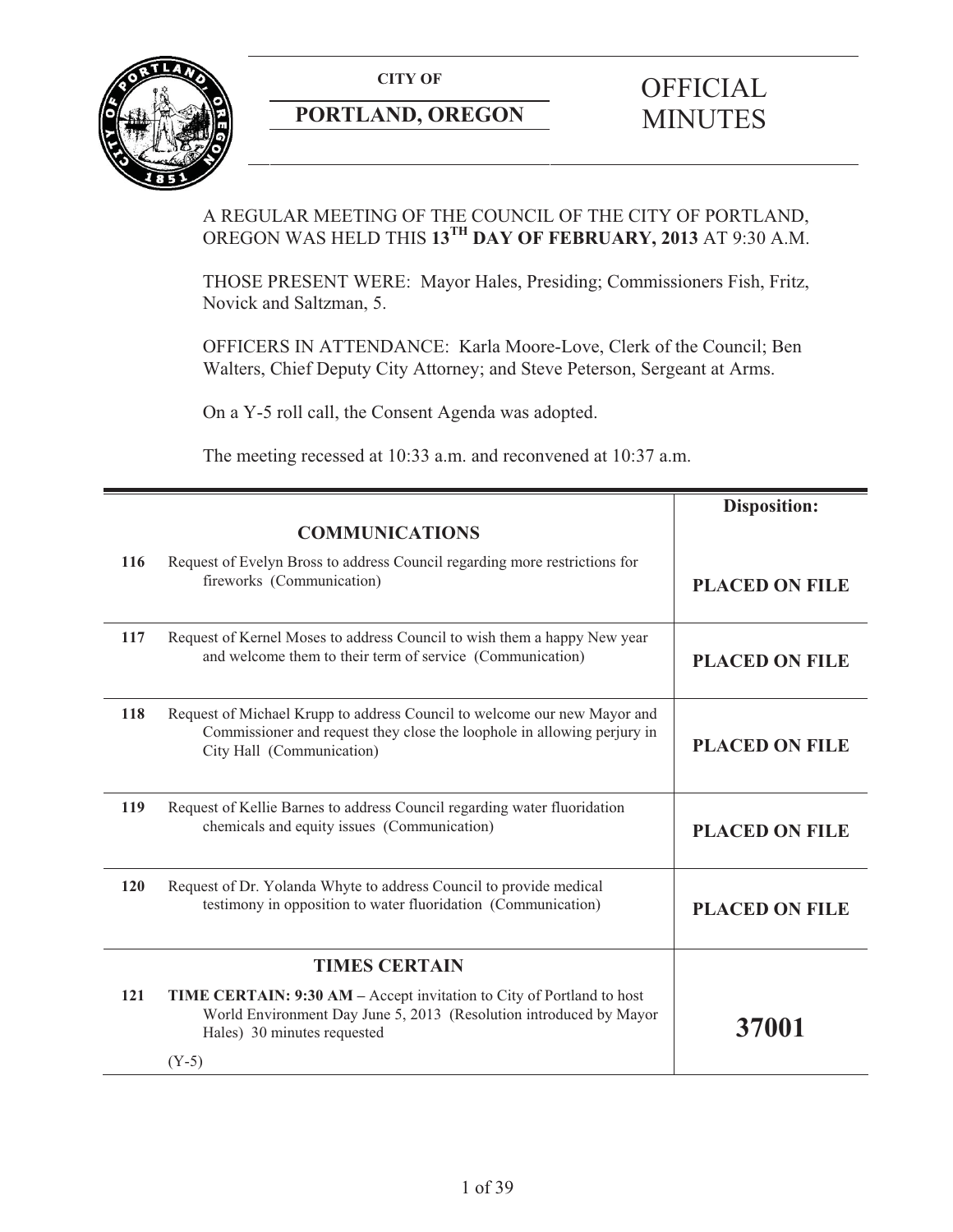| 122     | TIME CERTAIN: 10:00 AM – Accept the Report on the 2013 Federal<br>Legislative Agenda (Report introduced by Mayor Hales) 45 minutes<br>requested                                                                                                       |                                                                                     |
|---------|-------------------------------------------------------------------------------------------------------------------------------------------------------------------------------------------------------------------------------------------------------|-------------------------------------------------------------------------------------|
|         | Motion to adopt LT2 amendment: Moved by Novick and seconded by Fritz.<br>$(Y-5)$                                                                                                                                                                      | <b>ACCEPTED</b><br><b>AS AMENDED</b>                                                |
|         | Motion to accept the report: Moved by Fish and seconded by Fritz.                                                                                                                                                                                     |                                                                                     |
| $(Y-5)$ |                                                                                                                                                                                                                                                       |                                                                                     |
|         | <b>CONSENT AGENDA - NO DISCUSSION</b>                                                                                                                                                                                                                 |                                                                                     |
|         | <b>Mayor Charlie Hales</b>                                                                                                                                                                                                                            |                                                                                     |
|         | <b>Bureau of Emergency Management</b>                                                                                                                                                                                                                 |                                                                                     |
| 123     | Accept a grant in the amount of \$48,707 from the Oregon Military Department,<br>Office of Emergency Management for the sustainment of a Community<br>Emergency Notification System (Second Reading Agenda 107)                                       | 185881                                                                              |
|         | $(Y-5)$                                                                                                                                                                                                                                               |                                                                                     |
|         | <b>Bureau of Planning &amp; Sustainability</b>                                                                                                                                                                                                        |                                                                                     |
| 124     | Consent to transfer of the residential solid waste, recycling and composting<br>collection franchise from J.M. Boitano Sanitary Service to Hoodview<br>Disposal and Recycling (Ordinance)                                                             | <b>PASSED TO</b><br><b>SECOND READING</b><br><b>FEBRUARY 20, 2013</b><br>AT 9:30 AM |
|         | <b>Bureau of Transportation</b>                                                                                                                                                                                                                       |                                                                                     |
|         |                                                                                                                                                                                                                                                       |                                                                                     |
| $*125$  | Authorize Asphaltic Concrete supply contracts for use on Maintenance<br>Operations projects (Ordinance)                                                                                                                                               | 185882                                                                              |
|         | $(Y-5)$                                                                                                                                                                                                                                               |                                                                                     |
| $*126$  | Accept a grant in the amount of \$250,000 from the Metro Regional<br>Government for the South Portal Partnership Plan Project and authorize<br>an Intergovernmental Agreement (Ordinance)                                                             | 185883                                                                              |
|         | $(Y-5)$                                                                                                                                                                                                                                               |                                                                                     |
| $*127$  | Authorize an Intergovernmental Agreement with the U.S. Department of<br>Agriculture Wildlife Damage and Conflict Management (Ordinance)<br>$(Y-5)$                                                                                                    | 185884                                                                              |
| 128     | Accept a grant in the amount of \$279,888 from the Portland Development<br>Commission for the Foster Road Transportation and Streetscape Plan -<br>Design and Construction Phase 1 - Rapid Flash Beacons (Ordinance)                                  | <b>PASSED TO</b><br><b>SECOND READING</b><br><b>FEBRUARY 20, 2013</b><br>AT 9:30 AM |
|         | <b>Office of Management and Finance</b>                                                                                                                                                                                                               |                                                                                     |
| 129     | Authorize a price agreement with Polydyne, Inc. to provide sludge processing<br>polymer for a not-to-exceed yearly value of \$700,000 and a 5 year<br>contractual total not to exceed \$3,500,000 (Procurement Report - Bid<br>No. 114706)<br>$(Y-5)$ | <b>ACCEPTED</b><br><b>PREPARE</b><br><b>CONTRACT</b>                                |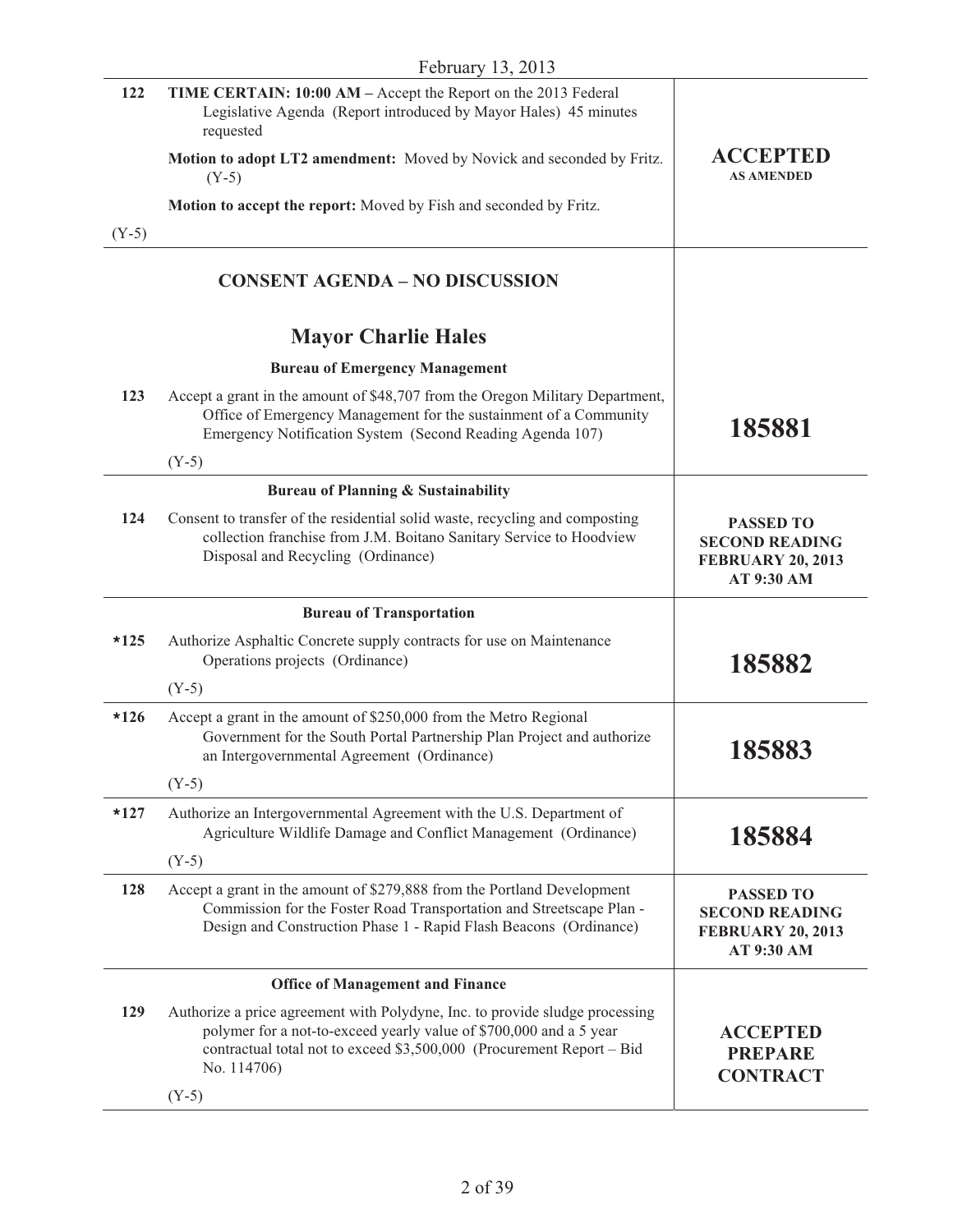| 130    | Authorize the Director of the Bureau of Human Resources, with the<br>concurrence of the City Attorney, to commence legal proceedings to<br>protect the City's interests and rights under state collective bargaining law<br>in connection with an investigation and resulting lawsuit filed by the<br>United States Department of Justice regarding police practices<br>(Resolution) | 37000                                                                                      |
|--------|--------------------------------------------------------------------------------------------------------------------------------------------------------------------------------------------------------------------------------------------------------------------------------------------------------------------------------------------------------------------------------------|--------------------------------------------------------------------------------------------|
|        | $(Y-5)$                                                                                                                                                                                                                                                                                                                                                                              |                                                                                            |
| $*131$ | Amend contract with Northwest Testing, Inc. to increase contract amount by an<br>additional \$33,205 to provide additional special testing and inspection<br>services for the Emergency Coordination Center project (Ordinance;<br>amend Contract No. 30002509)                                                                                                                      | 185885                                                                                     |
|        | $(Y-5)$                                                                                                                                                                                                                                                                                                                                                                              |                                                                                            |
|        | <b>Water Bureau</b>                                                                                                                                                                                                                                                                                                                                                                  |                                                                                            |
| 132    | Authorize Intergovernmental Agreements with the University of Washington<br>and the University of Idaho to model the hydrologic effects of climate<br>change on the Bull Run watershed under the Pilot Utility Modeling<br>Application project (Second Reading Agenda 109)                                                                                                           | 185886                                                                                     |
|        | $(Y-5)$                                                                                                                                                                                                                                                                                                                                                                              |                                                                                            |
| 133    | Amend Intergovernmental Agreement with the Water Utility Climate Alliance<br>and the Metropolitan Water District of Southern California to financially<br>collaborate on climate change issues (Second Reading Agenda 110;<br>amend Contract No. 53143)                                                                                                                              | 185887                                                                                     |
|        | $(Y-5)$                                                                                                                                                                                                                                                                                                                                                                              |                                                                                            |
|        | <b>REGULAR AGENDA</b>                                                                                                                                                                                                                                                                                                                                                                |                                                                                            |
|        | <b>Mayor Charlie Hales</b>                                                                                                                                                                                                                                                                                                                                                           |                                                                                            |
|        | <b>Bureau of Planning &amp; Sustainability</b>                                                                                                                                                                                                                                                                                                                                       |                                                                                            |
| $*134$ | Authorize grant agreements of up to \$30,000 for energy efficiency<br>improvements in small commercial buildings, using \$340,000 in federal<br>grant funding (Ordinance) 10 minutes requested                                                                                                                                                                                       | 185888                                                                                     |
|        | Motion to delete "first come, first served" language: Moved by Fritz and<br>seconded by Fish. (Y-5)                                                                                                                                                                                                                                                                                  | <b>AS AMENDED</b>                                                                          |
|        | $(Y-5)$                                                                                                                                                                                                                                                                                                                                                                              |                                                                                            |
|        | <b>Bureau of Transportation</b>                                                                                                                                                                                                                                                                                                                                                      |                                                                                            |
| 135    | Vacate a portion of NE Sumner St west of NE 14th Pl subject to certain<br>conditions and reservations (Hearing; Ordinance; VAC-10078)                                                                                                                                                                                                                                                | <b>PASSED TO</b><br><b>SECOND READING</b><br><b>FEBRUARY 20, 2013</b><br><b>AT 9:30 AM</b> |
|        | <b>City Auditor LaVonne Griffin-Valade</b>                                                                                                                                                                                                                                                                                                                                           |                                                                                            |
| 136    | Assess property for sidewalk repair by the Bureau of Maintenance (Second<br>Reading Agenda 113; Y1079)<br>$(Y-5)$                                                                                                                                                                                                                                                                    | 185889<br><b>AS AMENDED</b>                                                                |
|        |                                                                                                                                                                                                                                                                                                                                                                                      |                                                                                            |

At 11:31 a.m., Council recessed.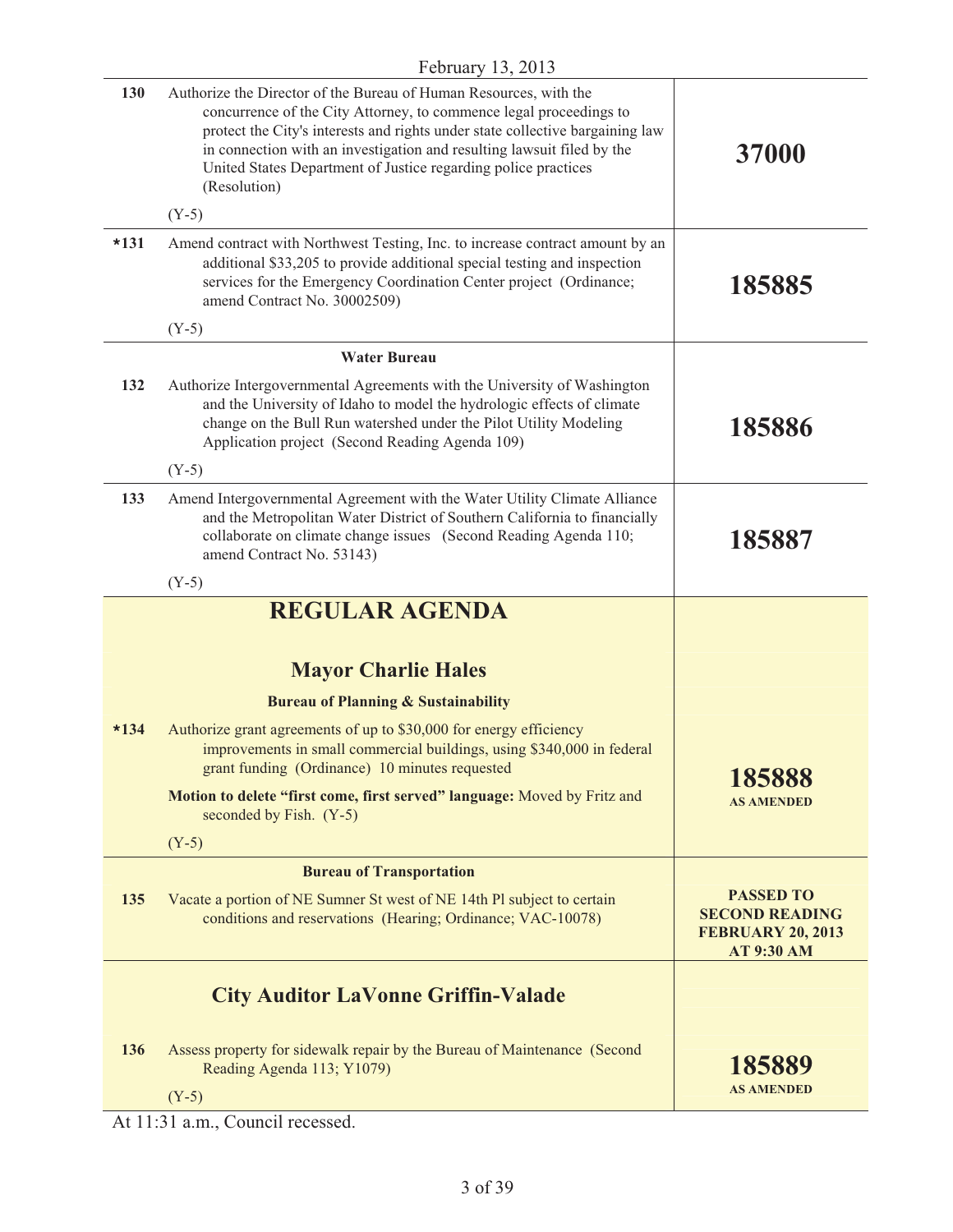## A RECESSED MEETING OF THE COUNCIL OF THE CITY OF PORTLAND, OREGON WAS HELD THIS **13TH DAY OF FEBRUARY, 2013** AT 2:00 P.M.

THOSE PRESENT WERE: Mayor Hales, Presiding; Commissioners Fish, Fritz, Novick and Saltzman, 5.

OFFICERS IN ATTENDANCE: Karla Moore-Love, Clerk of the Council; Roland Iparraguirre, Deputy City Attorney; and Harry Jackson, Sergeant at Arms.

|     |                                                                                                                                                                                                                   | Disposition:    |
|-----|-------------------------------------------------------------------------------------------------------------------------------------------------------------------------------------------------------------------|-----------------|
| 137 | <b>TIME CERTAIN: 2:00 PM</b> – Accept the Report of the Chief Administrative<br>Officer for the Quarterly Report of the Technology Oversight Committee<br>(Report introduced by Mayor Hales) 30 minutes requested | <b>ACCEPTED</b> |
|     | <b>Motion to accept the report:</b> Moved by Fish and seconded by Fritz.                                                                                                                                          |                 |
|     | (Y-5)                                                                                                                                                                                                             |                 |

At 2:51 p.m., Council adjourned.

## **LAVONNE GRIFFIN-VALADE**

Auditor of the City of Portland

By Karla Moore-Love Clerk of the Council

For a discussion of agenda items, please consult the following Closed Caption File.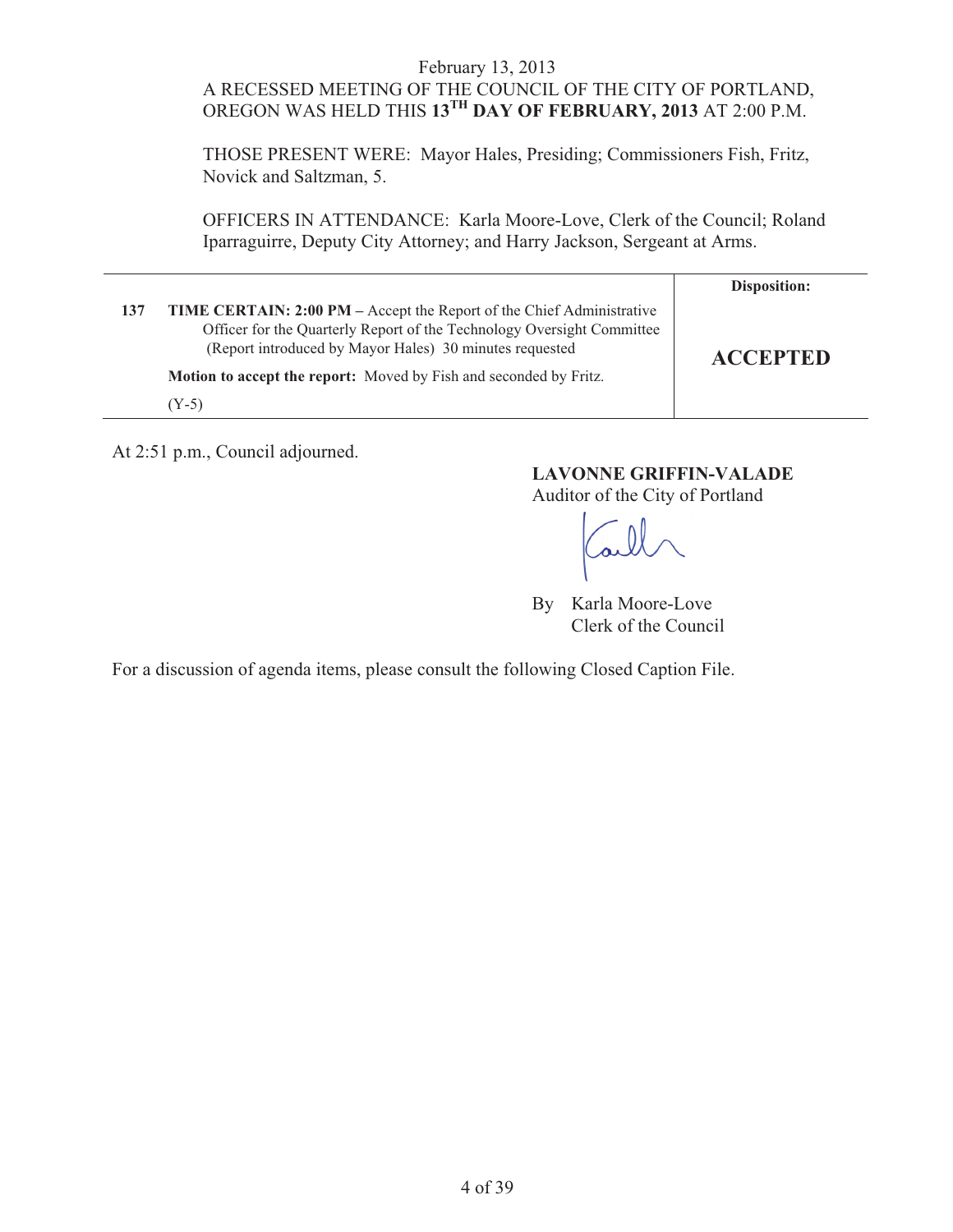## February 13, 2013 **Closed Caption File of Portland City Council Meeting**

This file was produced through the closed captioning process for the televised City Council broadcast and should not be considered a verbatim transcript. Key: **\*\*\*\*\*** means unidentified speaker.

## **FEBRUARY 13, 2013 9:30 AM**

**Hales:** I'll ask the clerk to call the roll.

**Fritz:** Here. **Fish:** Here. **Saltzman:** Here. **Novick:** Here.

**Hales:** Here. Thank you, everyone, we have some communication items up front that we would like to take up first. Let's call the first of those, please.

## **Item 116.**

**Hales:** Are you here? Come on up, please.

**Evelyn Bross:** There is the first I have been to a city meeting.

**Hales:** Come on up, you have three minutes. State your name for the record. And have a seat. And if you have materials give them to karla and she will get those to us. So welcome. **Bross:** Ok, thank you. I am here to talk about the systems of ptsd, and the fourth of july fireworks. I have been experiencing since I had a gun put to my face 2.5 years ago. The new year's eve fireworks is fine because that's only a one-day thing but fourth of july is throughout the whole month of july. People think it's fun to blow up fireworks. The thing is, is that you are not only, what I have gone through, now you are going to have 10,000 people from clackamas town center who were at that mall with that gunman who are going to experience what I experienced for the last two years. So, not only my experiences, I am trying to give to you, for what to, to be prepared for the 10,000 people at clackamas town center. They will, nil be edgy. Their heart will thump. Things like that. You need to warn the citizens of pds, symptoms may occur with the fireworks, who were at that clackamas town center. And this is also for veterans. There is a flyer here that, that talks about veterans who thought that he had it all done up. He goes, i'm blogging this moment because I just woke up with bangs of unofficial fireworks in the neighborhood. And now I am having trouble going back to sleep. The more I try to force myself to sleep, the more I am awake. Reliving my memories of the, the war he was at. On thursday, july 3rd, he spoke about how he prepares for it. And then people suffering with ptsd, to actually go right underneath the fireworks and see the fireworks and then they know it's not a bomb. It's not a fire. You know. A gunman. And then particularly, the music. It goes on, yes, I did it. Until a bang woke me up. My heart is pounding. Not fully awake, I thought that I was in the middle of a combat zone. The presence of the bullets and rockets were momentarily real to me. My horrible memories of that war camp goes on. And this was all, all month of july. People, there is two fireworks stands where I live at. And they right across the street from each other, so there is a lot of fireworks on 82nd and foster, which is horrible, and if read all of this, you will see that there is a lot of people, people who have had a gun to their face, and who are going to, to be really, really horribly terrified when the fourth of july fireworks go off. And it's when you are not there setting off the fireworks, it's when you are, you are going to be scared that, that there's a gun. So, I am preparing you for, for all of the citizens, from clackamas town center, what to expect because i'm experiencing it for the last two years since I had a gun to my face.

**Hales:** Thank you very much for bringing there to our attention and thanks for coming today. Thank you. Thank you. Next item, please.

#### **Item 117.**

**Hales:** Good morning.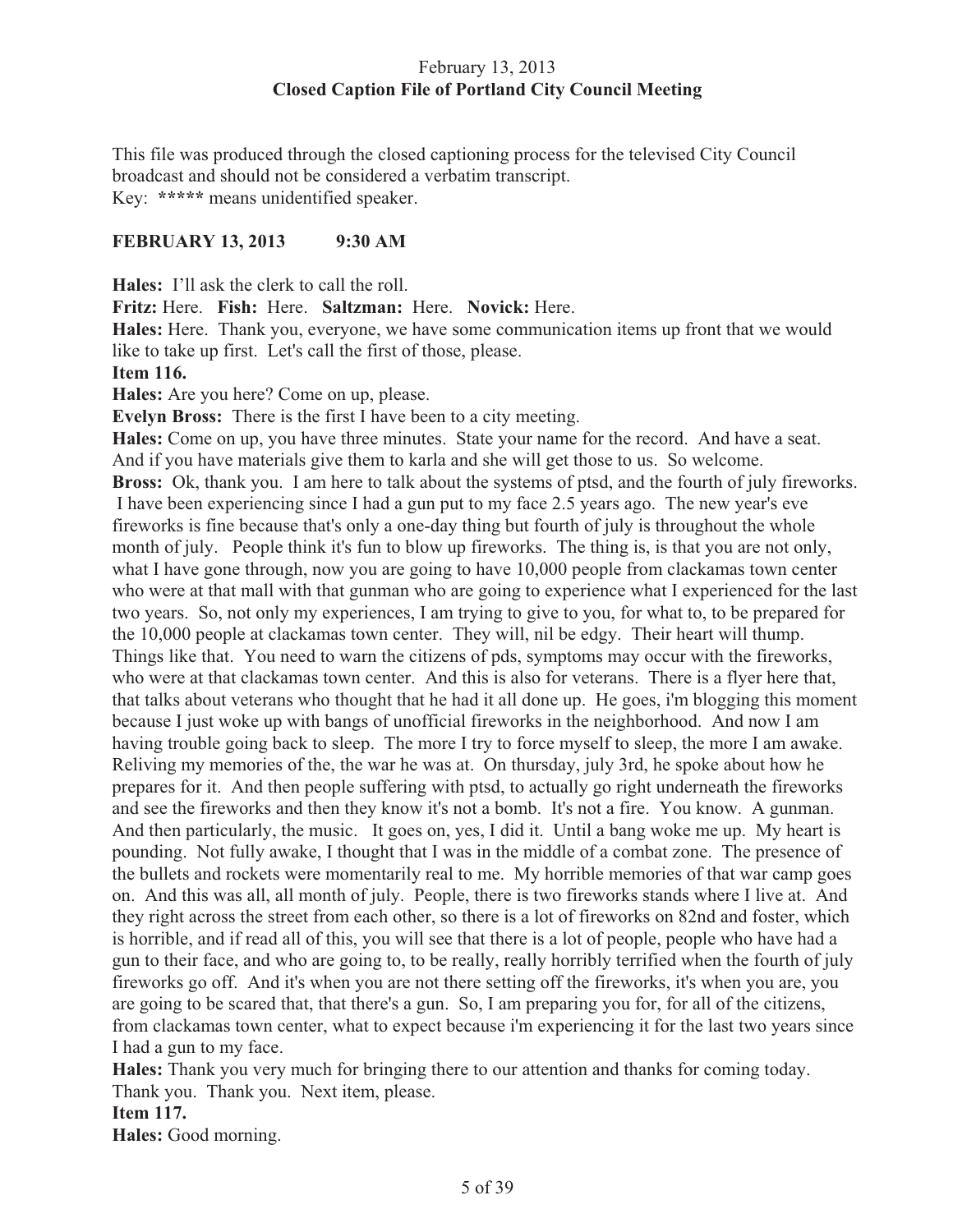**Kernel Moses Rosen:** Good morning, mr. President and commissioners. Last time I sat at this table, I said -- that I was not coming back.

**Hales:** State your name for the record.

**Rosen:** My friends call me kernel, I am moses rosen. Last time I sat at this table I said I was not coming back, and we have a new council, and I wanted to say welcome to, to you two, and wish you well. February 11th marked the start of the chinese year, 4711 kicking off the year of the black water snake, which is female, in chinese astrology. Snake years tend to bring unexpected transformations to our lives. Yet, while there may not be outward manifestations of change, in will be plenty of activity beneath the surface, behind the scenes talks, secret negotiations, and clandestine activity will characterize this chinese year. Things are not what they seem this snake year. The water element is a motive, compassion, and perceptives, by turning into your intuition, you can detect changes that cannot be perceived with the naked eye, the water snake is known for her incredible deep and beautiful eyes, denoting wisdom and synonymous with the third eye or penial gland, which you may have heard about recently. Snake years reward those who do plenty of research before making a move. Are you hiring a contractor? Are you buying an expensive appliance? Then you better read consumer reports and do some customer surveys before making your purchase. By arming yourself with Knowledge, knowledge is not money. You will make the most of this tumultuous year. So, happy new year. May it be tumultuous. I also wanted to remind you about a little thing going on out here in the plaza, about 14 months ago, I lit a fire, and it is still burning, and that is, that is about, about the fact that we have a law on the books that says sleeping matter is illegal. So, that means that sleeping bags, tarps, sleeping pads, blankets are all illegal. On the other hand, we have the human need to sleep. How much? Close to a third of our lives. So right now, right now out here, we have a torture population of sleep, a sleep deprived population costing this city money and physical and mental health because they are sleep deprived because the laws don't provide for a legitimate human need. Meanwhile, down the street at r2d2, a practical solution to this problem, we got fines going down because their fence is too high. Thank you very much.

**Hales:** Thank you.

**Item 118.** 

**Moore-Love:** He called and he's not able to make it.

**Hales:** Ok.

**Item 119.**

**Hales:** Good morning.

**Kellie Barnes:** Good morning. I am kellie barnes, I am here as a concerned citizen, and I am a concerned mother. I like to come here mostly due to the viewers watching the Council meetings, and when I come across new information that I think is relevant to share about this discussion, I have copies here for you to review. One of my largest concerns about the issue of chart fluoridation is the lack of communication that american academy of pediatric recommends children under six months of age do not consume fluoridated water. According to the census 30% of the families are single parent families in Portland, and I don't believe that this communication is disseminated to parents, and the cdc and the american dental academy also recommend that children of this age not consume fluoridated water. We will be learning more on this, in may, and I believe our health and county and city policies need to at least educate the citizens, which is why i'm involved. I think that it's very important that our websites indicate concerns for some sets of population at risk such as those with diabetes and kidney disease and those with chemical sensitivities, these are populations of individuals that will be harmed by this potential policy, and because many citizens don't know about this, I think that it's important that we educate the viewers of the council. And in addition, when I look at the studies of the effectiveness, it surprises me it's very controversial whether the policy is effective. And there is in-house legislation in the state of Washington that is mostly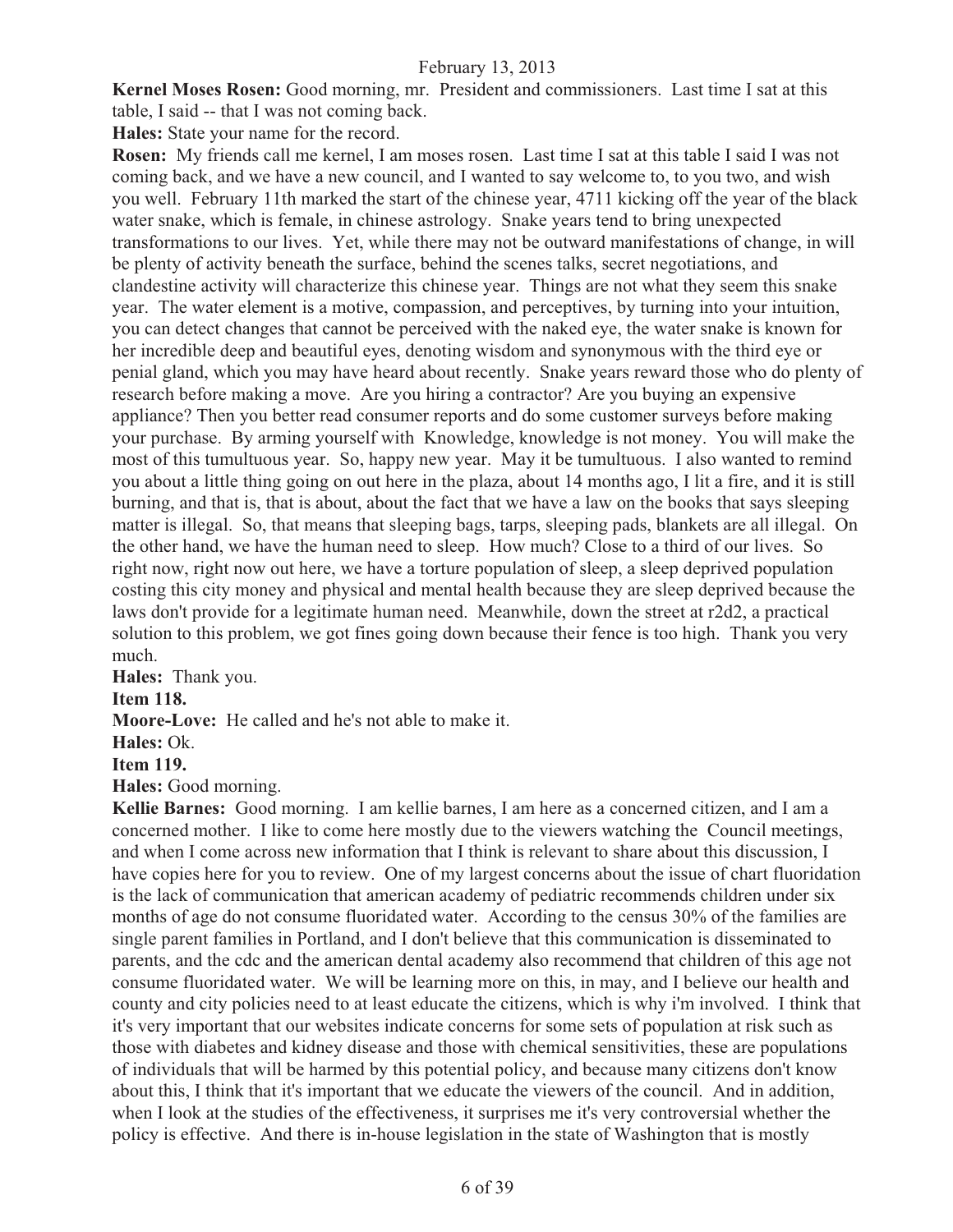Fluoridated due to the concerns that lower economic children do not have access to good dental care, when I have met with a few county officials just this week, they have said to me, i'm surprised, why am I not heard this before? Why do I not know that some sets of populations and people of color for this policy, why is it that our health advisors are not educating our policymakers? I take pause and expect with cdc data, that clearly show that it is rampant in our country, that 41% of the youth between 12-15 have fluoride by the cdc. This will increase if we fluoridate more our communities. And not only do 41% of our kids already are fluorosis, those children of color are most at risk for the moderate and severe forms are. I am not creating this data. You can find it on the cdc website. When I look at the graph you all have in front of you, and I am sorry the viewers do not have it, we look at the percentage of states that are fluoridating, you could see that the access to good are improved outcome of oral health is really related to economics. Those with higher incomes show statistically better oral health than those of lower income. This is not a surprise. This is nothing new. We know we need outreach, and one thing that fascinates me and really, reason that i'm here today, is that according to the Oregon health authority, on their website, which I printed for you, they clearly say school fluoride programs and school Dental sealant programs combined can prevent almost 100% of the cavities. When I went to the county to discuss this, they clearly understand that we are underfunded but we don't have the fiscal means necessarily to prevent or to provide this, this access to children. However, it's well documented that these programs work, and also, allows parents' choice to participate. And I don't understand which there is lack of effectiveness of a policeman that's marginal at best why we are put something sets of populations at risk. Including the elderly, those with diabetes and kidney disease and those with chemical sensitivities, which affect people of color more than people of non color.

**Hales:** You used your time so I will ask you to wrap up.

**Barnes:** It feels that is not equitable and I would like our citizens to be indicated of these, to be educated of these risks.

**Hales:** Thank you very much.

**Item 120.** 

**Moore-Love:** She called in and is not able to make it.

**Hales:** All right, let's take up the consent calendar, and I don't believe that there are any requests to remove items from the consent calendar, is that correct?

**Moore-Love:** That's what I have, correct.

**Hales:** Motion for approval.

**Moore-Love:** Actually, we don't have to make a motion.

**Hales:** I will eventually get it.

**Hales:** Roll call.

**Fritz:** Aye. **Fish:** Aye. **Saltzman:** Aye. **Novick:** Aye. **Hales:** Aye.

**Hales:** Thank you, we have two time certain items this morning. The first is, I think, the reason why a number of people are here this morning. I am happy to announce that -- you should read the item, please please.

#### **Item 121.**

**Hales:** I am happy to announce that the united states environment, united nations environment program, regional office, in north america, has invited the city of Portland to host world environment day on june 5th. We have a number of people joining us here today to make the presentations, and about this pretty amazing honor, that Portland is receiving. And leading off, I think, on behalf of all of our bureau is the dean of our bureau directors, bad pun intended, dean marriott. This is the subject that not only concerns a lot of people in the community, but also, spans a lot of the work that we do among many bureaus. And dean is here on all of their behalves to lead off. So welcome, good morning, and thank you.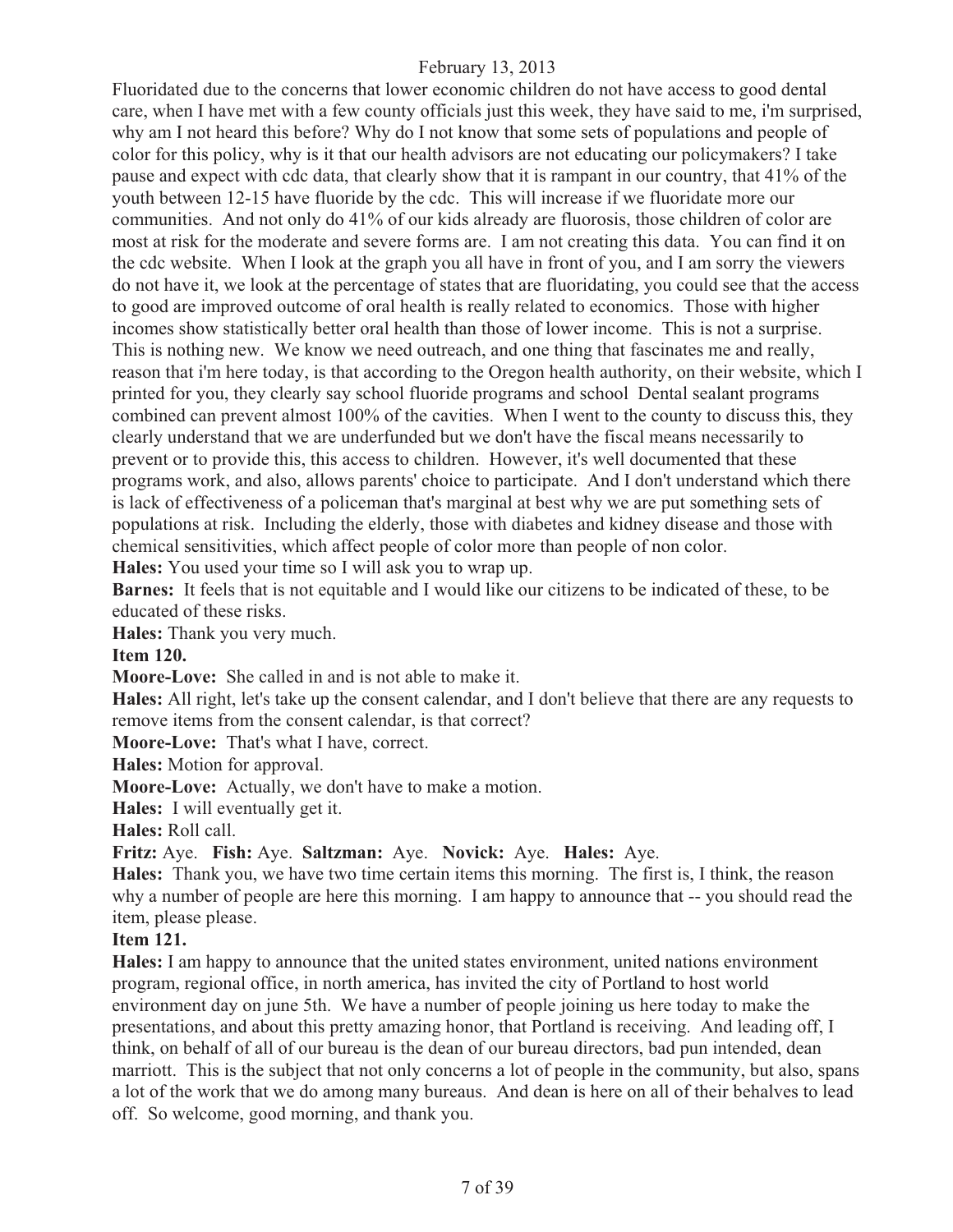**Dean Marriott, Director, Bureau of Environmental Services:** Good morning, thank you, mayor, I am dean marriott, environmental services director, with me is julia thompson from the bureau of planning and sustainability. We will be very brief because we would like to introduce our special guests in a moment. As the mayor suggested I am here representing many of the bureaus Of the city who are very actively engaged in sustainability practices, and environmental protection. As a matter of fact, I will draw your attention to this sustainable city government report that just came out recently, which summarizes all of the good work that we're doing on energy conservation and sustainable practices in the city. It's not just environmental services, although we benefit from having that, those words in our title. I want to point out a couple things, we work extensively with non government organizations. Watershed councils, metro, Portland audubon, groups like depave that help us to remove unwanted pavement in the city, trust for public lands, and willamette river keeper and others. It really does take that cooperation between city government and non government organizations. Just one great example that i'm very familiar with, work that's going on in st. John's neighborhood, involving of the saving of, a band of trees called the baltimore woods. It's a remnant band of trees just north of the willamette park. And with over 200 volunteers, and 11 partners, including many, many city bureaus, ten acres of native white oak habitat that were threatened by the development are now being protect and had restored. Just recently 123 million pounds of asphalt was removed by the citizen volunteers to, to, to -- I think some of you were there to celebrate that. And 50 species of native plants were installed by volunteers, and it really is the neighborhood is coming together to help protect and restore this jewel of st. John's. The Portland parks and recreation bureau, the only parks bureau in the united states, salmon safe, works with city nature volunteers. They have contributed 50,000 hours to restore natural areas in Portland. Just another example of building those partnerships. And of course, the bureau of planning and sustainability has taken the lead for years on the climate action plan and the climate adaptation strategy for Portland. So, I will ask julia thompson to say a few words more about that, and then I will invite our special guests to come up.

**Julia Thompson, Bureau of Planning and Sustainability:** Thank you. Susan anderson, sends her apologies for not being here, i'm julia thompson. And hosting the united nations world environment day is a great opportunity to feature Portland to the world. As dean gave many examples there are more from the energy efficiency programs to our world renown green building services and our curbside compost and is recycling program which has reduced household garbage by nearly 40%. Portland has been the leader for several decades, and this is our chance to shine, and our challenge to stay in a leadership position. It's also a chance for the rest Of the cities and the world to push us forward towards greater innovation. We learned in the process of creating the Portland plan that the sustainability is not just about the environment. If we can do these things while growing jobs, advancing equity, and creating a more educated, healthy, and resilient city we will succeed. So, we're very excited.

**Hales:** Thank you.

**Fish:** The handout said there is an exhibition of children's painting, where is that venture going to be?

**Marriott:** Commissioner, i'm not sure they picked the location yet but they are working among other things, they are working with the parks bureaus to use the community centers, and they are talking at the Portland public schools and other districts about that, so, if i'm -- and, and there will be people following me who may know the answer to that question, but, last I hear on monday, they were still considering a number of venue. Before I introduce our guest I want to thank anne nelson who works for the environmental services, if she would stand up, are you here?

#### **Anne Nelson:** Yes.

**Marriott:** She's standing up, she's been very gracious in shepherding our guests around the city, introducing them to people, and has been very instrumental in making this a success so far. Thanks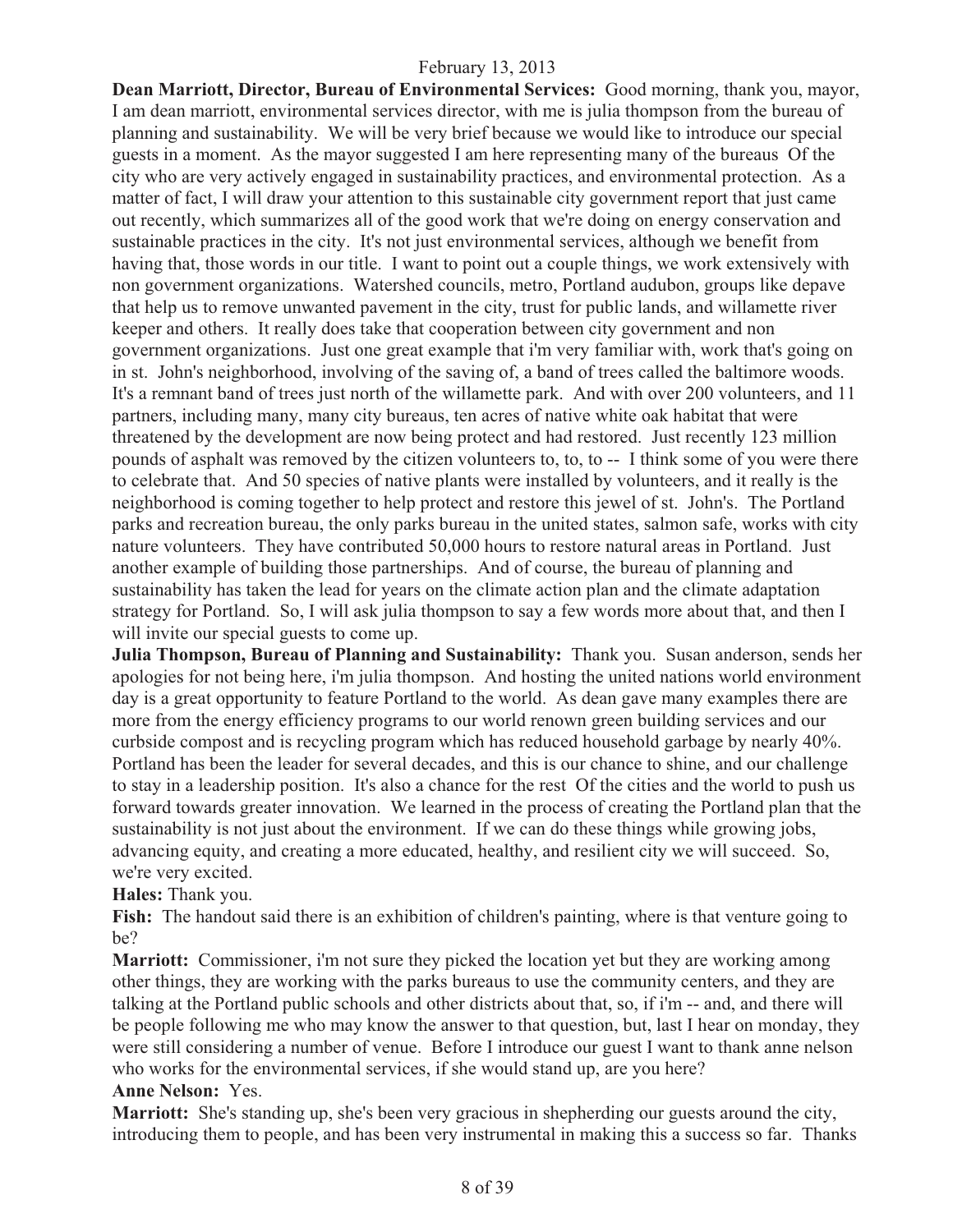to anne. Now, it's a pleasure for me to introduce to you elizabeth cox from the united nations environment program. And with her is lauren trocano, the manager of corporate social responsibility for the bayer corporation. They are teaming up on this effort, and it's a pleasure to welcome them to Portland.

**Hales:** Good morning, and welcome.

**Elisabeth Guilbaud-Cox:** Good morning, mayor hales. Good morning city council members. And elected city auditor. Bureau director. Tribal nations representatives, citizens of Portland, Oregon. There are two in america, Portland, so we want to make sure that we know it's the right Portland. Ladies and gentlemen, on behalf of the united nations environment program, I would like to thank mayor hales and the council members for accepting our invitation to be the host city for the north american world environment day celebrations this year. Mayor hales, you joined the mayor of other great north american cities, who have hosted world environment day. Omaha, chicago, pittsburgh, toronto, and Washington. And let's not forget san francisco, who hosted the global world environment day celebrations in 2005. And under the leadership of gavin newsome. The world environment day is commemorated every year on the 5th of june in more than 120 countries around the world. This day administered by unep is one of the principle vehicles through which we raise environmental awareness, but more importantly, action. With thousands of events organized around the globe, world environment day is considered one of the largest environmental events of its kind. Some may ask, why Portland? Portland, Oregon? The reason for many, and the answer is simple. Portland is a leader in green infrastructure. And in the protection and restoration of the environment. Portland has been selected because we, at unep, would like to put the spotlight on the city's environmental achievement. Those achievement are reflect in the fact that the city is repeatedly ranked among the top ten green cities in north america. In our research, Portland is often rated the number one green city in north america. And an impressive achievement by any standard. Your your stellar reputation is due to innovative initiatives and recognition for sound leadership, good planning and hard work. Rest assured that your efforts have not gone unnoticed by the international community. Portland set the bar for sustainability more than 30 years ago when freeway building was the order of the day. You broke ground and tore down the six-man highway to make room for a waterfront. Since then, you have set an urban growth boundary that today allows residents to enjoy more green spaces. As the first united states city to have a plan to reduce the Greenhouse gas carbon dioxide, now boast that much of your energy comes from renewable resources, such as hydroelectric, conservation and solar power. Your city also boasts the nation's highest percentage of bicycle commuters who are supported by 315-mile highway. Also, impressive, is your solid waste program that recycles more than half of the city's trash. Including glass, metal, and plastic. And compost yard waste and food scraps from business. With ingenuity as your guide, you have timed traffic signals to reduce annual gas consumption by 1.75 million gallons. The equivalent more than 15,000 tons of fuel emissions. Always thinking ahead, you have single use plastic bags at larger retailers, and steps have already been taken to phase out single use bags at all stores and food providers by late 2013. These are just the few reasons why the united nations program has selected Portland, Oregon as the north american host city of world environment day. The world environment teamed team this year is food waste. And the slogan is, reduce your food. This issue is one of great relevance to north america. And we look forward to working with all of you and, in the entire Portland community, to raise awareness about the need to change our culture food waste. You have a vision for world environment day in 2013 is to help us bring the food waste message home in a way that makes A real difference. The statistics are staggering. In region like europe and north america, 300 million tons of food is wasted annually because producers, retailers, and consumers discard food that is still fit for consumption. Worldwide, 33% of all food produced worth around \$1 trillion gets lost or wasted in food production and consumption systems. In a world of 7 billion people set to grow to 9 billion by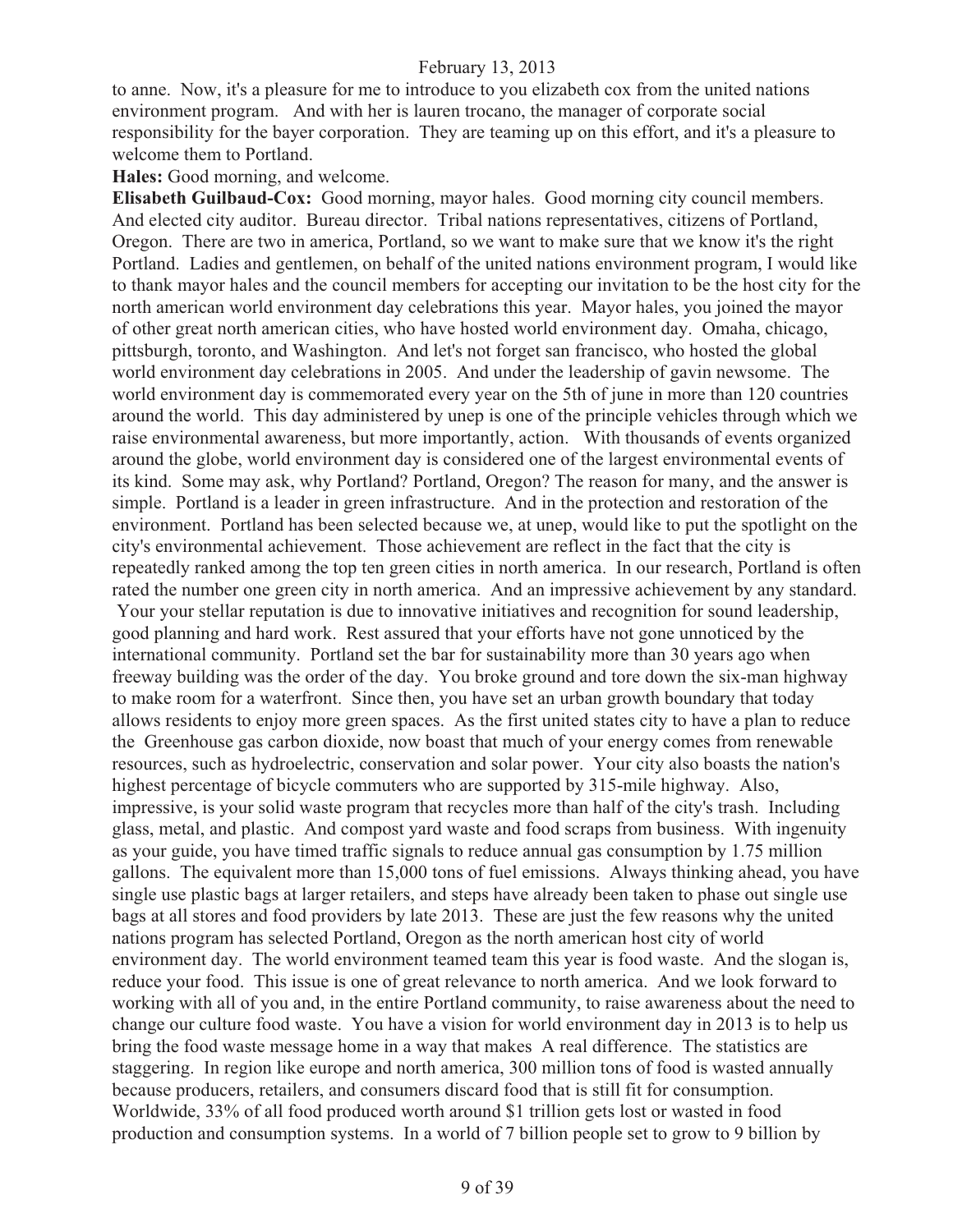2050, wasting food makes no sense. Economically, environmentally and ethically, there are profound implications for the environment and producing more food than is consumed, only exacerbates the pressure. We look forward to working with businesses, non governmental organizations, tribal nations, and individuals in organizing informative and inspiring and vibrant activities, not only on world environment day, but during the six-week period between april 22, earth day, and world environment day on the 5th of june. Earth day is very well-known in north america, and if you can't beat them, join them so we have link two days together. Bridging the gap period provide Portland residents and visitors alike, the opportunity to learn how they can make a difference and become effective stewards of the environment. The role of the private sector not be underestimated because without their involvement, we cannot move the environmental agenda forward, and I am Delighted that bayer usa is here with us today. Their support of world environment day and unep youth program, in particular, is an excellent example of social, corporate responsibility. How we celebrate the world environment day is only limited by our imagination. In addition to local and national governments, enacting environmental laws, poets and singers have talked about the environment. They have organized symposia to discuss problems, but more importantly, find solutions. Schools have challenged each other to see how well and how quickly they can green their environment. But we also need the media's involvement. We need you to cover the world environment day but more importantly, the environment story. We need the support of the entire community to help make world environment day Portland the biggest and best event ever. I would like to take this opportunity to mention that it is my initial discussion with one of world's own, anne nelson, who has already been recognized, that has led us to this moment. I acknowledge her role in making the world environment day in the beautiful city possible. On behalf of unep, I congratulate the leaders and the citizens of Portland for being on the cutting edge of sustainability. Cities around the world can learn from your best practices. And perhaps, we can work together to make this happen. We don't want your wonderful stories to stay in Portland. We want you to share them. Once again, mayor hales, and council members council members, I extend to you our heartfelt gratitude and appreciation for your support. And now, it gives me great pleasure to introduce lauren trocano, director of corporate social responsibility for bayer corporation in the united states. Thank you.

#### **Hales:** Welcome.

**Lauren Trocano:** Thank you, elizabeth, for that introduction. And once again, good morning, mayor hales, city council members, and city auditor, bureau directors and staff, tribal nation representatives, and citizens of Portland, Oregon, and ladies and gentlemen. First, I just want to thank you all so much for inviting bayer here to participate in this important civic occasion. It's a personal privilege for me to be before you on behalf of bayer corporation, and to congratulate the city of Portland for the honor being named the 2013 host city for world environment day in north america. This is an honor that Portland truly deserves. For all of the reasons that elizabeth just enumerated. We at bayer are extremely excited to, once again, sponsor the world environment day youth activities, and to do so here in Portland. And specifically, I am talking about the 2013 exhibition of the international children's Painting competition on the environment. And to answer your question, commissioner, I can officially announce that we hope to host the official exhibition of the native american community center at Portland state university, but also to bring pieces of art to other places around the city so that we can really spread the beauty of the vision our youth have for their environment around to the libraries, perhaps even here at city hall. And also, we will bring an interactive and environmental workshop for local high school students, faculty, and and which will be led by former astronaut and environmental studies professor dr. Mae C. Jemison, who may know is the first african-american female astronaut. For over 15 years, dr. jemison has serve as bayer's national spokesperson for our making science makes sense program, which is an awardwinning initiative that promotes and advances science education and literacy. This is the sixth year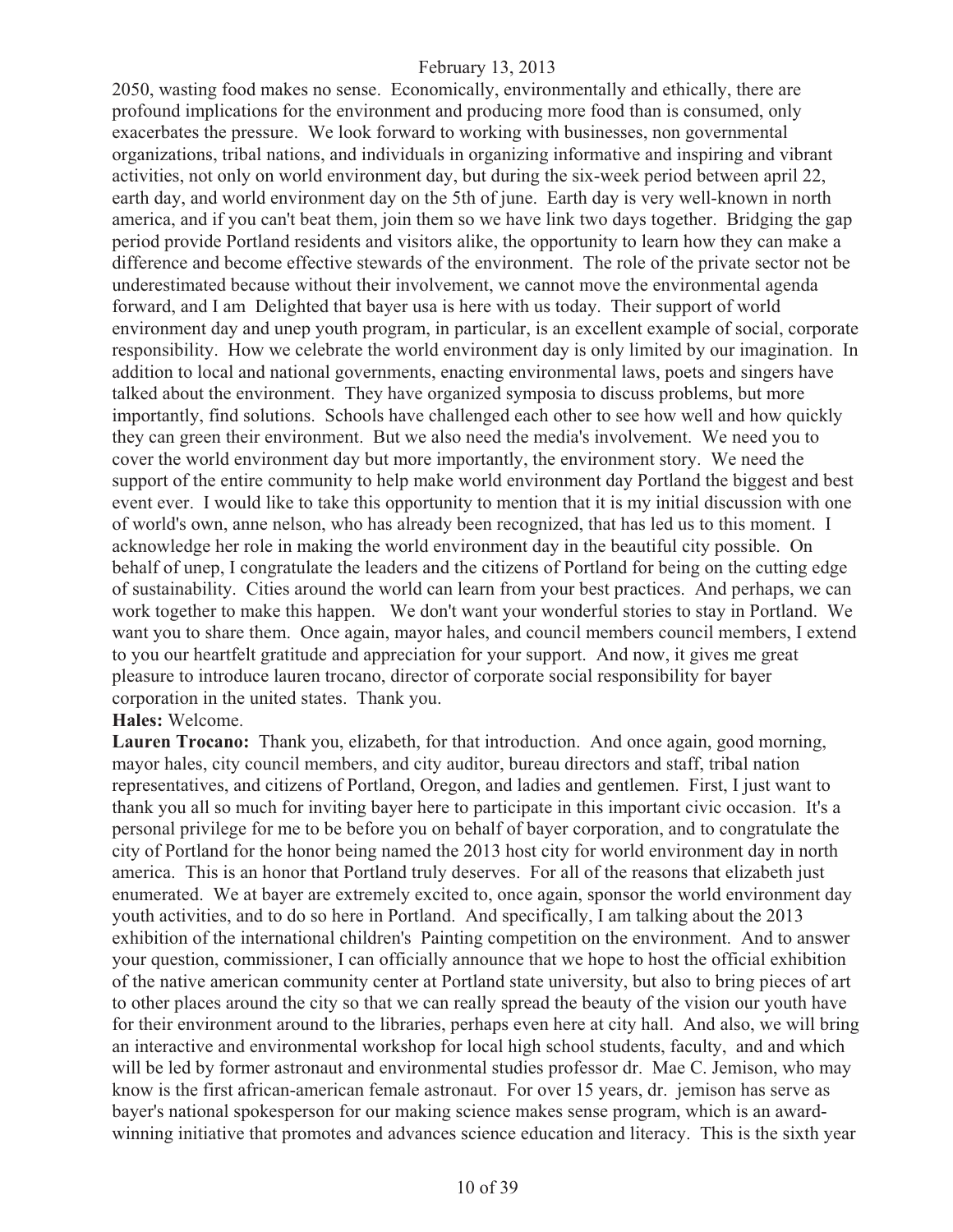in a row that bayer has sponsored the world environment day youth events. Events that remind us that you are never too young to embrace your responsibility to the environment. And it's one of the concrete ways that we demonstrate our corporate responsibility to the environment to science, education and literacy and to society. This is in bayer's dna. So, in this important year for bayer, as we celebrate our 150th anniversary, I beg your indulgence to, as I tell, things about our company that may not already know. So, if you are like most people, when you think of bayer you think of aspirin. But bayer is, actually, three distinct companies. Bayer health care. Bayer crop science. And bayer material science. And all of these businesses are united by our mission, science for a better life. We fulfill that mission through our products, which prevents diagnosed, alleviate and cure diseases, which contribute to insuring a sufficient supply of quality food for an ever increasing world population, and which contribute to reduced emissions and improved energy efficiency. We also do this through the bayer climate program. Which laid out ambitious goals for bayer in three areas. Our production process, our product, and our business activities. And bayer a.g., our parent company in germany, is the first company in the world to form a long-term partnership with unep in the area of the youth and the environment. Together we organized a dozen environmental projects for young people around the world, including our partnerships around world environment day. So, as a representative of the corporate sector here today, I urge all of Portland's businesses, large, medium, and small, to get excited and get involved. There will be opportunities to Sponsor an event, to get your employees out to volunteer. And/or to come up with your own idea. Post a tree planting, clean up a park. Start a composting program. Look at your business, and see how you can ratchet up your sustainability practices and use world environment day to share your good works with the city and the world. It's a model that has worked well in other world environment day host cities. Just last year, in Washington, over 50 small and medium-sized companies joined with ngos and schools at a giant eco-fair. In pittsburgh, companies like alcoa and heinz sponsored a water conference attended by 1,000 people. And we even broke a guinness book of world record with our paddle at the point event where we had the most canoes and kayaks ever forming a flotilla on a moving body of water. 500, 600, I think.

Fritz: Game on, she says. [laughter]

**Trocano:** And we had more than 65 events registered on our pittsburgh world environment day website, so our other challenge is for Portland to beat that. So whether you are planning something or you would like to do something new and original, we invite you to register your events, at www.Portlandoregon.gov/wedmore. And as elizabeth said, you are limited only by the boundary of your imagination. This is a rare opportunity for you to showcase all of your strengths and accomplishments. All that you do to make Portland one of the most eco-friendly cities in the world. And the world is watching. So, I will leave with that thought and say thank you again for the invitation today, and your warm hospitality, and bayer looks forward to working with all of to you make world environment day 2013 a huge success. Thank you.

**Hales:** Thank you very much. What a great presentation. It makes it clear to us, I think, that this is both a great honor for Portland, and a challenge. And we, I think, accept both with full cry, that this is great for us, as community leaders, as citizens, as activists, and as business people to both take a look at what we have accomplished and use this as a way to, to challenge ourselves to do more. So, thank you very much.

**Guilbaud-Cox:** Thank you for accepting our invitation, and we look forward working with all of you. Thank you.

**Hales:** Other questions or comments for our guests? Thank you. We look forward to this. Thank you. Dean, do you have other invited presenters? I know that there are other folks signed up to speak.

**Marriott:** Don't. **Hales:** Ok.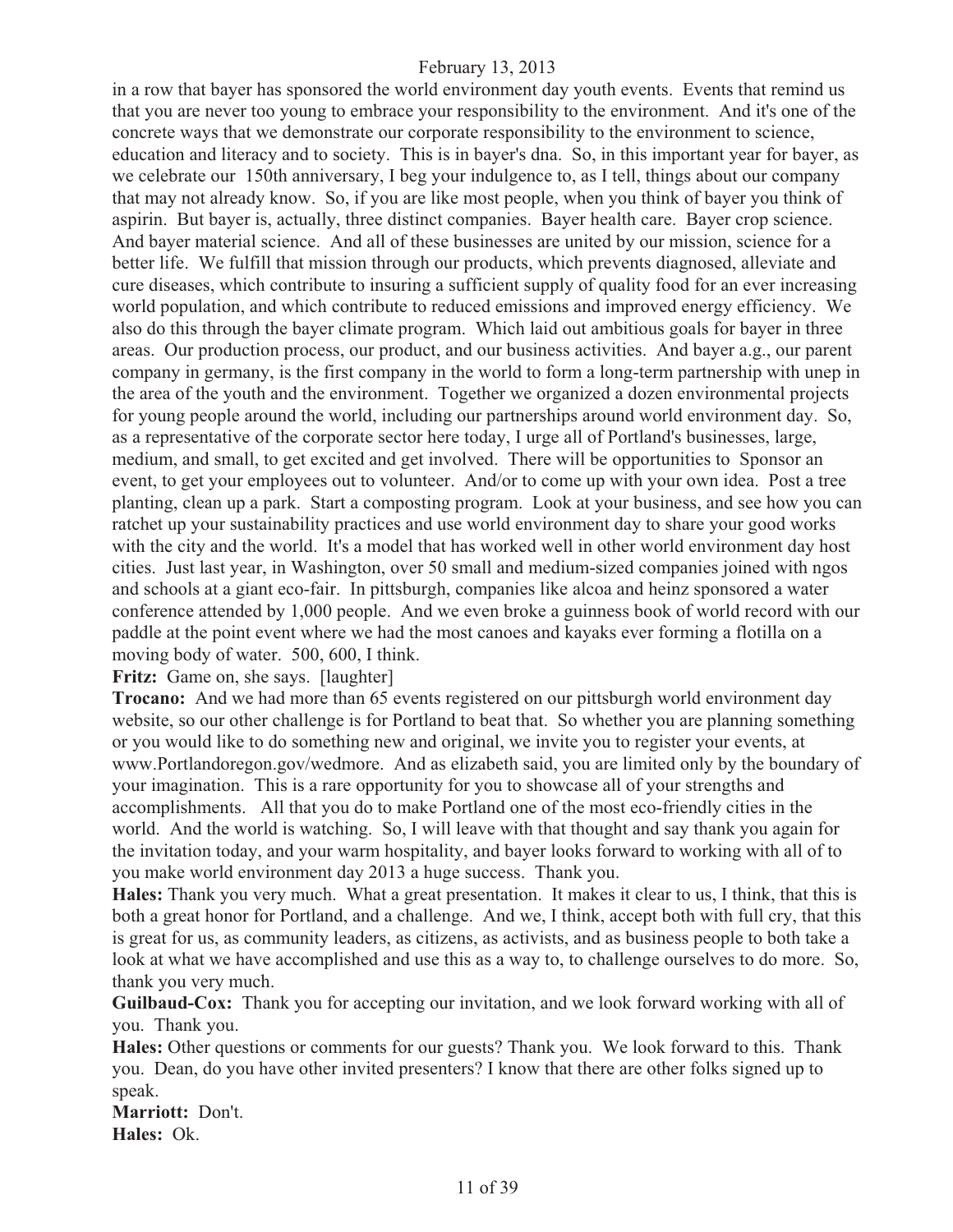**Hales:** I know mr. Houck is very shy about approaching the table there. So, they had to prod him a little bit. Good morning.

**Mike Houck:** good morning. Shall I kick it off? Mayor hales, commissioners, I have had over 40 years --

**Hales:** State your name for the record.

**Houck:** I am michael charles houck, here representing the urban green spaces institute.

**Fish:** As in the mike houck?

**Houck:** In somewhat more formal today. This is a formal event. [laughter] I have had 40 years to observe the progress on the city's environmental programs. What used to be a sewer bureau is now a watershed health bureau. A bureau that planned to fill the bottom has a nature program. The planning bureau is now also a sustainability bureau. Recently, as you celebrated state and federal approval of the big pipe, you also recognized the work is far from done, in fact, I had intended to get up and say something about green infrastructure, the importance of doubling down on that, and all of you, actually, went ahead and did that on our own, and to me, that, that's a remarkable sign of progress from the era that we had to convince people the green infrastructure made sense. That all have taken the initiative to improve on the efforts as we deal with what are quality issues in the tributaries. 35 years ago I was told there was no place for nature in the city. Today, Portland is committed to ensure every citizen, regardless of their socioeconomic status, has access to nature where they live, work, and play. And as important as these programs have been, it's equally important to recognize the individuals who are responsible for those successes. Over the past two decades, i've been amazed at the transformation and the professionalism in environmental expertise in the city's bureaus, and Portland, has some of the finest ecologists and natural resource managers in the nation, and they should be celebrated as we celebrated our environmental successes that you've been leaders on. You need to make sure that your staff is recognized in that process. Jurisdictional lines are inconsequential to the environment. You also deserve kudos as does your staff for thinking beyond the city's boundaries and engaging at the regional level, both in growth management arena and expanding the regions systems of parks, and natural areas. Your staff working with colleagues in the alliance, helped to produce a regional conservation strategy and biodiversity guide. For the first time ever, we have the tools to prioritze acquisition, restoration and management of natural resources, and across the 3,000 square-mile metropolitan region. And we now have strategies for responding to climate change. We now know more about great infrastructure and the economic value that nature serves, Services provide us. To be certain, we have daunting challenges ahead, but there are times to hit the pause button and celebrate our successes. World environment day is an opportunity to do that, and we are pleased to work with the city staff to ensure that we do have an array of opportunities for the public to join in that process. Thank you.

## **Hales:** Thanks, mike. Good morning.

**Bob Sallinger:** Good morning, mayor hales and members of the city council. I am bob sallinger, the conservation director for the Portland audubon society. On behalf of our 13,000 members I want to thank the united nations environment program for selecting Portland for the world environment day, and I also want to congratulate the city of Portland for this major accomplishment and express my appreciation to anne nelson, for her work on this, issue that she has put in a ton of work. This is a great opportunity to celebrate our accomplishments, and it comes at a great time of year, there are a lot of cool events occurring that I think that we can leak into, like earth day, like oaks bottom migratory bird day, great blue heron work. The ross island regatta. There is a lot of cool things that we can tie together that, taken as a whole, reflect the amazing accomplishments that we have had. And I was struck by the comment this is about awareness, but also, about action. And, and I want to echo mike's comments about doubling down on green infrastructure. Those programs, in some ways are coming to an end, some of the last generation our green infrastructure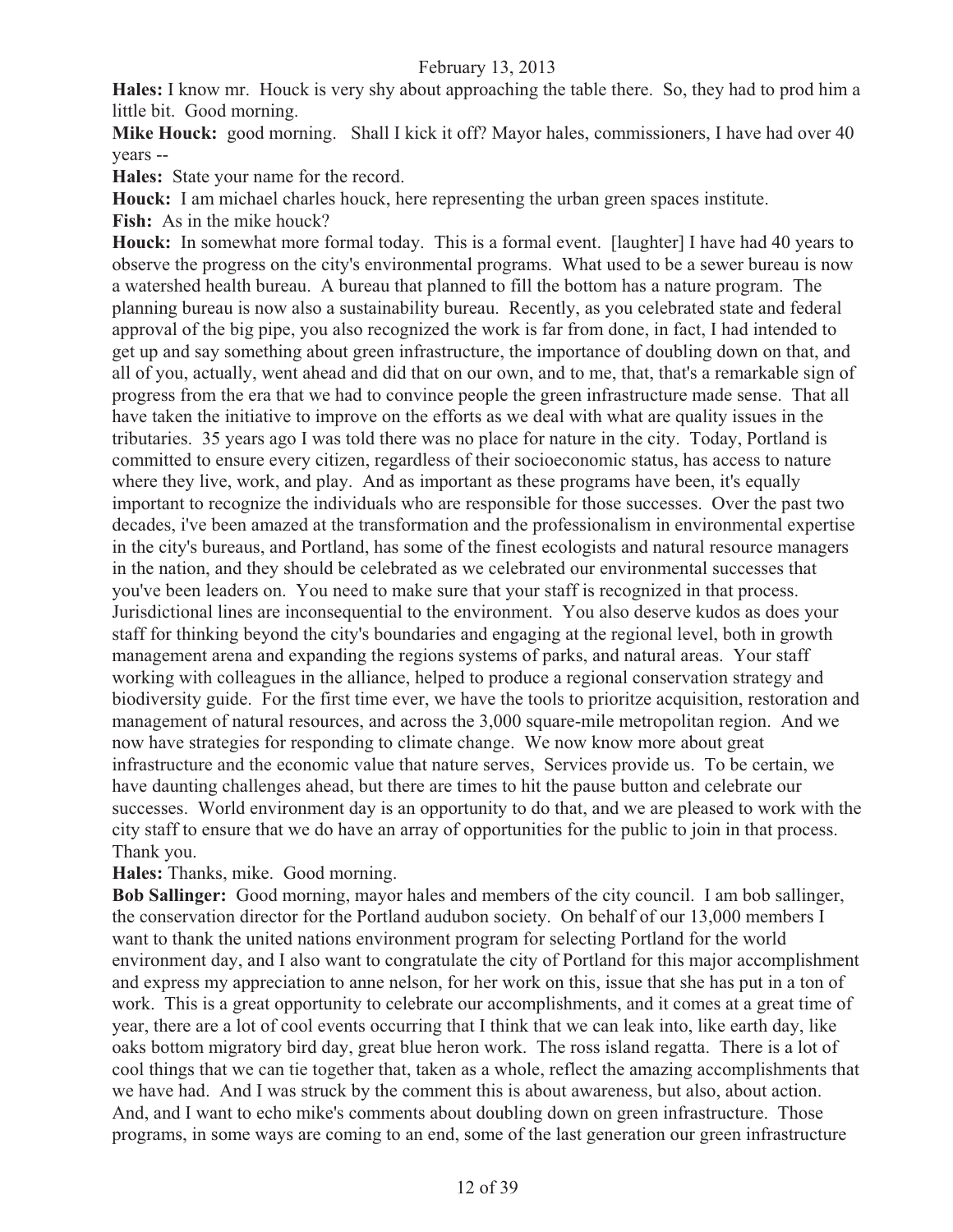programs, are the end at the life-span, and it's a time to renew and reinvigorate those, and one of the things that we can do is roll out the next generation of green infrastructure priorities. What is the next green program for the city of Portland, and what are the big challenges that we're going to take on in the next five to ten years, and maybe this could be an opportunity to announce that next generation of green initiatives. And also, if we can put out specific challenges to the community, to plant a tree. To get your backyard certified, to take advantage of the programs, the amazing programs out there, and really publicize those and, and double down on those, as well. So, with that, I will conclude, but again, congratulations, thank you to the united nations, and this is very exciting.

#### **Hales:** Good morning.

**Travis Williams:** I am travis williams, and I am the river keeper and executive director for the willamette river keeper. And mayor hales and council, I appreciate this opportunity to say a few words about the world environment day. I want to thank the u.n. Environmental program for proposing that Portland host this year. I think Portland is more than suitable on a variety of levels Given everything that mike and others have said about the city's environmental history, and it's also important in regard to where the city is going. And what we're planning and doing as threes two have alluded to. But I would put special focus on a project like superfund as we look forward and figure out where the city can take leadership. It's a great opportunity to highlight that work and that opportunity to do something pretty amazing for the willamette river's long-term future, but also, highlighting all the other fantastic programs that the city has in relation to sustainability and watershed health. So, on behalf of the willamette river keeper, I definitely endorse this, this world environment day being hosted by the city of Portland. Thank you.

**Hales:** Thank you all. Thanks very much. And I know we may have some other, others signed up to testify but jeff curtis and the delegation from the rose festival association are here, so I want to invite jeff forward, and june is a big month in Portland, seems to me. And these are the folks that make sure of that every year.

**Jeff Curtis:** Thank you, mayor hales. Jeff curtis, ceo. Portland rose festival foundation. It's a pleasure to be with you. And share our excitement and enthusiasm for world environment day. What was not mentioned before is why we're hosting north america's day, there are four other cities across, in the world also hosting and celebrating this very special annual occasion. Bangkok, Bahrain, panama city and london, but you know what they don't have? A Portland rose festival. So, we are poised and ready to have the top environmental day as your official festival, we're excited to be part of that. And specifically, there is a lot of synergy, but june 5th happens to be the day, and talk about the, the excitement and energy, and the things geared towards youth, and education of the environment, and well, that's a day, happens to be a day that we celebrate our youth. We give them the hollywood district to take their own and junior parade day, so, specifically, talk about all those boats in pittsburgh, we're going to have 10,000 kids marching down the streets of Portland on junior parade day on world environment day. So, so much energy and excitement and as we can collectively bring together as an organization on behalf of the many thousands of volunteers. We are excited to partner with the united nations on this exciting piece. So, also, it's part of our mission, and it's also -- we've been recognized, internationally recognized by the international festival and events association as the top festival in the world two years ago. The same organization has highlighted our environmental Stewardship, naming us over the last 15 years as one of the best environmental, best programs, environmental and sustainability amongst the festivals across the world due to our partnerships with solv and with the city of Portland, across many levels, and companies like pge, and our parade cleanup program is a prime example as well as what we're doing down at waterfront, so we're excited, our mission with this event into communicate, educate, and celebrate world environment day as part of the rose festival celebration 2013. And we're proud to be part of the reason Portland is known worldwide for its environmental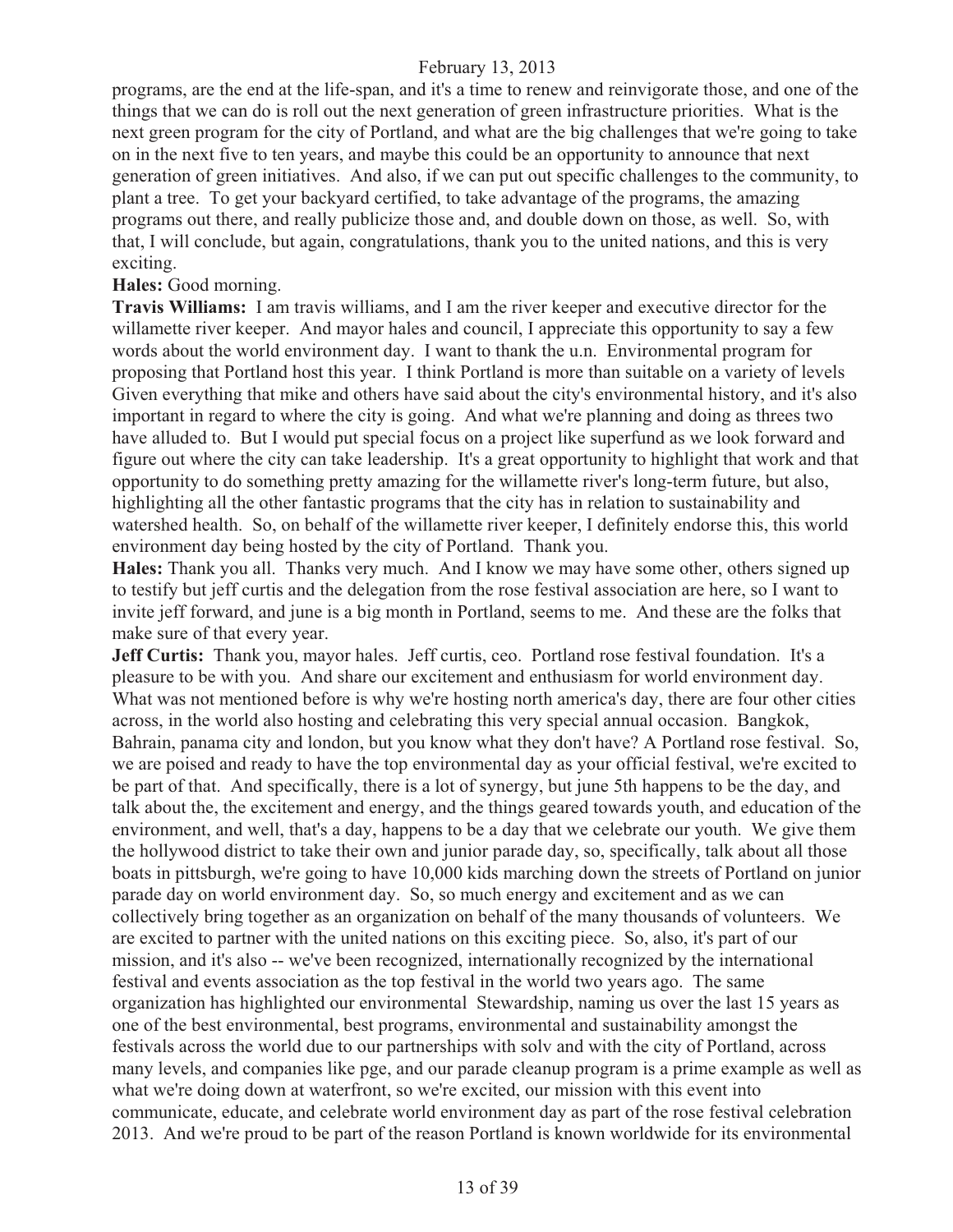responsibility. We look forward to collaborating with the united states environmental program, and the united nations environmental program, with bayer, and of course, the city of Portland on this honor and graduate the city for being selected. Thank you very much.

**Hales:** Thanks, jeff, and for all you are doing. Karla, we have others?

**Moore-Love:** One more person.

**\*\*\*\*\*:** Good morning.

**Hales:** Good morning.

**Richard Ellmyer:** I am richard ellmyer, as chair of the north Portland coal committee I give our strong support to this world environment day resolution. Npcc invites our stop coal export allies from throughout the pacific northwest to motivate our fellow citizens and elected officials to take action that will stop coal exports through the veins and arteries of our beloved pacific Northwest. And we invite you to join us in Portland in a no-coal gathering on june 5th. And as the host city for the united nations world environment day, Portland, Oregon will be at the center of environmental attention worldwide. This is an extraordinary opportunity for our message of stop coal exports through the pacific northwest to be heard. Start planning now to be in Portland for our no coal gathering on june 5th. Come for the day or come to camp nearby, and enjoy Portland's hospitality and public accommodations or stay with a friend. Over the next few months, both the city and other environmentally conscious organizations like the north Portland coal committee, will be arranging various activities that will all relate to protecting the regional, national, and global environment. Npcc will use its facebook page to keep you informed. Regardless of what or whom is planning events, the most important thing is that this is an unprecedented opportunity for those who want to protected our air, water, food supply, indeed, all living things in the pacific northwest, from the dangers of coal transport through our communities, to gather and chat and get to know one another.

 We want to foster a sense of no coal camaraderie on june 5th. The more of us who show up, the louder our message. The north Portland coal committee is looking forward to Working with the city of Portland to make world environmental day a success. Portland is a world class city for food. Wine. Beer. Water. And of course, coffee. You will not be disappointed if you come here. So come to Portland on june 5 and bring your no-coal export signs, shirts, badges, hats, food, beverages, and perhaps a folding chair, and your good humor. Wear some article of red clothing and a badge with your name and hometown on it. Be prepared to meet people and make new friends. From bellingham to vancouver to eugene to coos bay, from astoria to camas to dallas to hermiston, we, the north Portland coal committee, welcome all of you to Portland's no coal gathering on june 5th during the united nations world environment day celebration. Thank you. **Hales:** Thank you. Anyone else signed up to testify?

**Moore-Love:** That's all who signed up.

**Hales:** I think we can take action on the resolution.

Fish: I just ask one question? First, thank you for bringing this forward and having all these wonderful guests. Is the -- that, that june 5th is a wednesday so we have council that day. Is it the thinking of the bureau of environmental services or other organizers to partner say with hands-on Portland, greater Portland or some other internet-based -- i'm saying, i'm seeing anne nodding her head so this will be activities for people that want to go to the parks and do service or the natural areas, and that will be coordinated by bes?

**Nelson:** It will be coordinated by bes. Everybody is welcome to create events. Certainly the city of Portland, and our partners will be creating events, but everybody is welcome.

Fish: So a technical issue, four of the five people up here no longer run bureaus, but, sorry, but --**Hales:** But by june 5th --

**Fish:** In case they return on june 4th, and we don't have enough time to be intentional, what I would encourage you to do, maybe, is just to invite -- pull together a meeting and invite staff to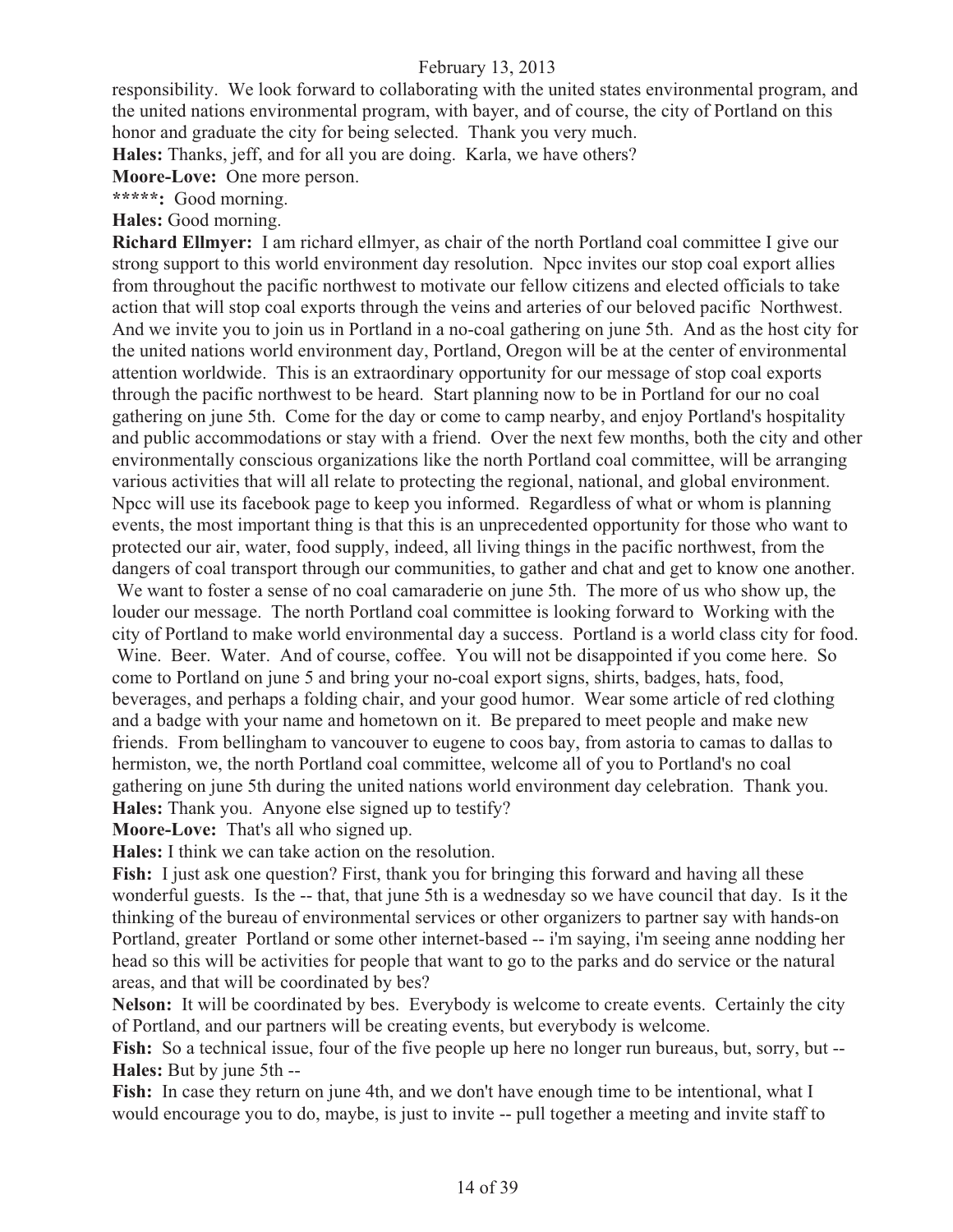come because I bet there is a lot of good ideas up here of, of things that we would want to pitch and help organize. To assist the mayor in this endeavor. So, thank you.

**Hales:** Good point. All right. Let's take a motion on the resolution.

**Fritz:** Thank you, mayor hales for bringing this forward and distinguished guests for coming to talk with us. Greatly appreciated your presentations. I particularly appreciated not only your recognition of our elected city auditor, but also, our tribal nation leaders. That we are a city that is founded on the, the banks of the two mighty rivers, the willamette and columbia, and our environment is almost basic infrastructure. That's why people live here, so thank you for that reminder. And I also want to thank our previous mayor sam adams for his leadership over the past many years, and previous commissioners, mike lindbergh, earl blumenauer, and charlie hales for his work, establishing this, becoming a well-known city for an environmental protection and for sustainability, doesn't happen overnight, and it takes not only elected leaders, providing the funding and the leadership, but also, our community members who demand that we include everybody and the recycling happens, the high level of recycling happens because we provide the program. It's every person in Portland doing their bit and putting their recycling in their various containers. That makes the system work. So, it's an excellent example of government and the community working together. I am looking forward to seeing how we can either beat the kayak world record or perhaps, succeed in doing the big float with everybody holding hands at the same time so that we can beat the floating innertube record this year. It's a great time to be in the city of Portland, and thank you again for visiting. Aye.

**Fish:** Thank you, mayor for bringing this forward, and congratulations. This is a great honor for our city, and I want to thank our Honored guest who is have come and kicked this thing off. And to the united nations representative, I hope that you will give the clerk a copy of your speech because I thought it was beautiful and should be placed in the record. I attended a community meeting the other night, and someone got up and blasted the city for supporting the urban growth boundary, for supporting multi-modal transportation, and for using zoning as a way of encouraging a smaller footprint, mock the idea of a climate action plan. And you know where this is going. And I was reminded that, that every time that we think this fight is won, we have to, actually, refight the fight. And I appreciate mike's kind words that, that all of these, these incredibly talented professionals embedded in the bureaus have institutionalized the sustainability, but i'm also reminded when I pick up the newspaper, or sometimes go to the community meetings, that not everyone shares our values. And not everyone thinks we're on the right path. So, on the 5th we celebrate the great work of those who have come before us. And it's an astonishing story. But, whether we talk about doubling down, we're also talking about making sure that we continue to make the case effectively to people about why we think the green infrastructure is a better investment than a big pipe. And why we think discouraging excessive car use is in our Long-term health interests and economic interest, and why a sustainable brand of Portland is part of the prosperity agenda, and we have to continue to make those arguments because there are still those who think that we're on the wrong side of the issue. And I think today, proves conclusively that we're on the right side of the issue, so, thank you again, charlie, for bringing the distinction to our city and to our honored guests, and i'm very proud to vote aye.

**Saltzman:** I, too, am very honored that the u.n. Environment program has chosen Portland to be the host, the north american host, and look forward to celebrating with our international partners, as well, on that day of june 5th. And I appreciate the, some of our speakers and sort of their, their call to action to use this day as a way to sort of rein expire, revitalize our commitments to the environment, whether it's green infrastructure, renewable power, or food waste, which I think is the theme. And I would just add, I hope that the rose festival is already composting its food waste. I would imagine you are. But, I would think that there might be some new opportunities, too, to maybe work with organizations like urban gleaners who take food that is not ready to be composted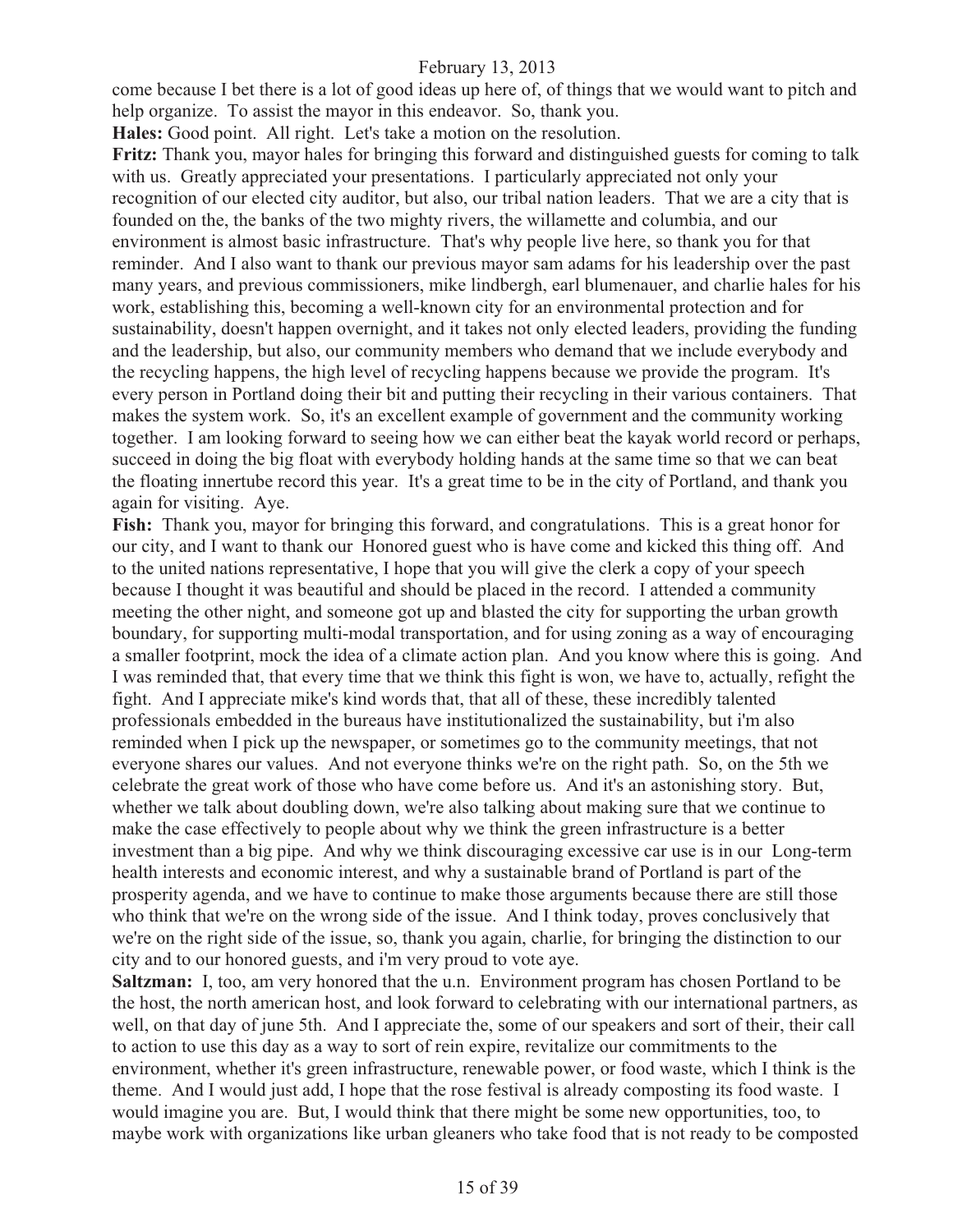but can still be, is still edible, if you get it to the right people and the right time, and I hope that you do that, if you don't, maybe this is a great Time to kick this off. There is a lot of extra food at the food center. So, I would like to see that be part of the next celebration, as well. So this is great. Thanks mayor hales, aye.

**Novick:** I, too, thank the mayor for bringing us this opportunity and the united nations. It is a great honor for Portland. Following up on commissioner Saltzman's comments about food waste, I would like to remind people the metro has a program called fork it over, where they work with restaurants to get unused food that's edible to, to hunger relief organizations, and that's a great program, people should take advantage of, and I cannot resisting making two extraneous comments, which is mike, I hope that you will remind your vice president, goody cable, that we all appreciate that she has one of the best names in the state of Oregon. And second, I want to note that although bangkok and panama city do not have a rose festival, they do have paid sick leave, so I hope that we will join them in that, as well as in hosting the world environment day. And I vote aye.

**Hales:** Good research. Well, I want to just both capture some of the sentiments heard from my colleagues and maybe reflect a bit on what we have discussed here this morning because I think that this is a, both a great honor, and a great challenge for us as a city. And I think that there are three Characteristics of Portland that, that we have mentioned here, one way or another, this morning, that cause us to have been this kind of leader. And bode well for us to be this leader from the future. There is a long chain of elected leadership, that includes the five of us, and our auditor and others, in this community, as well. But, is not limited to us, and in fact, there's been a great deal of congruity over time. Whether it was commissioner blumenauer's advocacy for bicycles or lindbergh's advocacy for parks, there's been, although, disagreement sometimes, here, and split votes on one thing or another, there's been a long chain of elected leadership. Secondly, as has been pointed out here and the fact that we are here today is due to the fact that we have a very highly skilled professional cadre within our bureaus of people who are national environmental leaders in their own rights as approaches in planning and environmental stewardship and water, and a long list of issues we work with. So we take this as an opportunity to appreciate that and celebrate it. So, there is that element of Portland that I think has served us well so far, and hopefully will continue to. The second one is that so many things in Portland have arisen out of civic leadership, including some of the people here in this room. We planned it for 420 or 430,000 trees, we planted, as a result of civic leadership. We have the bicycle system because of advocacy. We have oaks bottom because of advocacy, so, the civic tradition here are that citizens organize and bring forward an idea and make a difference. And that's a huge strength, and frankly, not every city has that, either. And the third characteristic, and it was mentioned when they talked about waterfront, something I always looked at with Portland, other cities build things to put themselves on the map and hope to get noticed. Whether it's a st. Louis arch or a seattle space needle. What we have tended to do as a city, is make investments and build things, whether it's a bioswale or a waterfront park or a streetcar because we want to make this a more livable city for us. And then others notice. And I think that's a very healthy thing, as well, that we keep making these policy decisions and investments because it's for us, because of the quality of life and values that we all share, and then that becomes an example, in fact, there was a group here from thailand yesterday, from, to the world and to others in the nation, about how a city, can get these things done. And I think that those three things, the fact that there are more than the five of us who as elected leaders have carried this torch, that there are a lot of citizens constantly Bringing forward good ideas and we're soliciting more them. And that we have a habit of trying to create a livability city, whether it's avoiding the disruption of an environmental disaster like coal trains running through the city, or building the next piece of the intertwine. We get these things done for us. And I hope that we get a lot more of them done, so, thank you for this honor. Thank you all for your commitment to this effort. It's going to be a lot of fun. Aye. [gavel pounded] [applause]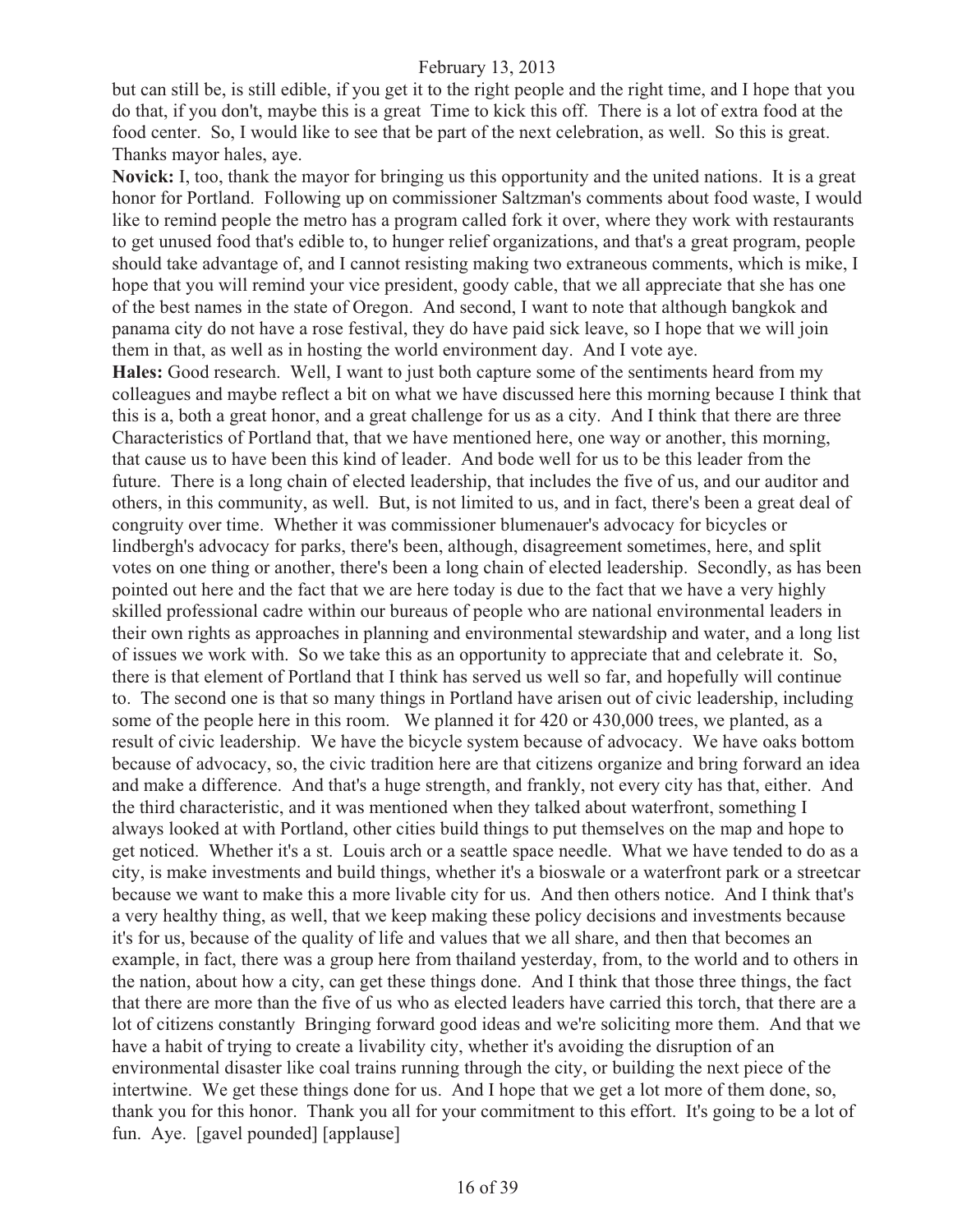**Hales:** We would love to take a moment and do a photograph with our guests. We'll recess for a moment and do that.

The meeting recessed at 10:33 a.m. and reconvened at 10:37 a.m.

**Hales:** Bring up the second time certain.

## **Item 122.**

**Hales:** Calling up martha and her staff and congratulate them, our, our intergovernmental staff does amazing things, and including getting the governor's seat in the, in the president's box, or the first ladies' box of the state of the union speech. That was a coup. Well done. You need to take credit for that.

**Martha Pellegrino, Director, Office of Government Relations:** Mayor, I can't wait until I get a call from the governor's office on that. [laughter] good morning, mayor and council members, for the record, martha pellegrino, director of the of the office of government relations. I don't want to take it as a personal sign that everybody left the room. There is a lot of great issues in the record we're bringing today. It has been a, a really, really, a good process by which we got to the place where we are, before I just got a brief presentation and, and before I do that, I would like to acknowledge my staff and the team who put this report together, to my right is neil, who has done the lion's share of the research and drafting. And I would like to thank vicki, our d.c. Representative, who is not here today, but vicki makes herself available to us on a daily basis when we ask for her advice and help, and advancing the city's federal issues. So, in her absence, just want to acknowledge her great work, as well. And through the process, we have gone through and in building the federal agenda began in august. When we began soliciting items and, and we have also done significant outreach to our delegation offices to try to find some areas of alignment with the work that they are doing. And we have had a robust community engagement process, and thanks to commissioner Fritz and her leadership. We had two very well attended sessions, where the community provided input into many of the issues before you, and we also had an incredibly successful advocacy 101 training session last month. I think, but, 200, over 200 people signed up to come to That, there is really a lot of interest in the work we are doing, and a lot of support for, for many of the issues in the agenda. Briefly just turning to the structure of the report. The federal agenda is organized in two sections. The first is the city's top priorities, and the second section are the policy positions and other funding priorities. The first of the priorities is the Portland harbor cleanup, and brownfield section. Followed by a priority that encompasses public safety, mental health, and gun violence prevention, and maintaining federal funding programs on affordable housing and homelessness. Next is emergency preparedness, and this encapsulate two concepts. The first is reauthorization of predisaster mitigation, which could help us to expand a pilot that we're doing in Portland. Commissioner steve novick and blumenauer's office have been helping us to get the pilot off the ground for residential seismic retrofits. And it also encompasses the preservation of funding for the urban area security initiative, whether which are homeland security dollars that flow to the region. And lastly, the city's federal transportation priorities, as congress begins to look at developing its next transportation bill. I will also like to -- that's kind of a quick run-through. I also want to, to, if we could Hand out -- ok, there is a, a memo that just briefly talks about the changes that have gone into the agenda since december 4th. So the last time we brought the draft agenda was on december 4th, and had a conversation about, about, about what some of the ideas coming to date and since have gotten a great deal of, of input and, and edit, so this shows the new things that have come in, and the public safety, mental health and gun violence prevention, a new priority, and transportation item was significantly revised. We have done some tweaking to the language, and the emergency preparedness, and done refinements of the language on the ld-2 item, and added climate change to the energy environment section, and also, refined the language in the immigration reform piece, which is -- helps us be more reflective to what the conversation at the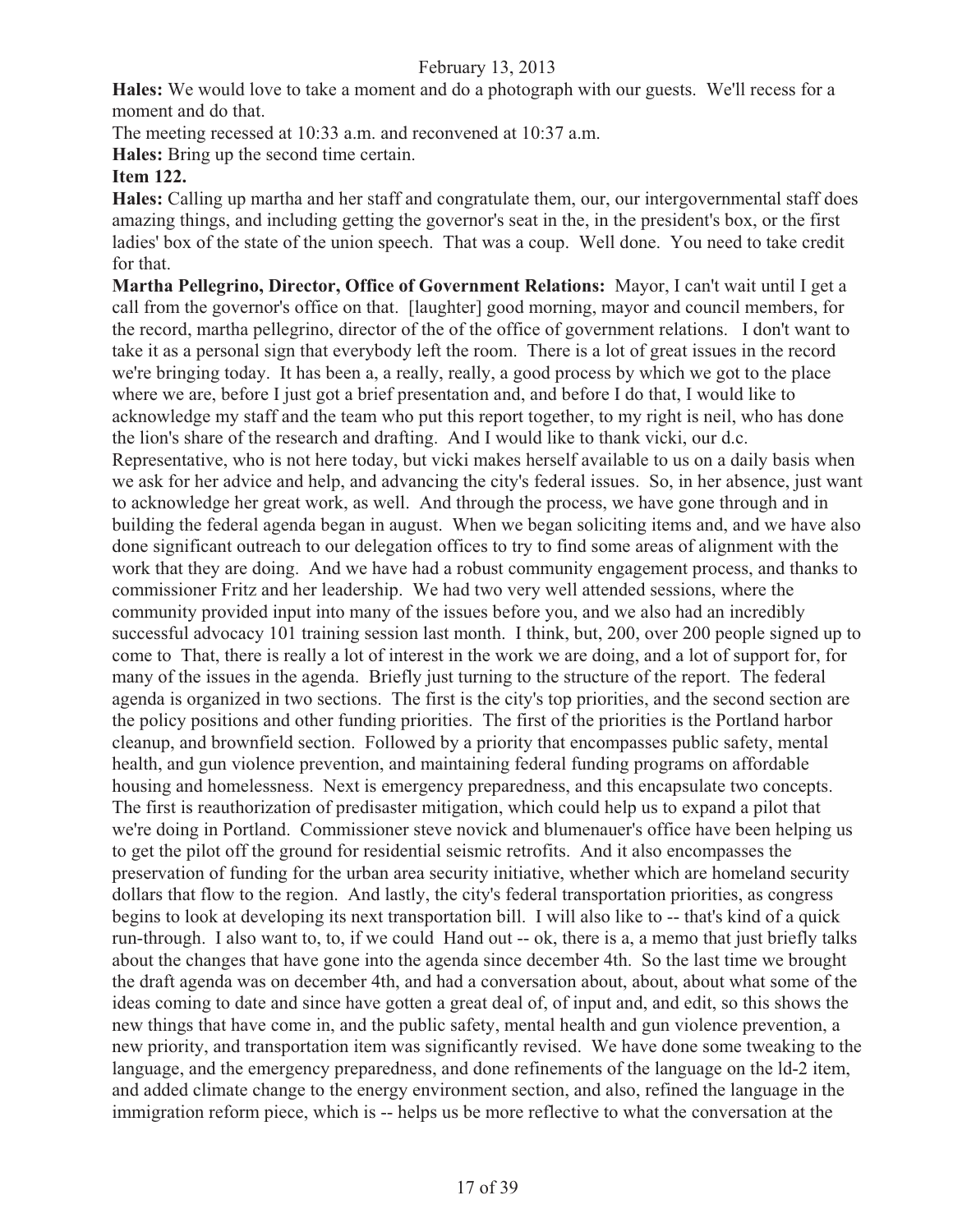federal level so that's a really quick overview of that. I can pause there and take questions and comments.

**Saltzman:** Do we deliberately not have a reference to the columbia crossing in our --

**Pellegrino:** Sure, commissioner, thanks very much for the question. It was not anything that was submitted for consideration. And so what you see reflected are, when the city is developing its transportation priorities, this is what has come to our office.

**Saltzman:** ok, I expect your office recognizing the dance we do with, with our partners in Congress and our partners throughout the state of Oregon and Washington, when you see issues, and I know you had a long, hard hearing. I don't know. It seems --

**Pellegrino:** I think that --

**Saltzman:** If we want to be on sort of, onboard with what our state and federal leaders are trying to do, we should at least have some reference unless we are not onboard, and I don't know. I'm not sure where this council --

**Hales:** There may be less to that, than meets the eye, in the way this is drafted, reflects the new reality, which is we care about what the federal government is doing programmatically a lot, and there are really not any earmarks any more. Now, the crc is an exception to that, and the secretary, himself, has called it out as a project of national significance. So, I guess my sense was this is more forward looking about the program changes, and that we want to see, and the things that we want them to keep, like the small starts program, and or to start doing something on high-speed rail, we're already, as a city on record, and in the region on record as supporting the crc, and that, you know, the request is in, and I don't have any problem with mentioning it.

**Saltzman:** So we are.

**Hales:** Oh, yeah, I believe we are formally on record as, as supporting the project because of the counselor's action last year or the year before. So, you know, again, I don't have any quarrel with mentioning it here, but this was more about the programs than about projects.

**Saltzman:** Ok. I wasn't sure that we were on record. It would it seems to me if we were on record we should have it here because I can imagine our congressional colleagues, that sticking out. That omission sticking out.

**Pellegrino:** Commissioner and mayor, it is not something that we're, where the city has been the lead in lobbying on the project. We have not, at least since I have been the director, since 2010, there have been other groups that have really taken the lead in Washington, and the, a number of other groups. And we've been monitoring the project at the project level and the Portland bureau of transportation has stayed engaged at the project level, but we have not been a part of the chorus. That has been active in on this. So ultimately, it's really council's decision, if that's something that, that, that -- it wasn't in last year's agenda --

**Saltzman:** Now that I look at the table of contents it says top federal priorities so maybe it does not belong there. It just seems like somehow, somewhere in this document we should reference that. I will leave it at that.

**Hales:** The other reaction that -- obviously, I was not here when the council took previous actions like approving the lpa. The locally preferred Alternative. But this is a state appropriations request of congress. It's odot and wash-dot's project. We have a stake in it and we are in support of it on the lpa so I think that we are firmly grounded, but frankly I want us to be using our influence in Washington on the things on this list that we have a particular local stake in.

Fish: I expect that we are all going to be asked to come down to d.c. At some point to advocate on pieces, and typically, there are things within our wheel house that have an immediate impact on us and not tag teaming with some other level of government. Lord knows it's hard enough to get an audience with the key people, and we tend to be focused on things that are going to immediately affects us and our budget, so, I would concur with what's been said, which is the council is on record, but this, this is a, a, this document reflects a, current priorities and policies and things that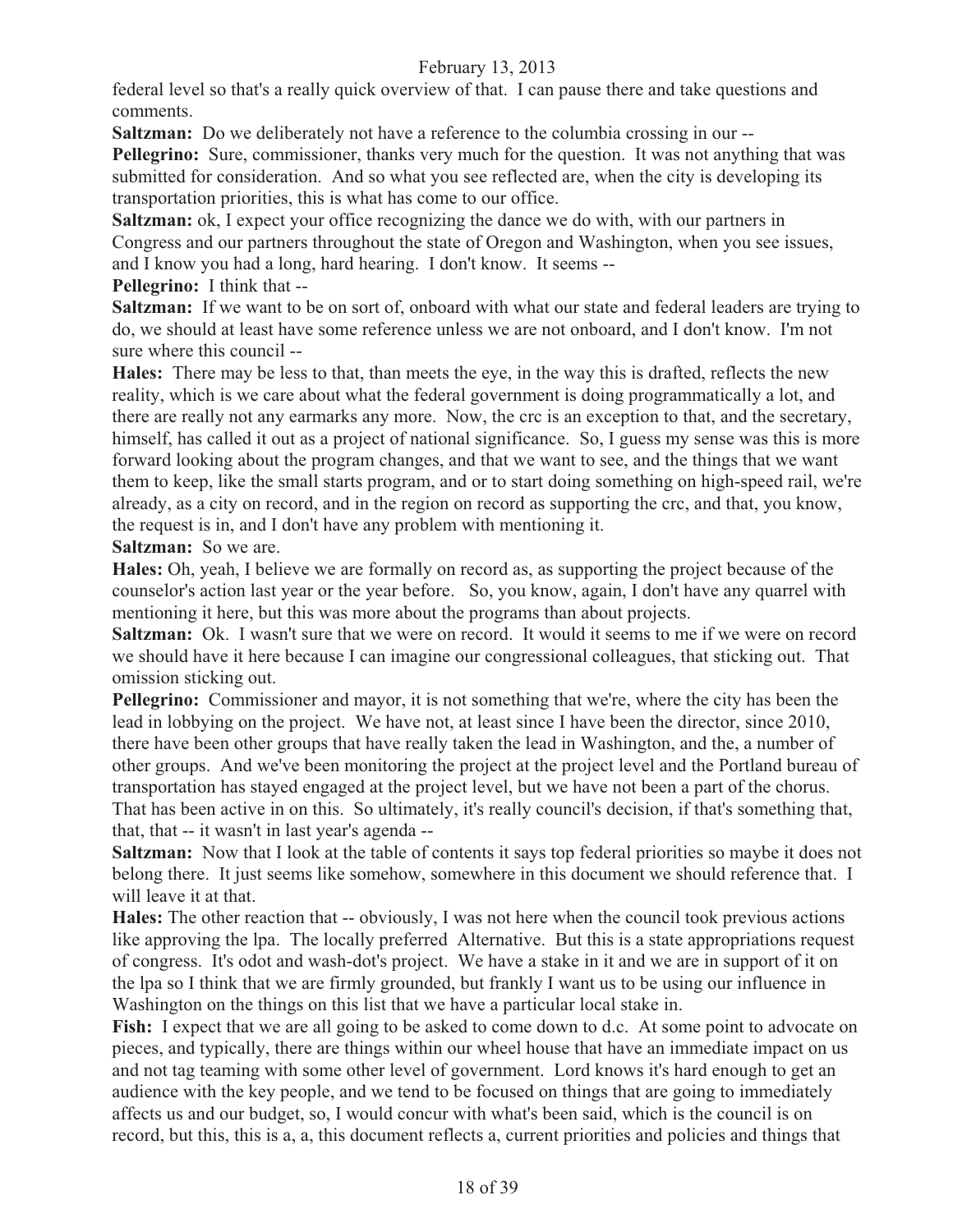we will be taking the lead on in Washington. And my understanding is the crc is primarily the lead in the crc is the dots, the two dots, and particularly, the two governors who have it in their agenda. **Fritz:** And I would like to add that the last time that we had a public hearing on this before the council was in 2009. And, and things have happened since then, and we are looking at, as commissioner Fish noted other priorities for targeting for federal moneys, so, I think that at some point, this council should have a discussion again on this, whether the level of support for the crc but I don't think this is the appropriate place to do it. It did not come up in any of the public meetings so I do think that we need it --

**Hales:** I agree, and just to key in on that. Martha and I were in salem yesterday, a number of meetings, and you've been down already, commissioner Saltzman, and they had massive hearing about the columbia river crossing this week. I think that we will know as a city, is this project dead or alive? Is it moving forward? And local issues that we care about like the impact on highland and bridgeton and elsewhere, on hayden island, and I think it will be very appropriate for this council to weigh in on whatever revised version of the project is funded by the two legislatures, if that's where they end up. Other questions or comments for martha? You had some other stuff that you wanted to cover?

**Nils Tillstrom:** No, we're good.

**Fish:** Does the council have any amendments being offered?

**Hales:** I believe that there are.

**Novick:** I would like to restore the lt-2 relief item to the priority list where it is historically, where it historically ban, and commissioner Fritz suggest using The language that was in the draft agenda that I will now pass out. And, and the director suggest adding to the language in the draft agenda, some of the language that was in the, the final, the final version, and I apologize for not having the - - having all of that typed up, but the way that the amendment would read is to restore it to the priority list, and to have it read, the city will work diligent with the epa to pursue relief from water stream and storage requirements of the federal long-term and water enhancement role, lt2, for the drinking water system. The city seeks assistance pertaining to the same consideration from the environmental protection agency as new york city to evaluate alternative compliance options for the uncovered drinking water reservoir environments and to improve the methodology of the rules, to protect public health. That's the language that was in the agenda. What we would add would be the last two sentences from the final agenda, which would be the scientific basis, the rules should be improved, focused on [inaudible] species, and second any changes to laboratory methods, should [inaudible] to account for Portland's seasonal source water characteristics.

**Hales:** So commissioner, steve novick moves the amendment, is there a second? **Fritz:** Second.

**Hales:** So those are available for public commend.

**Fish:** Steve, I pose a question since you are the author. What specifically are you referring to with the language, methodology of the rule, which requires out of date methods that do not protect the public health?

**Novick:** I think that overlaps with the language from the agenda but I would like to call out mr. Schaff to address that.

**David Shaff, Director, Portland Water Bureau:** good morning, I am the director of the Portland water bureau, david schaff. There are a couple issues, specifically, with the rule and the methodology for detecting cryptosporidium. Under the rule, for purposes of the rule, crypto is crypto is crypto, the rule doesn't differentiate between the subtypes of crypto that are known to make humans sick, and those that are not known to make humans sick. So, this is that genotyping that we talked about in the past that we tried to push the rule, for a rule revision where we would determine the activity, determine the subtype of the cryptosporidium. The second one has to do with just the fact that we have seasonal variation to our water that creates problems in our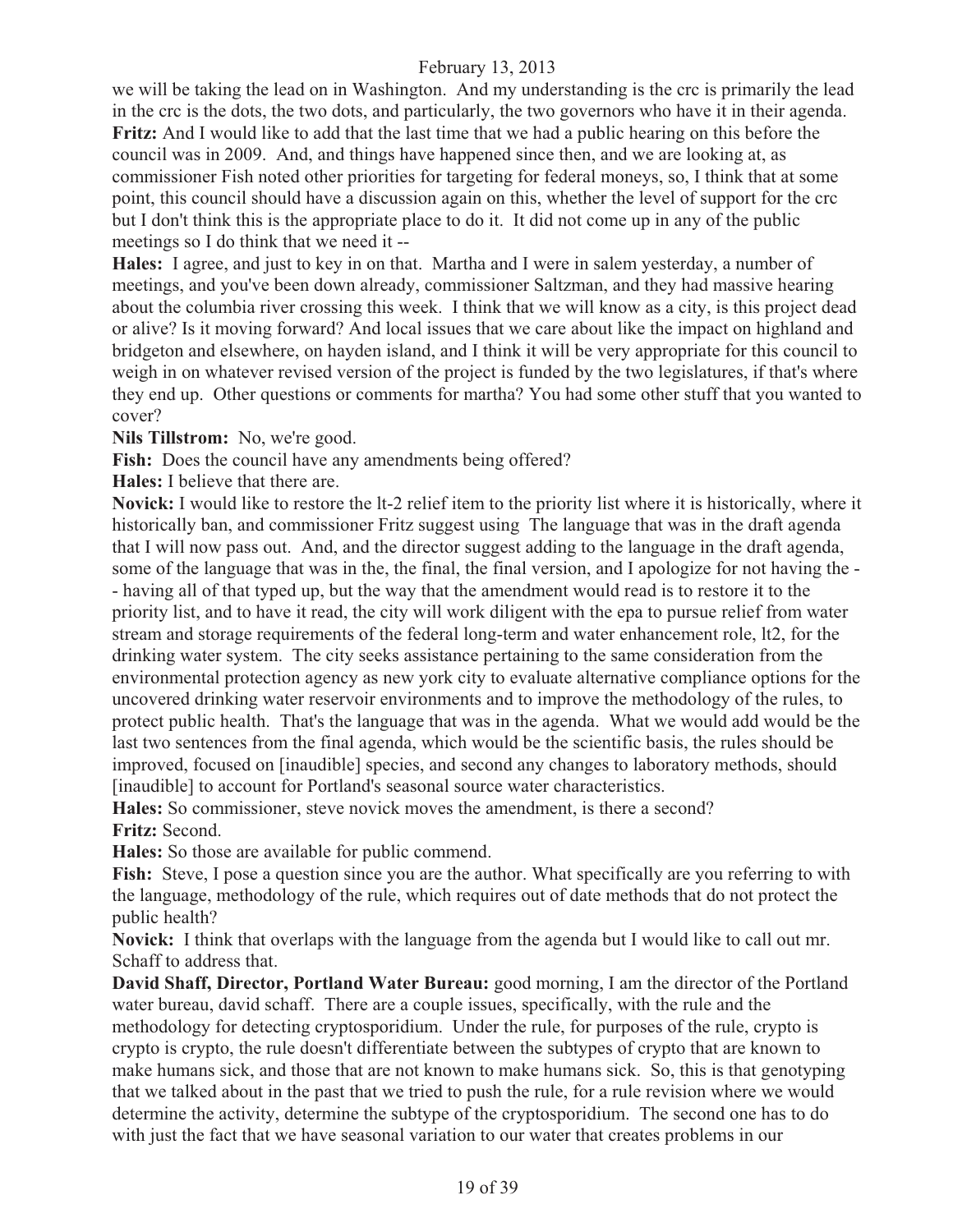cryptosporidium sampling. We have come up with solutions that have been adopted and approved by the epa, but the epa is going through a rule revision and, and some of the revisions that they have proposed could jeopardize those changes. So, those are the two specific areas on the methodology that we're interested in.

Fish: As the maker of the Motion, commissioner novick, was that your intent, to address those two issues?

#### **Novick:** Yes.

**Fish:** I am happy to second the amendment for purposes of the discussion.

**Hales:** So it's on the table and we can again, have further discussion with staff now or at the end of the hearing, and take testimony on that as well as the rest of the package. Great, thank you very much. Do we have people signed up to testify?

**Moore-Love:** Yes, three people signed up.

**Richard Ellmyer:** I am Richard ellmyer. Portland's 2013 federal legislative agenda, says it supports policies and action to reduce the emissions of harmful greenhouse gases. And the transport of coal through Portland by train and barge, destined for burning in china, is an immoral aiding and abetting of climate change. Portland's 2013 federal legislative agenda section on coal development and, and export couldn't dix its climate change policy by allowing for the possibility of coal shipments through the pacific northwest under certain condition. If the city of Portland recognizes climate change, which it does, then there are no condition under which the transport of coal through Portland be condone. None. The transport of coal through Portland by train and barge destined for burning in china is an immoral aiding and abetting of climate change. It is not acceptable under any conditions. Period: Last night, president barack obama forthrightly warned of climate change. He set the stage for unilateral regulatory action to cut down on carbon emission. "if congress won't act soon to protect sooner generations, I will. I will direct my cabinet to come up with the executive actions that we can take now and in the future to reduce the pollution, prepare our communities for the consequences of climate change and speed the transition to more sustainable sources of energy," unquote. One of those actions needs to be the stopping of coal exports planned for the pacific northwest. The Portland city council is obliged to instruct its lobbyists to encourage president barack obama to follow through on his pledge by stopping coal exports through our community. Portland's 2013 federal legislative agenda addresses climate change and coal exports. But Portland's 2013 state legislative agenda screams silence of both subjects. Why is that? Just moments ago, Portland accepted host city status for world environment day. How are you planning to explain to all the united nations attendees those coming for the no coal gathering and the press, that the Portland city council forgot to instruct its state lobbyists to support climate change prevention with no coal export legislation. The eyes of the nation, if not the world, will be on Portland june 5th. United nations world environment day. The Portland city council is going to have to do a hell of a lot better whether it comes to real, incredible actions to stop the export of coal through our city, our state, and the pacific northwest. Please don't embarrass us. Thank you.

#### **Hales:** Thank you.

**Floy Jones:** Good morning. I am floy jones. I am with friends of the reservoirs, and I am also speaking on behalf of kent craford with the Portland water user's coalition. We want to thank you, thank the city council and specifically, commissioner novick for submitting the recent letter to the Oregon health authority, requesting a deferral of reservoir projects. And we also want to acknowledge the letter from congressman blumenauer that echos the position of the city. And you know, just make clear that we believe that this speaks clearly as to, the opportunity that exist now for real meaningful reform of, the onerous requirements related to lt-2, relief for the open reservoirs and relief for our source water. And this was the city federal priority last year. It was included in the draft rule, and I appreciate, we appreciated the amendment that was offered, and I think that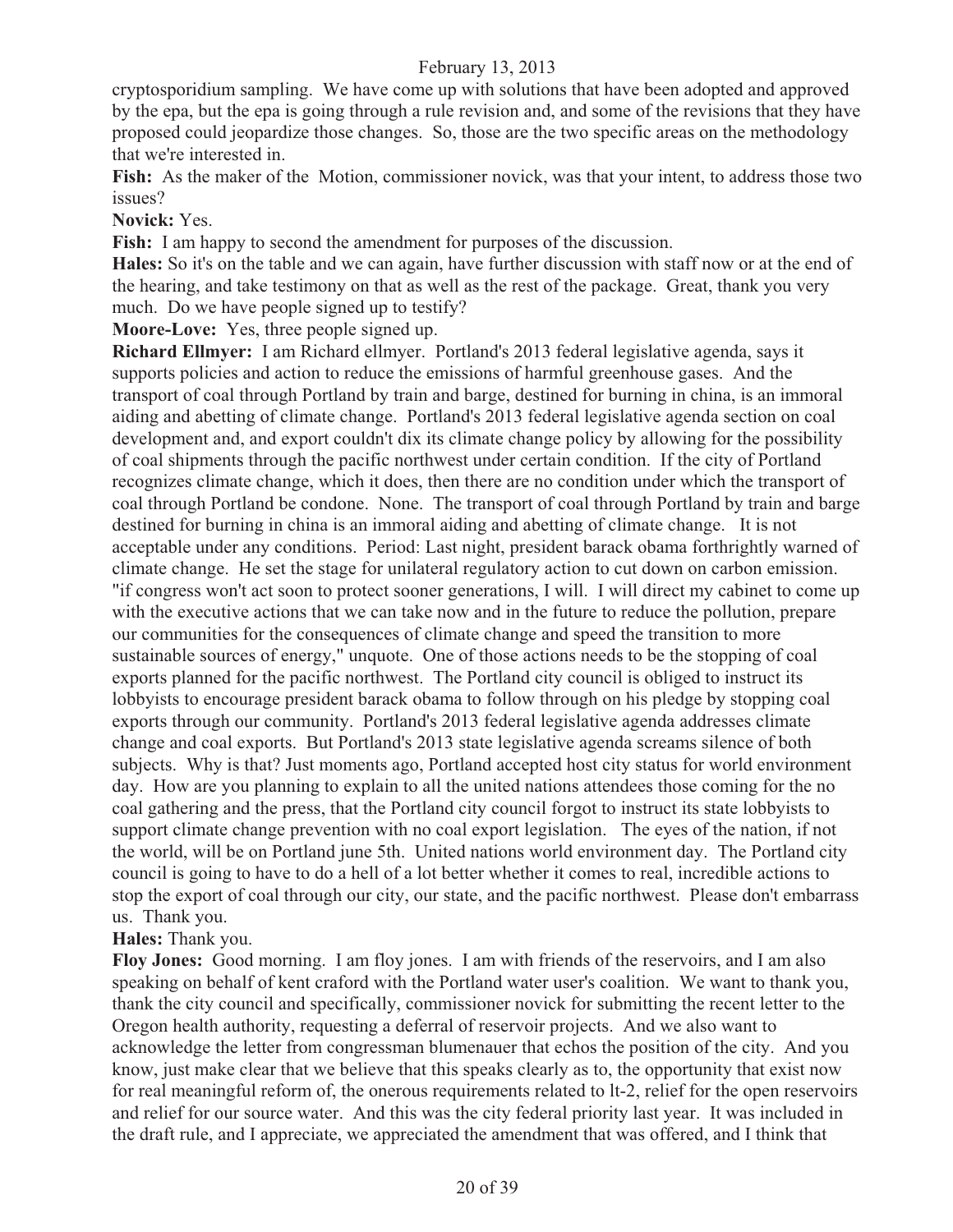that's, that's an acceptable amendment. And you know, given commissioner Fritz's hard work over the, over the many years that lays a really good foundation, and as well as the letter that was submitted now, to, to put together a really strong -- to work closely with the delegation to, to put together really strong effort to, to produce a win at this point. We've been working on this issue, and for many years, and it's time to produce that win. I won't read for you the whole list all of the organizations that support this, and but it's a very long list. We have consistently worked with these organizations, to support relief, and i'll just name a few of them. Oregon physicians for social responsibility, and the Portland water user's coalitions, the industrial council, the Portland business alliance, the audubon society, and Oregon wild bark, and coalition for a liveable future, and southeast uplift coalition of 20 neighborhoods, so, there is very strong support, and let's make this happen this year. Thank you.

**\*\*\*\*\*:** Good morning --

**Hales:** There is a button to push to make that light up. There you go.

**Dawn Smallman:** There we go. Thank you. Good morning. I am dawn smallman. I am a homeowner in the mount tabor neighborhood and an association member. I have also submitted some written testimony from the mount tabor neighborhood association for the record here today. And from here on out, these comments are my own. First I wanted to say thank you for your continued efforts to fight the epa's costly lt-2 rule. I would like to thank commissioner Fritz for her ongoing advocacy on this issue and to commissioner novick for writing the lettered to the Oregon health authority that has reopened the conversation about this issue at the state level. Thank you to mayor hales for including the fight for the lt2 regulations as one of the city's 2013 federal legislative agenda priorities in the report here today. Also I would like to just publicly acknowledge and thank congressman bloom how for addressing the issue with the Oregon health authority recently. In august I attended the city community forum that was led by commissioner, Fritz. Where the public comment was taken and tallied to, to help represent the public opinion in the city's 2013 legislative priorities. And in that meeting, fighting the lt2 rule and getting relief from this rule as it applied to the drinking water source and infrastructures, including the historic open reservoirs, was ranked as the highest priority. I am here today asking that you modify the proposed 2013 legislative agenda to specifically include the language that includes mention of our protecting our open reservoirs. And throughout the many years, so many people from the public Have voiced the opinion of ongoing support of maintaining the open reservoirs, so you all know that the public support is there on this issue. If science and common sense to be part of the fight against the application of a one size fits all costly lt2 rule and mandate, it also means that we should fight for our proven to be healthy method of delivering public drinking water via our open reservoir system. And please include, please include protecting them in the language of this year's legislative agenda, and including a common sense, site-specific risk mitigation approach as a more frugal option to address and mitigate any concerns that, specific to our individual reservoirs. Thank you very much for your continued efforts on these.

#### **Hales:** Thank you. Questions? Please.

**Veronica Bernier:** I guess it's my turn. Let me scoot up. I am a little short on the table here. Good morning. Good morning, mayor charlie hales. Nice to see you looking well, i'm glad to see that, charlie hales. Good morning, amanda Fritz, you always look so nice. And good morning commissioner steve novick, nice to see. And good morning commissioner dan Saltzman. You always look well. And a, ok, and good morning nick Fish, commissioner you are doing a great job on project one fuzzy.

**Hales:** State your name for the record.

**Bernier:** I am veronica bernier, a graduate of Portland state, a former nicu nurse of 30 year's duration, that damage assessment training trainee, and we are trying to help the place get better. One of our concerns, of course, is staying warm during the winter, and I understand the need about,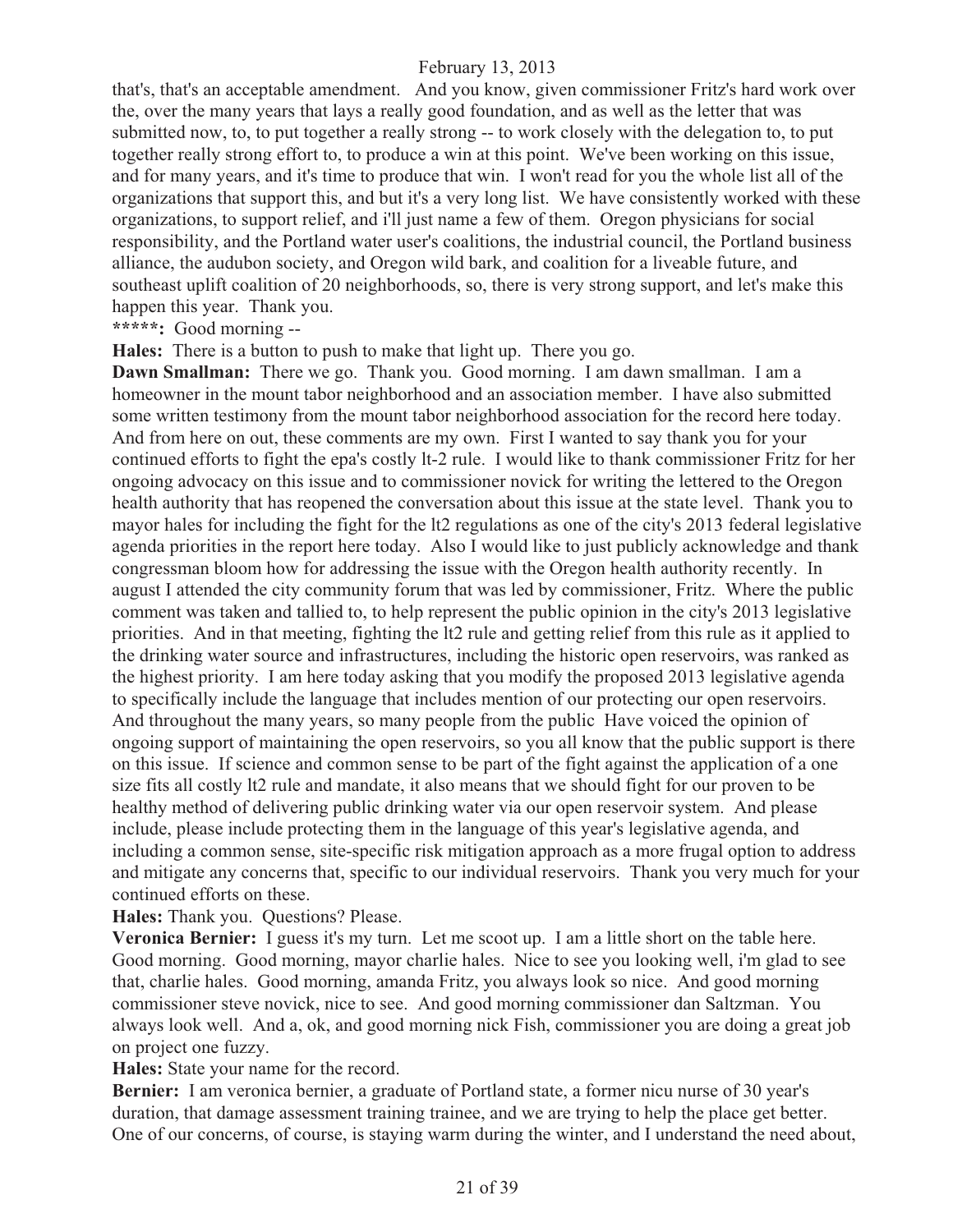the needs about coal and stuff like that. I just wanted to bring forward some of the prior proposals that came through about energy, and fuel with regard to this city, have been many. Commissioner randy leonard came through with a real interesting proposal about using alternative fuel for cars. And that was a green fuel objective. And it was fruit-a-haul, and that was his idea about fuel for cars, but we're talking about fuel and warm stuff like that. I am from connecticut, a connecticut yankee, in king charles court. So to speak. That was funny, you can laugh if you want. Ok. Anyway, I am used to shoveling coal. We shovel coal to stay warm during the winter, and I understand the needs. I just want to point out some public health interest facts here, with coal there is a lot of dust, and you really, be careful. The miners that mine it, that thing that is real important, too, the longer the Goal goes, a lot of indigenous diseases, and one of them is lung disease, they call coal miner's lung. And I just want to stress the need to be safe with the process used to warm up, that includes heating oil, coal, log, of course. We don't want to burn any log that have poison on them, might get poison oak on the lungs. But the main thing is to be very safe with any process used for heating, especially as it relates to people that have families and little children. Just remember in the past, thanks a lot.

**Hales:** Thank you. Do we have anyone else signed up?

**Moore-Love:** That's all who signed up.

**Hales:** Ok. Martha, a question, maybe, so given, this was drafted prior to the president's state of the union speech. And as mr. ellmyer pointed out, he brought up the possibility of executive action on the coal issue, not just congressional action, or regulatory decision-making. Do you think our statement, as it now stands, with maybe some council comments on the subject, gives us a basis for being active on the executive actions, or do we need to change the language?

**Pellegrino:** Thank you, mayor. I do feel like we have a, you know, the issue called out specifically in the agenda, if the president issues some executive action, I don't think any reason why the council, they forecast their interest on the topic, and that council could weigh in on that. **Hales:** Other questions for martha? Great. I believe that we are ready to adopt a report -- or we need to take up the amendment first. We have an amendment on the table. And any further discussion on the amendment? If not, then we'll take a vote on the proposed amendments.

**Fritz:** Aye. **Fish:** Aye. **Saltzman:** Aye. **Novick:** Aye.

**Hales:** Aye. Ok. Now the report as amended, please.

**Moore-Love:** A motion to accept the report?

**Fish:** So moved.

**Fritz:** Second.

**Hales:** Roll call.

**Fritz:** Thank you to martha and your wonderful staff in the office of government relations and to the entire council for participating in and for our community for participating. We had 250 people attending our lobbying legislative lobbying training, and many, many more participating in some way or another over the course of the last year to help set this agenda. So, I feel very comfortable that it does reflect the, the community's concerns, as well as the elected leaders' concerns. Particularly tim from my office and stephanie in your office for their work and the community involvement piece. And my new colleague, commissioner novick who acted very quickly when this was brought to our attention, when the issue was brought to our attention by the diligent folks in the community watching it. I had seen it in the draft, and I had not caught that particular detail. So, thank you, commissioner, it is a pleasure to work with you on such short notice and for the council for being willing to make changes. You can have a whole several months' long process and people coming in at the end or sending emails at the end and do make difference. That's the kind of, of city we live in, and that's the state and the federal government that we live in, and I very much appreciate being a part it. Aye.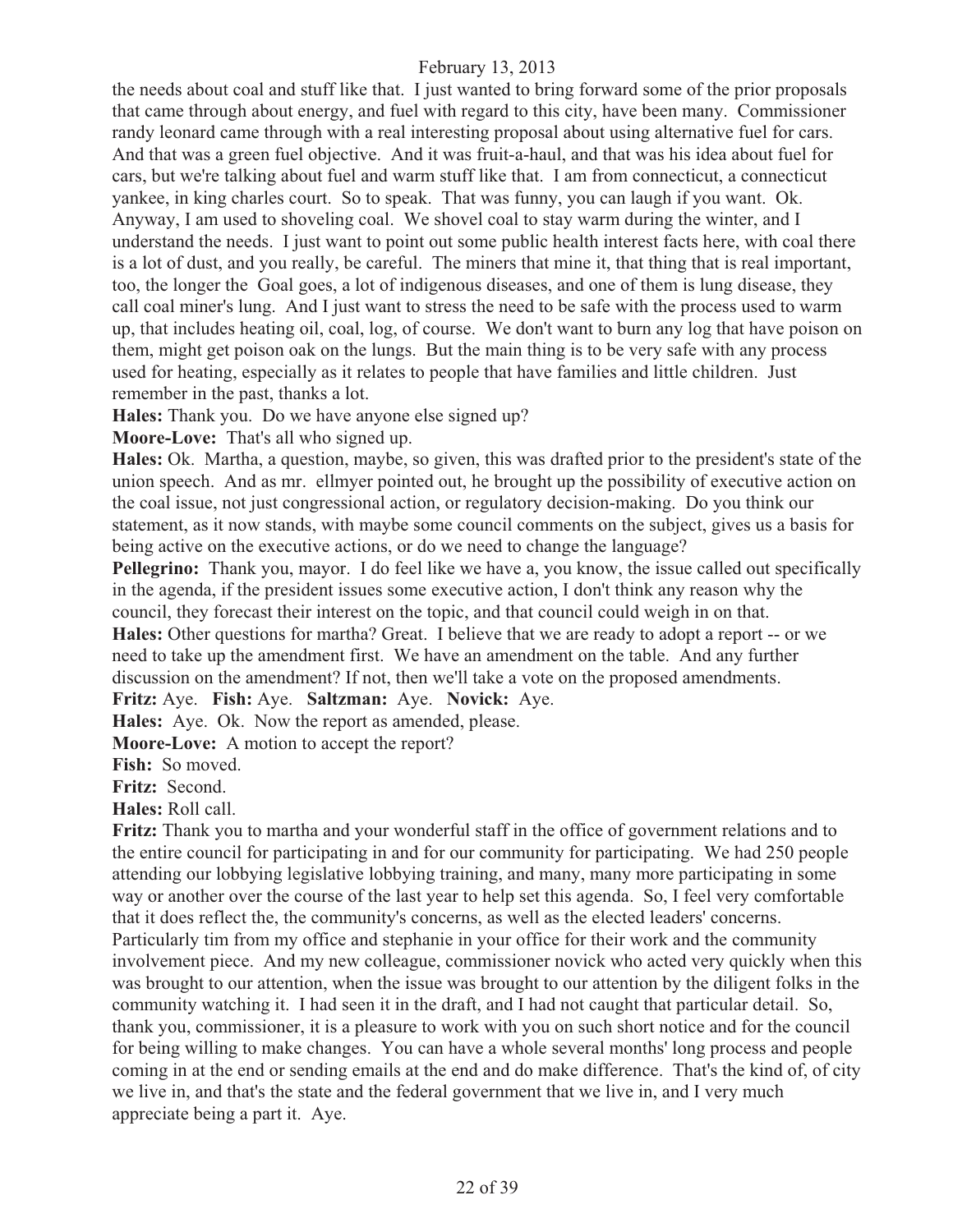**Fish:** Martha and nils, thank you very much. Job well done. And commissioner -- Fritz, thank you for the robust public involvement through this process. This is a, a very comprehensive agenda, and ambitious agenda, but it reflects our core values, and every year we get this wins. In the year sequestration and gridlock, this may be our most challenging year ever. But, we are blessed to have a fantastic government relations team that guides us in this work, so thank you both for your work. Aye.

#### **Saltzman:** Aye.

**Novick:** I want to -- echo commissioner Fritz's thanks to the members of the community, to martha and her team and my fellow council members for putting this agenda together. There are a few things that I wanted to note. One is the fact that our federal agenda is aligned with our city priorities and our state priorities, and it's critical for the federal government to continue and augment and restore the investment in affordable housing. It's critical for the federal government to implement the affordable care act, partly because both those things will help us keep the city safe because there is people who get involved with the criminal justice system partly because they have no housing, they have no mental care and the affordable care act will ensure that they get that care, which is important in and of itself and it will make a contribution to public safety. There's one thing that I specifically wanted to call out, we state in our Portland harbor superfund item, that we support congressman blumenauer's passing the reinvestment act, and I applaud the congressman for his continued work on this tissue issue. One thing that I think that the people might not know is that the superfund used to be partly funded by a tax on the oil and chemical industry, which the congressman wants to restore. Newt gingrich decided to kill that tax in 1995 when I happened to be working for the federal justice department doing environmental law, and including superfund cases. And one of the most annoying things about newt gingrich killing that tax is that the oil industry has a special exemption From site-specific superfund liability. From the beginning. It was called the

petroleum exclusion. So, they are not on the hook for site-specific superfund liability arising from petroleum products, but the fact that there was a tax that applied to them kind of made up for that. But then the tax was killed, so in one of the more dramatic demonstrations, the power of the oil industry in this country, they don't have to pay for site specific liability or a tax to make up for that. So, I really hope that, that somehow, after 18 years, congressman blumenauer succeeds in restoring the superfund tax. That being said, I vote aye.

**Hales:** Well, I want to thank our team and our community for putting together this good agenda. I think looking at both our state legislative agenda and this one, I think that we have a chance to be influential for several reasons. One, because we have a short list key priorities. Two, they have a special bearing on the situation of Portland. And three, we do have broad community support for what we put into this document. And we have to follow up on that, not simply by adopting these reports and going on record, but then investing time, as I know we all are, in the process. I'm heartened about a couple of the issues in terms of investment of my time. I have gotten involved in the u.s. Conference of mayors, and I See a lot of activism among mayors around the country on some of these issues, immigration reform, gun violence. And climate change. Cities are being visited with the direct results of climate change, as we speak, take the east coast, because they have gotten the worst brunt of it lately, so I think that we, as cities, have a chance to be influential because we see these results first hand, and we have it deal with the practical realities, and we have a short list with a lot of community support. So, I think that this is a accord agenda, and it's our job to go and advocate for it, and signing onto coalition like mayors for marriage equality or mayors against gun violence is one thing that I have done but I will also put time and effort behind that, and I hope all of us continue to do that, and be able to say at the end of the session of congress and this session of the legislature that we made a difference and got some of this done. So thank you for the good work. Aye. [gavel pounded]

**Hales:** All right, we have a couple of regular agenda items. Karla.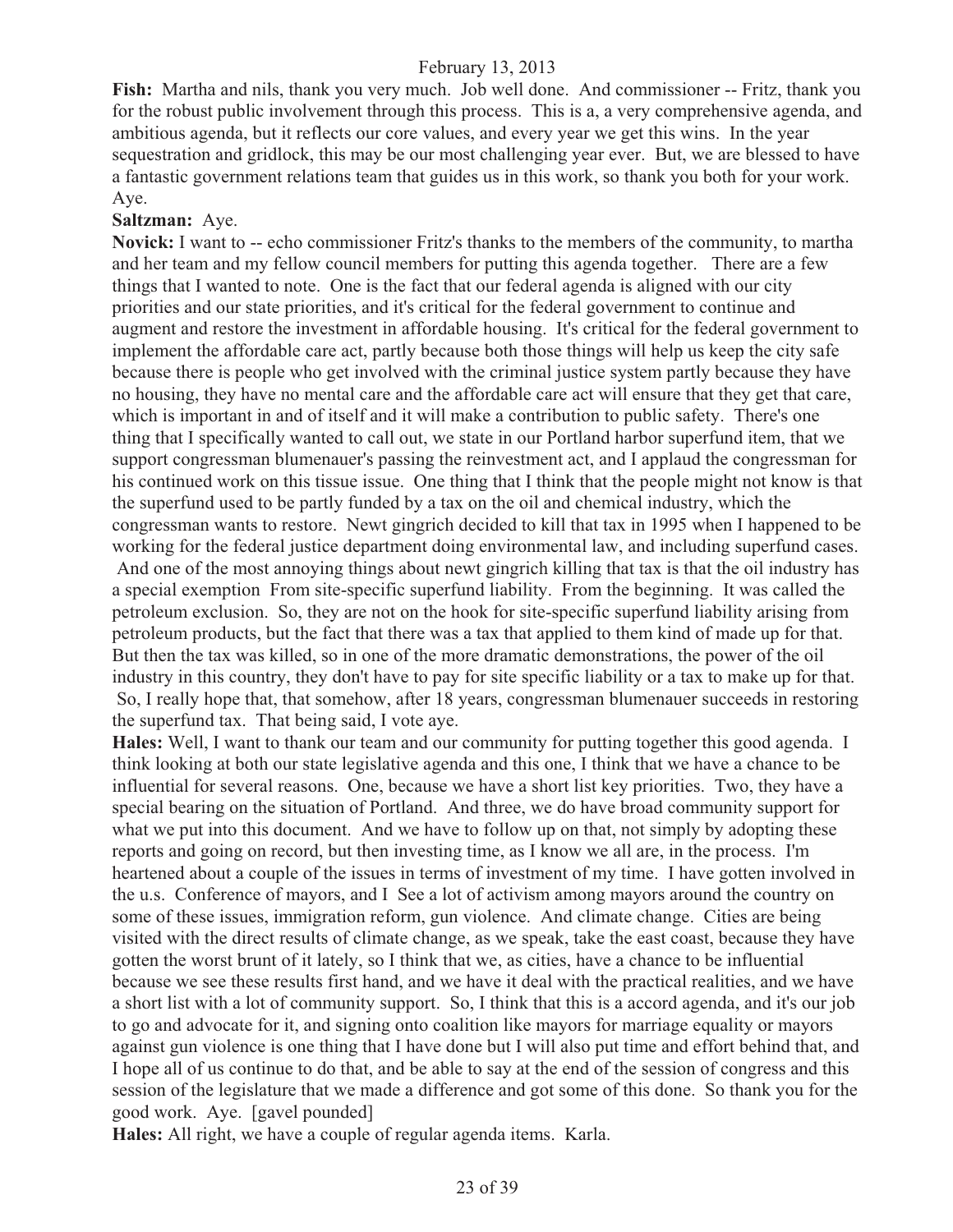## **Item 134.**

**Hales:** Good morning.

**Michael Armstrong, Bureau of Planning and Sustainability:** Good morning, mayor hales, I am michael armstrong, I am responsible for the sustainability programs in the bureau of planning and sustainability. If I can, I would like to just describe what's in this Ordinance, and then answer any questions you might have. So, the ordinance in front of you would authorize the bureau of planning and sustainability to provide grants up to 30,000 to fund energy efficiency improvements in small commercial buildings. We have heard several times this morning, you are all aware, energy efficiency has been a priority for the city, in our own operation, as well as throughout the community for several decades now. It's really one of the best ways that we have to keep business and household costs low to create jobs, to reduce carbon emissions. The funding for the grants that would flow through the city and out to the small businesses is part of a larger u.s. Department of energy grant that Portland competed for and won three years ago now. 2.5 years ago now. Most of that grant was for single family homes, and that's the funding that has supported clean energy works Oregon, which helps single family homes install energy efficiency improvements and has retrofitted several thousand homes. A small chunk of the funding was set aside for commercial buildings. That's the piece in front of you now. The ordinance in front of would enable us to provide the commercial funding directly to the businesses that are installing the improvements in these small buildings. Specifically, this is focus on energy improvements in buildings of up to 50,000 square feet, the funds would pay for the, the 50% Of the eligible costs of the energy efficiency part or for nonprofit organizations, it would pay 75%. The total amount is \$30,000, so it's capped at that, and this would pay for insulation, heating and cooling equipment, and lighting and controls, in some cases food service equipment. It's intended to work side-by-side with the energy trust of Oregon incentives, so this is integrated to make it easy for contractors for the building owners, as well as consistency. We have a limited amount of funding. We are putting it out. Proposing it put it out on a first come, first serve basis. The funds have to be spent by the end of the federal fiscal year. So we are eager to get it out there. And lastly for very small buildings, those under 10,000 square feet, we also have the ability to offer technical assistance to figure out what improvement the building needs so people call and request that assistance and figure out if there is a project that they can do to help them access the funds. Historically small commercial buildings have been extremely difficulty to reach. Our hope is with this relatively small amount of money is to support building owners to make these improvements and learn from that as to what the barriers are and how we can help make those improvements going forward. Hopefully position ourselves and our businesses to get access to more federal funds as they come available. I'm happy to answer any questions you have.

**Fish:** Mayor, I have one question. Michael, it looks like a wonderful program. The one piece that I'm still not clear about is the first come, first served. I've been trying to think of other programs where we reward the first in. Most of our programs, we set a deadline for people to apply, then we rank or evaluate them. We have some criteria designed to make sure that there's geographic distribution, or equity—whatever our values are. My only concern with first come, first serve, is it might reward people that are either in the game or have a special connection to this program and might end up limiting the reach of the program. I wondered if you considered any -- I realize it is a small amount of money. If we're talking about a maximum rebate of 30,000, it could be as few as, you know, 13, 14 projects, but did you consider any other method for evaluating that was other than who was first to the door?

**Armstrong:** We did. It is a really good point. I think a lot of this goes to the need to spend the funds quickly and to learn from them. So, in essence, doing this as a pilot program. We need to have a number of buildings go through this process and understand what has kept them from doing it up to now. A little money to help them complete the project and then figure out how we can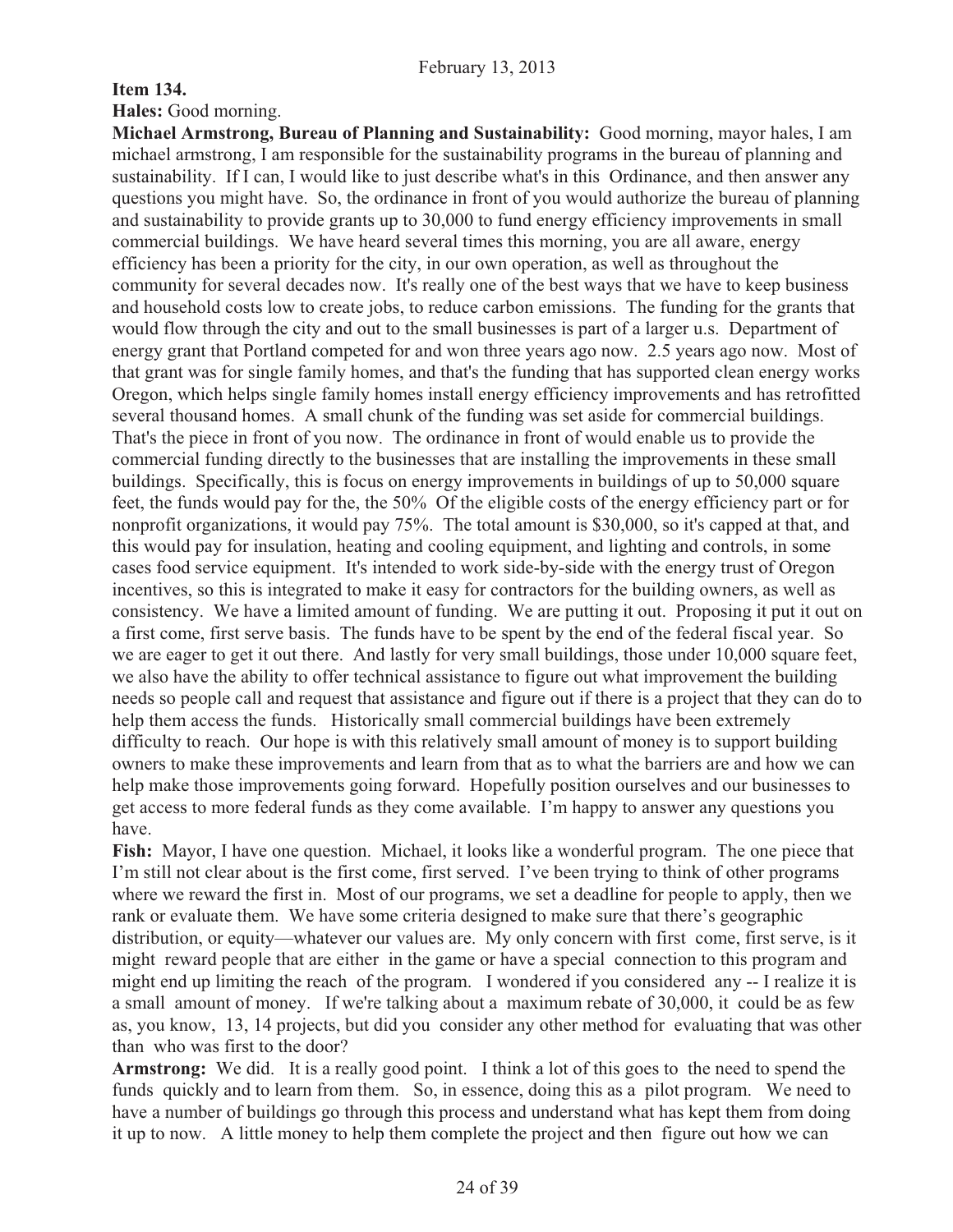help others do it on an ongoing basis. Part of this obviously is funding. You know, we wrestled some with the first come, first serve bit as well. We have tried by establishing the criteria for participation, as well as having various trade allies aware and -- they are eager to take this out and it is a pretty broad reach. But it is true that the program will serve a relatively small number of actual projects. So our intent is to do that as a pilot and learn from it.

**Hales:** The companion question might be how do you plan to market this or make people aware of this so that if we are doing this on a first come, first serve basis, it is a fair contest among people who have been insiders and paying attention and those who don't fit those two descriptions?

Armstrong: Absolutely. The key allies, the people who are prepared to take this out, you know, business assistance program that we have, planning sustainability at work, Portland development commission's direct services to businesses -- it is largely the trade allies, so there is an existing set of contractors and there are trade allies who routinely work through the energy trust of Oregon programs. They're all aware of the likelihood of this program. And so because anyone who is going to do a project is almost certainly going to want to tap into the energy trust of Oregon, by reaching the contractors serving those projects, think we're well positioned to make sure that anyone who might hit these criteria will be aware of this. Timing an always a challenge. Anybody who did their improvement last year didn't have this opportunity. Anybody who had been planning to do it next year, you know, they also will lose that opportunity. That's unfortunately the situation we're in. We have a limited time to use these dollars.

Fish: I'm not suggesting that we create bureaucratic headaches for you. For example, during our budget work we divide the city into zones. We look to see how are we delivering services and other things by zone? That keeps the focus on making sure that we are doing things in east Portland, north Portland, other places. I wonder if even a simple modification that says there will be some guarantee of geographic distribution and some allocation that modifies first come first serve so that when you come back to us with your -- whatever you've learned from this, we can, you know, say that we have spread this out throughout the city, and captured experiences small business, medium sized business in every business district and maybe not just those in downtown in a particularly well organized business association.

**Hales:** I like that suggestion.

**Fritz:** Could you market them as the mayor and commissioner Fish said? For instance in the neighborhood prosperity initiative districts?

**Armstrong:** Absolutely. That is one of the other channels that is our position to take this out. So, it certainly is our intent to get the word and in part by targeting on smaller buildings, almost by definition, expecting to reach buildings that historically have not been able to participate in these programs. I guess I only hesitate to say – we absolutely can achieve certain quotas for geographic distribution, because I'd hate to leave money on the table and have it go back to the federal government and not get spent here in Portland. It is our intent to get this out through the neighborhoods, through the prosperity initiative, all of our business assistance programs. I welcome suggestions about other ways to make sure that we are getting this out as broadly as possible and as quickly as possible.

**Saltzman:** What I would suggest is make the attempt to get geographic distribution. But recognize you need to get the money out the door, you have a limited amount of time and we may not get applicants from every geographic area, but you make that effort.

**Armstrong:** We absolutely will seek applicants from every geographic area. I could follow up with specifics on how we're trying to do that and enlist your assistance in connecting us to other ways as well.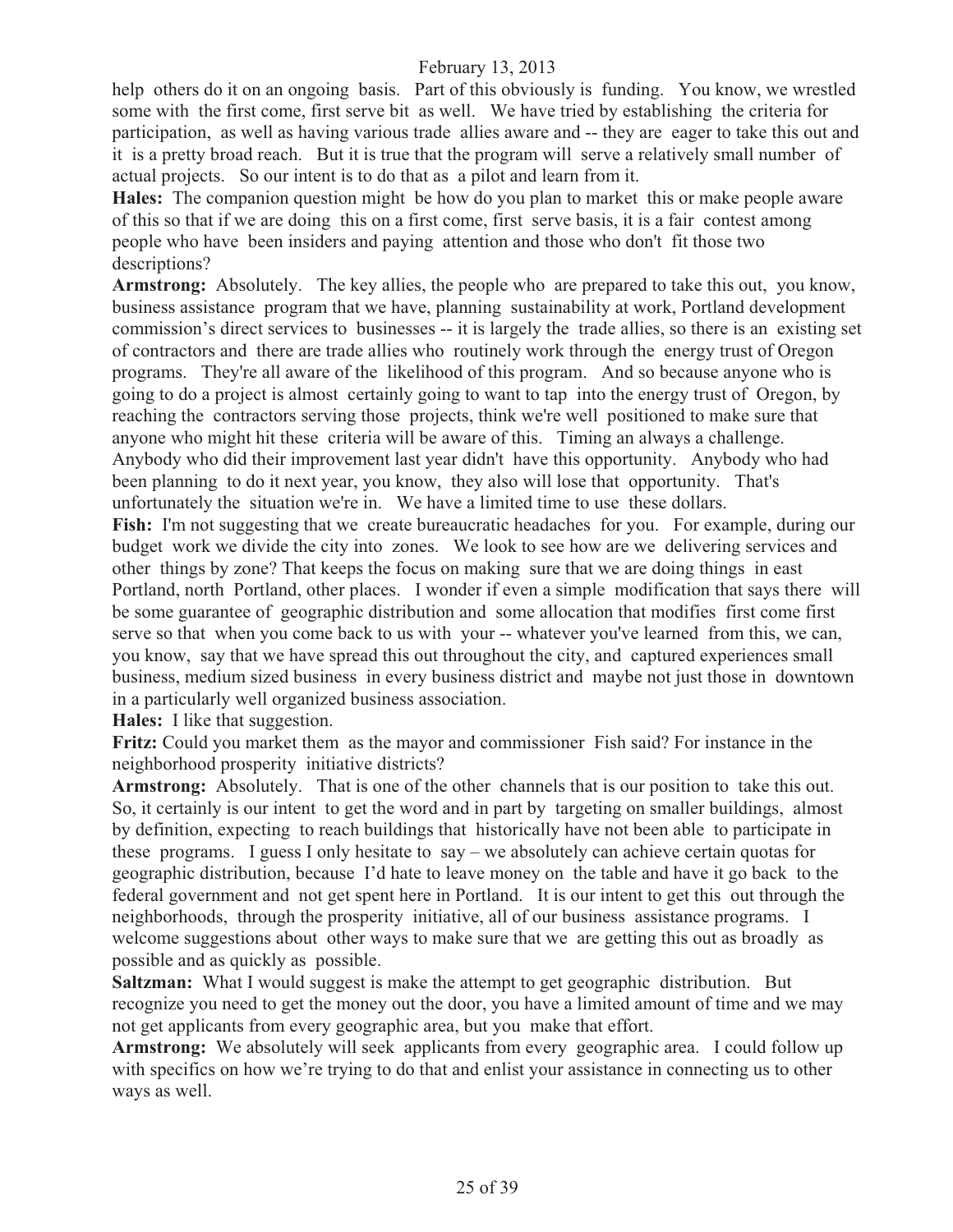**Hales:** I think the neighborhood prosperity initiative suggestion is very good. The venture Portland network neighborhood business organizations, there are some ways and means to use to get the word out to a lot of people simultaneously.

**Fish:** If the language is modified to stay we are looking for geographic distribution, for profit, nonprofit, and a caveat thrown in that ultimately the final decision is at the discretion of the bureau, first come, first serve is the general rule. I would carve out the discretion to pick and choose if you have the luxury of more asks than the funding requires, you can come back to us and say that you made some judgment about the pool. But I don't believe under any contracting rules you are required to say absolutely, first come first serve. That may be your general rule. I would build in discretion so that you can ensure that the values that we have identified are reflected in your selection.

**Fritz:** I note that the very phrase, first come, first serve, implies that we are waiting for people to come to us. I would like to see that you go first to neighborhood prosperity initiative districts, first to the underserved communities to tell them this is on the table. It is whoever applies first but we're here to tell you about this program rather than, as has been pointed out, expecting people to come to us.

**Armstrong:** I think that is exactly right. That is our intention.

**Fritz:** Right.

**Fritz:** Do we need to amend the language at all, commissioner Fish?

**Fish:** Let me ask our esteemed council. Do you feel like the sense of the council has been established on the record sufficient to give the bureau guidance, or do you believe we need to amend the ordinance?

**Ben Walters, Chief Deputy City Attorney:** My understanding in working with staff on the project was that first come, first served was intended not so much as a goal as it was that they're trying to get the money out the door. They don't want to have money sitting, waiting for additional applicants on some criteria. I think staff is well aware now of the council's desire to have geographic distribution as a goal in and of itself in the projects, and it really is up to council, if council is satisfied that staff has gotten the message, then I don't think an amendment is necessary, but it is up to the council's prerogative.

**Fish:** I would be satisfied mayor, if it is the sense of the couple we want there to be robust outreach and to the extent the director has exercised her discretion, some consideration for geographic distribution, i'm satisfied that that is the sense of the council and it does not have to be reflected in the ordinance.

**Novick:** Mayor, commissioner Fish, just from a nitpicking standpoint, I wonder, the ordinance does refer to the language of exhibit a and exhibit a does have the sentence about first come, first served. I mean, just to be as clean as possible, would it be -- would there be any problem to amending it to delete that language with the understanding that the -- that there is -- that the city does know what we want the city to do? But just a little uncomfortable leaving that language in there as an attachment to the ordinance.

**Hales:** Exhibit, attached to the ordinance, in effects the rules and procedures for this program. Actually I like that suggestion, deleted that line, but have a sense from the council an aggressive outreach effort for geographical diversity, use neighborhood prosperity initiative districts and venture Portland network of neighborhood business associations, first come, first serve is the default or baseline for this program. We will do better than that at every opportunity. I don't believe we have to have that in exhibit a for you to proceed as long as that is the sense of the council.

**Fish:** If that's the amendment, I would say let's extend it to -- from exhibit a also to exhibit b, recital two, so that we're consistent and we're simply saying we have this financial incentive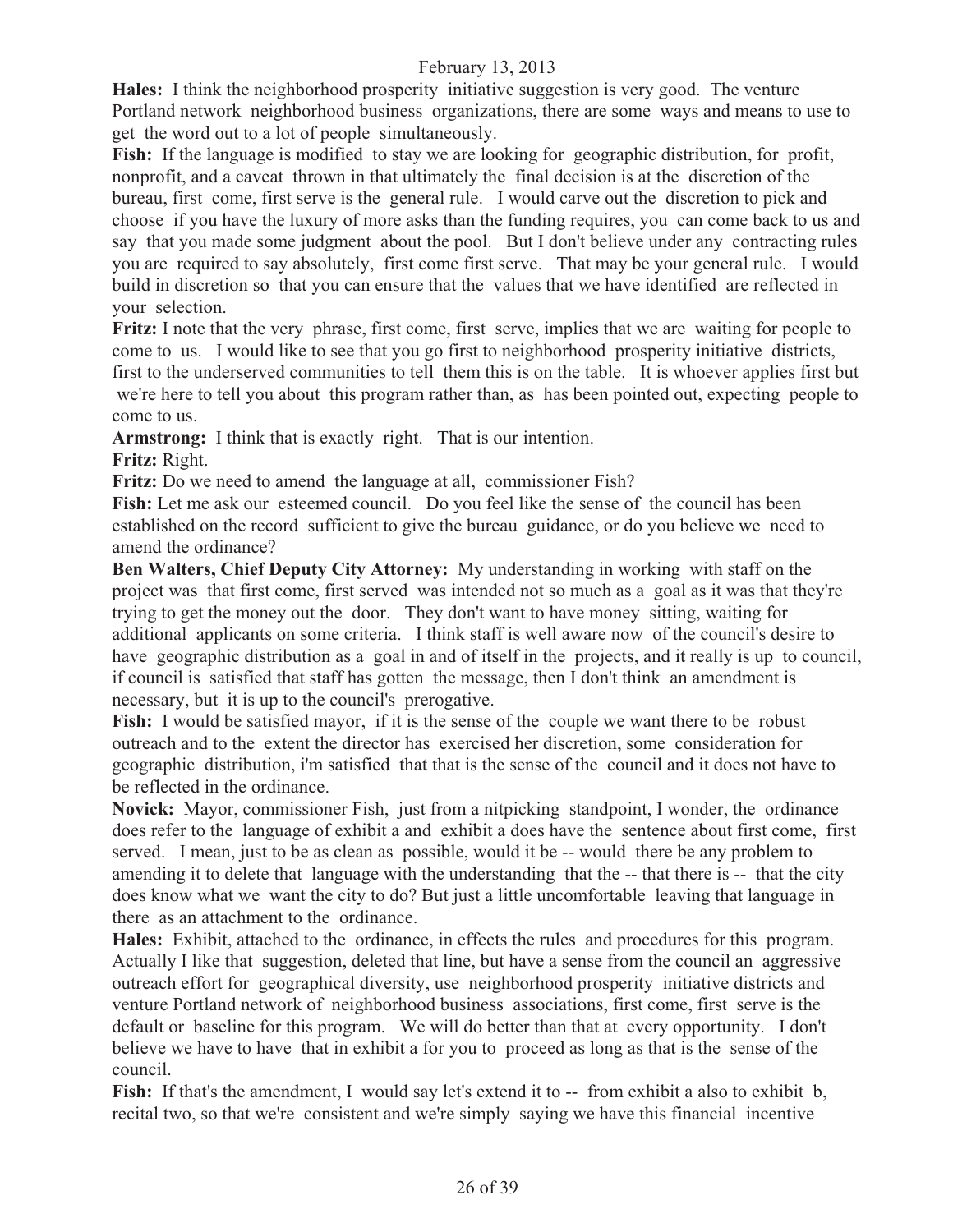program. We understand first come, first serve is the default. Given the sense that the council would like to see robust outreach and geographic distribution.

**Fritz:** Delete it from section five also of the findings.

**Fish:** Second the motion.

**Hales:** Any problem with us from a contracting standpoint if we do this?

**Walters:** If we could be a little more specific in the amendment to recital two of exhibit b, if we could strike the language about first come, first serve, financial incentives and it also says provide support for energy efficiency in small buildings. Otherwise that is part of the intent of the program.

**Fritz:** It is providing financial incentives. Couldn't we just delete first come and first serve? **Walters:** You could do that.

**Fish:** I second the motion which would amend the documents as has been articulated by commissioners novick and Fritz.

**Hales:** We are in several incidences going to delete the reference of first come, first serve, but leave the remainder of the recitals and provisions in exhibit a and this record of the council's instructions to the bureau should be sufficient to the task. Any further council discussion? Anyone else that has signed up to testify on this?

**Moore-Love:** No one else signed up.

**Hales:** Let's vote on the package of proposed amendments. Vote on the amendments, please. **Fritz:** I greatly appreciate the on the spot amendment to make this better. Aye.

**Fish:** Aye. **Saltzman:** Aye. **Novick:** Aye. **Hales:** Aye.

**Hales:** This is an emergency ordinance, so a vote on the ordinance itself.

**Fritz:** Thank you for this program that is part of the \$20 million that we got from the federal government. Implements the last part of that program and now that we have been thoroughly aired that it is available, people should hurry up and sign up for it. I appreciate the work that has been done and will be done. Aye.

**Fish:** I want to thank the obama administration for actually making stimulus funds available to cities like Portland. We've used them not only around energy efficiency, but also in affordable housing and many other core projects in our city. I thank the administration for that and I join with commissioner Fritz to say this has been a very constructive conversation, aye.

#### **Saltzman:** Aye. **Novick:** Aye.

**Hales:** Thank the council for improving this initiative and want to compliment the bureau, maybe it is flippant to refer that \$340,000 is money rattling around in the drawer but they found a very

creative way to be sure that all of the funds get used for community improvement to create jobs and make Portland a more energy-efficient city. I appreciative of the good work. Aye. Okay. Item 135 please.

#### **Item 135.**

**Hales:** Good morning.

**Lance Lindahl, Portland Bureau of Transportation:** Hello. Right of Way acquision, Portland bureau of transportation. Before you is a proposal to vacate an unimproved portion of ne summer street, approximately 5,000 square feet in size, located west of northeast 14th place. Initiated by mr. Guy skeele, owner of the abutting property to the north. The purpose is to eliminate the dumping of garbage and other debris along the unimproved public street. City bureaus determined that this dedicated in longer needed and in support of the vacation that is proposed. I am available for any questions. Thank you for your time.

**Hales:** Anyone here to testify?

**Saltzman:** How will vacating this property improve the dumping of trash situation?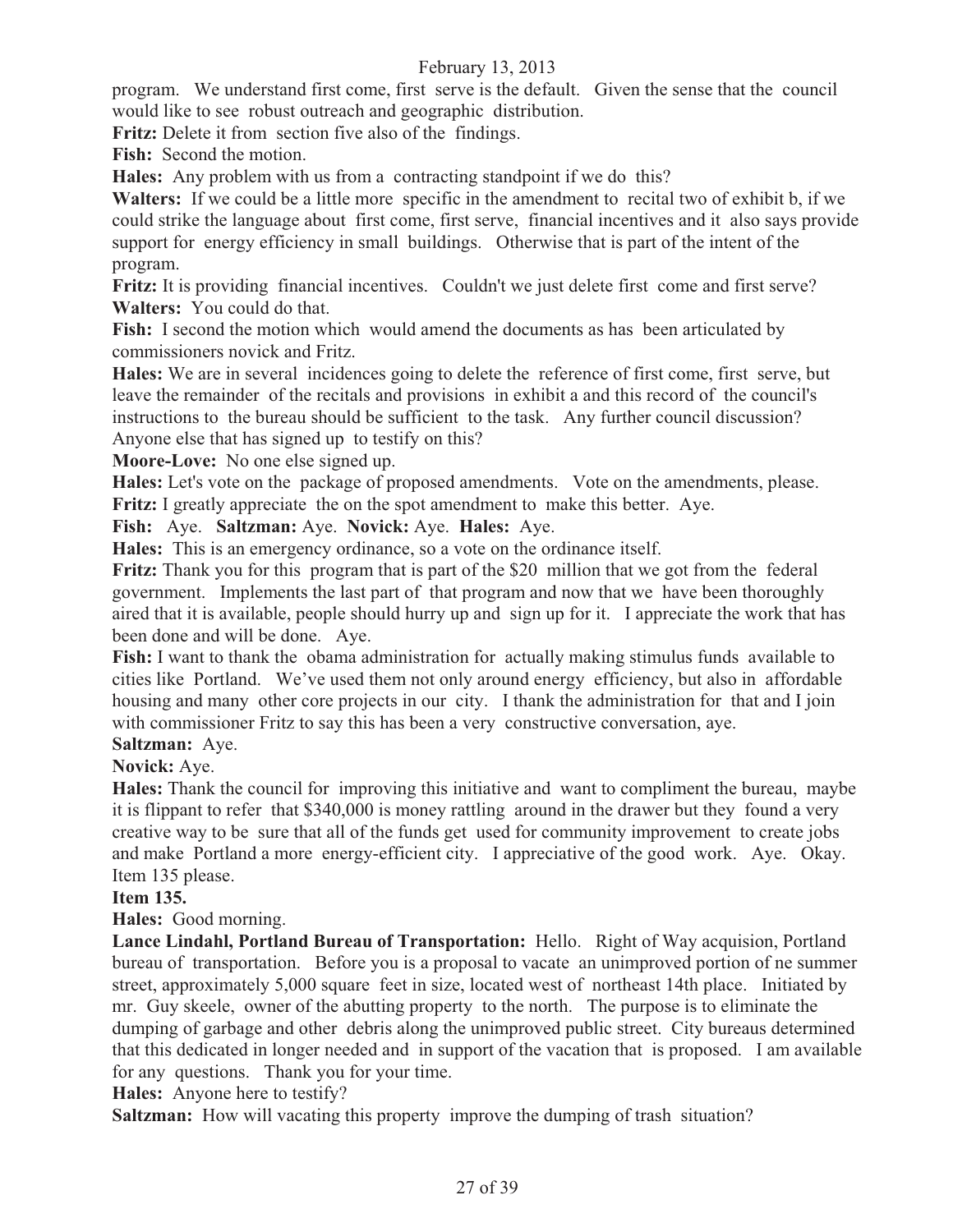Lindahl: The homeowners to the north and south have recently moved into this neighborhood and they would like to see it back to their private property lots and improve with new sidewalks, lawn, garden space.

**Fish:** I'm always confused about this. Is this particular procedure that we follow subject to remonstrances or is it just whether we -- does the public have an opportunity to weigh in either support or oppose this prior to the hearing?

Lindahl: Yeah, the public gets to weigh in at the bureau level, also at the planning and sustainability commission level. They have a hearing on it.

Fish: Have we had any opposition to this?

**Lindahl:** No opposition at all to this one.

**Hales:** Thank you very much. This moves to second reading. And item 136, please.

**Item 136.**

**Hales:** Roll call.

**Fritz:** Does this include the amendment to take out the one property that we discussed last week?

**Hales:** I believe so.

**Moore-Love:** New ordinance that was in your packet.

**Fritz:** So it is the revised ordinance.

**Moore-Love:** It is. **Fritz:** Aye. **Fish:** Aye. **Saltzman:** Aye. **Novick:** Aye.

**Hales:** Aye. We will recessed until 2:00 p.m. This afternoon. Thank you.

At 11:31 a.m. Council recessed.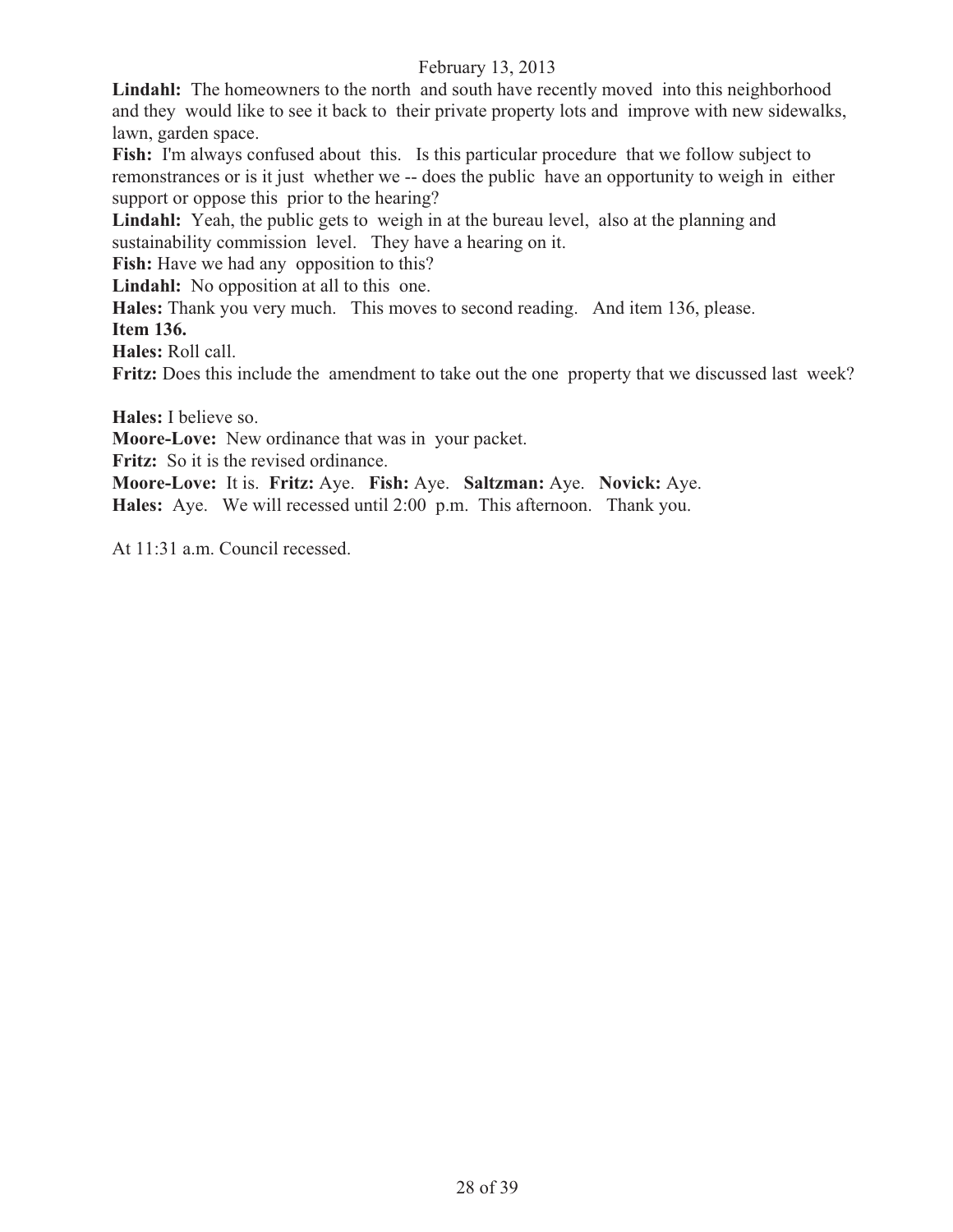## February 13, 2013 **Closed Caption File of Portland City Council Meeting**

This file was produced through the closed captioning process for the televised City Council broadcast and should not be considered a verbatim transcript. Key: **\*\*\*\*\*** means unidentified speaker.

## **FEBRUARY 13, 2013 2:00 PM**

\* \* \* roll call.

**Hales:** So we have one time certain item this afternoon.

## **Item 137.**

**Hales:** Ok. We have a presentation here, jack?

**Jack Graham, Chief Administrative Officer:** Good afternoon, mayor. Commissioners. I'm jack graham, chief administrative officer. I'm joined by one of our citizen members of the technology oversight committee, ken neubauer at the end. And also we have our newest member of the committee, colleen gadbois, who is in the audience today. We have a couple other members who were not able to be here today. Some of you may have already met but i'd like to introduce our new chief technology officer for the city, ben berry. He's been on the job for a long time starting january of this year. And so he's got -- he brings to the city a lot of technology leadership, and also a lot of perspectives on the projects that we are engaging and reviewing. That's because he was a member of the technology oversight committee as an appointee of commissioner Saltzman. So I thank commissioner Saltzman for bringing the challenge to the table. Ben actually participated in a national search that we did for this position, and he came up on top. He went through a process of being involved with stakeholders and also his leadership team, and i'm pleased to say the leadership team at bts unanimously select him and no one else. He comes highly recommended from the committees and also the team he's con going to be working with. I would also like to introduce abby, who is actually on our omf leadership team. And as far as communication team at omf, I know she wants to be on the leadership team one day. And she provides the bulk of all the day-today support for the committee, and handles a lot of the communications for the committee. So i'm going to be very brief, because I want to turn it over to abby who is going to talk to you a little bit about the role of the committee, and what the committee's charge is. And then ben is going to provide you with some information regarding past quarter activities of the committee, the projects that are outstanding, and the projects that the committee is actually overseeing at this time. So with that i'll turn it over to abby.

**Abby Coppock:** Great. Thanks, jack. Well, as a background on the technology oversight committee, we refer to it as the toc in the bureaucratic acronym. It was established back in the spring of 2011, it's an Independent five-member citizen committee that reviews select city of Portland technology projects. Projects may be selected for the toc portfolio based on the size of the project budget, the potential risks, the impact to operations, and community interest. There's a formal intake assessment that both project bureau directors and the chief technology officer complete that determines whether a project is selected for toc oversight. As cio jack is the final arbitrator if needed. We encouraging bureaus to involve the toc at the front end of their projects in the early stages when it's still in its planning phase. The toc's primary goals are to increase transparency and accountability by looking at whether projects are completed on time, within budget, and within the determined project scope. One of the required components of projects overseen by the toc is that they have quality assurance, provided by external contractors. The role of qa consultants on these projects is to review and provide guidance to bureau project staff, ultimately they report the qa's unbiased findings to the toc. Bts has established a pool of flexible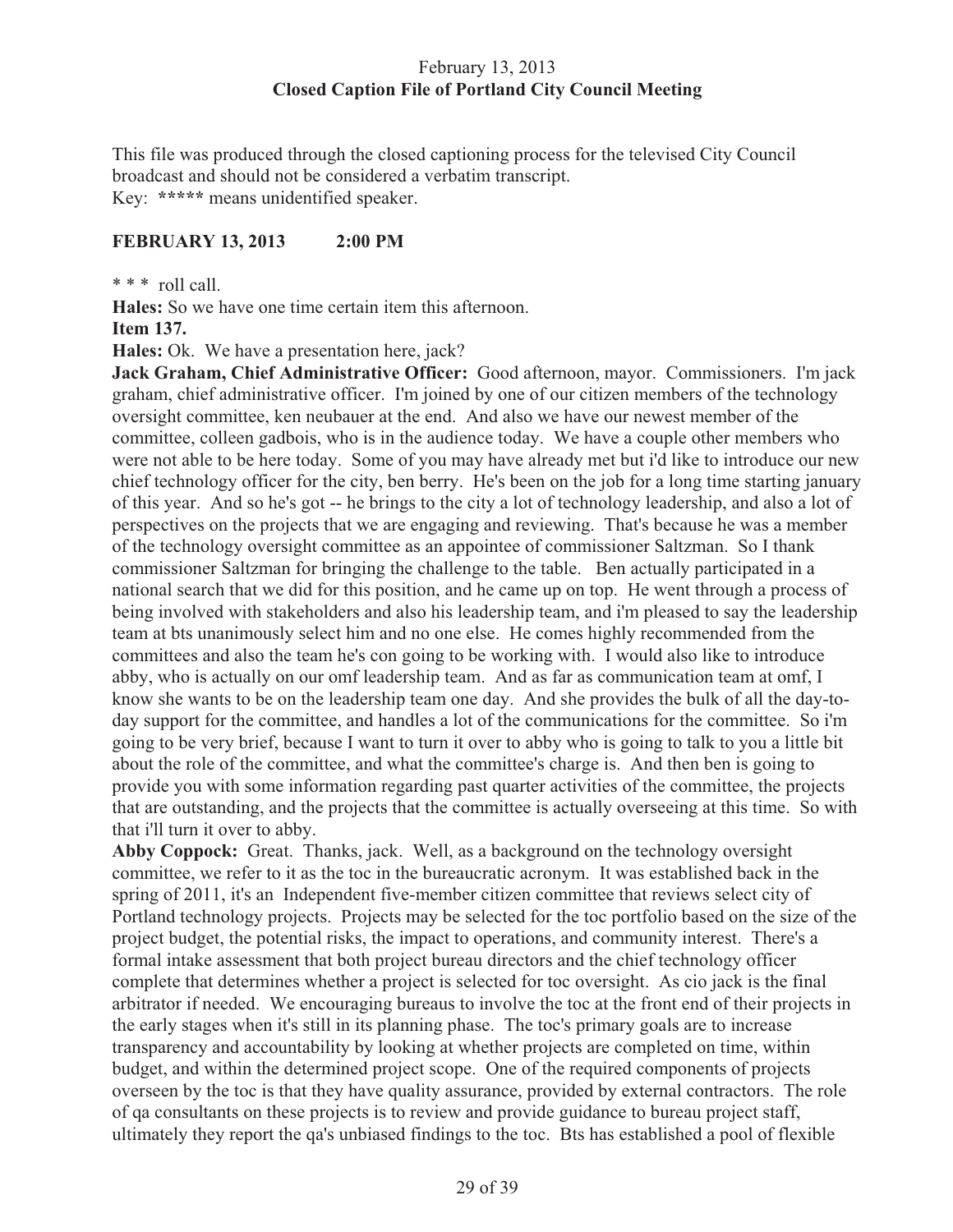service contracts with qa friends to help expedite the contracting process for bureaus. The toc serves as an advisory body to city council, jack is the city council appointed advisor and liaison to the toc. Council members may remember Updates on the toc's activities and recommendations through jack, and through these quarterly reports to council. You may also receive individual briefings when necessary from your appointed citizen member. Currently we have one remaining vacancy on the toc, so we'll be working with a new council -- with the new council members on their appointments. The toc meets monthly on the third monday of every month. At those meetings the committee reviews project updates from both bureau project staff and the q.a. Consultants, several projects are selected each month for in-person discussions with the toc, and the toc portfolio currently consists of five projects. You should also be aware in addition to myself, there are a few other city staff that help support the committee, and the day-to-day resources that go into supporting it. I'd like to take a quick moment to introduce them. Please stand when I call your name. Emily rice from the bureau of technology services. And sarah lowe from the city budget office. Before we move on to the quarterly report, do you have any questions about the purpose and the intent of the toc?

**Hales:** Nope. Great. Please proceed.

**Coppock:** I'd like to hand it over to chief technology officer ben berry, who will provide an overview on this quarterly report.

**Ben Berry, Chief Technology Officer:** Thank you, abby. Mayor hales, commissioners, i'm ben berry, the chief technology officer for the city of Portland. I'm going to cover the majority of the remainder of the property, and we'll take questions after that. I'll cover project management, a component we've added, review of projects, i'll cover toc discussed protocols for handling input into tocs by the commissioners, i'll cover the project intake documentation process, i'll cover the toc recent changes in membership. I will also take a look at upcoming milestones for the next quarterly report and then i'll give you a thumbnail sketch of how the project have gone over the last quarter for the toc. First up is the project management for the toc implementation. Several updates came in monthly reporting forms for the quarter, which are used by the bureau of project staff. These updates will help the toc better discern projects' conditions and whether there are risks related to the budget, scope, or time line. Two things here, the project management, number one, one of the updates is a new personnel tracking template. Before our labor hours weren't always captured in our projects, this template will allow for labor hours to be captured. Something that's really big in terms of what the toc is looking for. The other update is revised budgeting reporting template which creates a baseline budget that uses standard categories And time periods. Second up is this toc discussed potential for how to handle information requests or toc opinions. The city council members or other city staff who want to give these updates. The committee decided that any kind of written statement should be vetted and sent on behalf of the entire toc, not just individual toc members. Certain situations may still require one-on-one conversations between toc members and their council member. But the toc wants to recognize those are informal conversations, and not representative of the full toc opinion. So if we get a request in from one of the members of the council members to a toc member, if it's written the entire toc committee will have that vetted and discussed and recommendations, but if it's just an informal discussion, those are not vetted by the toc. Number three, on the project intake documents, these documents were submitted for several sap-related projects this quarter that were determined not to warrant toc oversight. The ones that were were saps, treasury module, sap's learning management system, and the sap's h.r. Forms and processes. We looked at those but did not think those warranted toc reviews. Number four, regarding toc membership, jack has mentioned several, I also bring to mind they've listed commissioner leonard, myself and berry Resigned as commissioner Saltzman's representative in december 2012, becoming a new cto. And colleen has just been recommended and received as commissioner dan Saltzman's representative. Staff are working with commissioner novick on his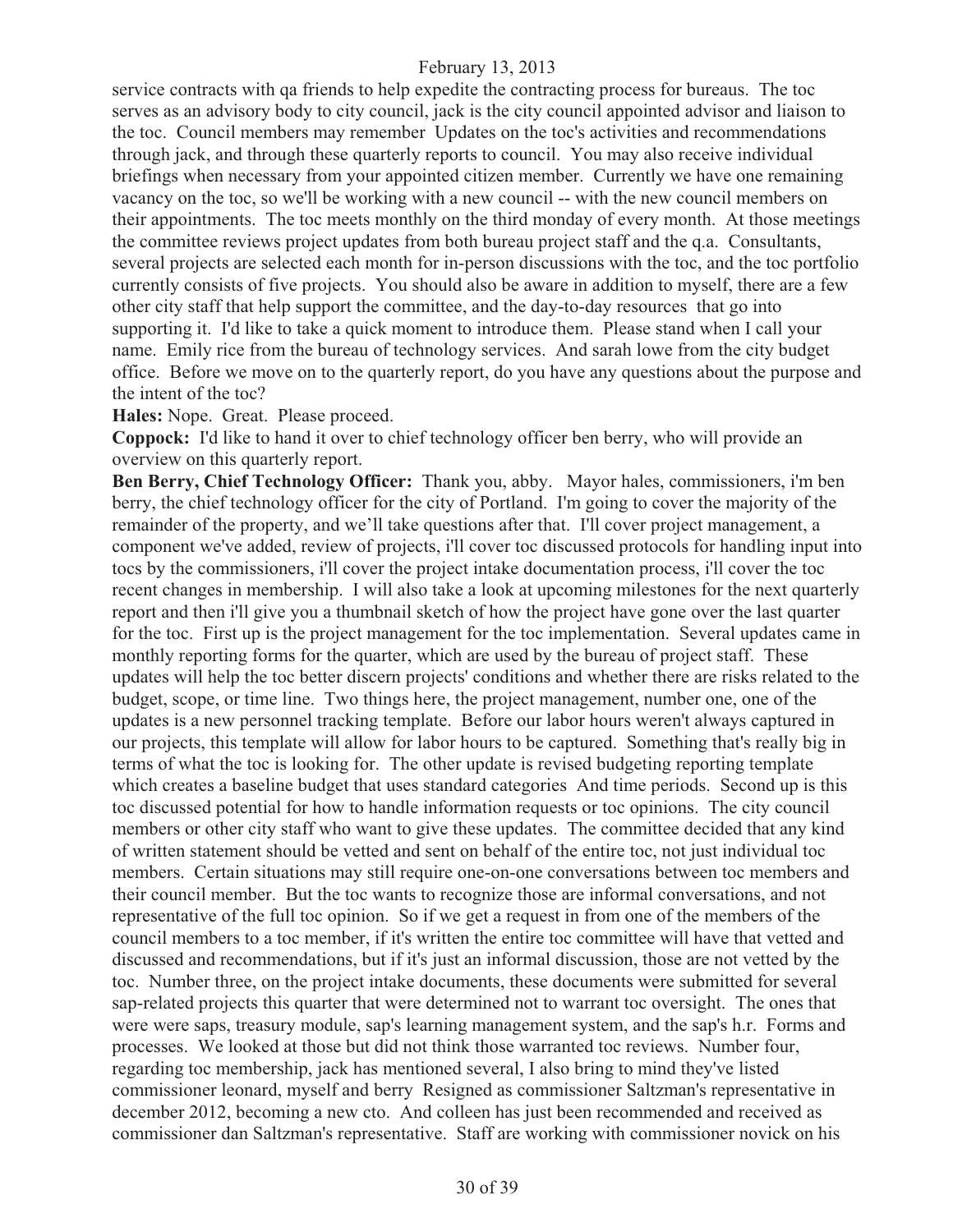appointments to come forth. Number five, incoming milestones. This next quarter includes two projects that have recently been completed and will be off the toc portfolio. The storage area network, we call it the san, and the affordable housing software project. Each project will be completing a post-project implementation assessment, which is completed 90 days after a project has concluded. This is intended to capture best practices and lessons learned for future technology projects. So I think this post-implementation review is going to be a good thing for the city, so we can learn from our mistakes, we can learn in terms of putting things forward for future projects, and in general it should help improve for continuous measurable improvement. And finally, i'll report on five different projects that we looked at over the last quarter. I'm not going to touch all these bullets, just some of them. For the itap project, the bureau of development services has an information -- itap project, this is a large and complex project that would transform the way bds and its Customers do business by creating a paperless permitting system and digitizing historical records. Initially it was 1.3 million dollars for the prework, up to this point. And it is estimated 11.3 million expected for the total implementation phase, depending on contract negotiations. The affordable housing software project, the affordable housing software project of the Portland housing bureau is a project that provides single data repository for the city's affordable housing programs. This effort replaces multiple systems with a modern and effective single core system. The exact price of this project was \$836,000. This project has completed, and we will be doing a postimplementation review of that project as well.

**Fritz:** My understanding it is underbudget, is that correct?

**Berry:** Is that correct, abby, under budget?

**Coppock:** We'd have to go back and take a look. I don't think we actually have the actual totals from what their final numbers were. But it looked like they were on target.

**Berry:** We can get back to the council with the exact.

**Fish:** Leslie is here from the bureau. We might ask her to confirm, because it wasn't my understanding it was actually completed.

\*\*\*\*\*: [from audience] No, it is not totally complete, we still have a couple of modules.

**Berry:** So we will update the record to show that. Storage area network, the need For data storage of the city continues to grow. The bureau of technology services is addressing this through a storage area network that is not only increasing storage capacity, but also increasing the flexibility for how data was stored. This was a \$1.6 million project, this project is complete, it's one of the bts projects, and we would do a post-project implementation review a bit. Monthly billing statements, city council directed the water bureau to modify its billing system and processes so that customers receive monthly billing statements instead of quarterly. The project was revised to allow optional monthly payments which require the customer to sign up for electronic billing. This is expected to be \$40,000 in total, the existing vendor is being used to modify the currencies item. Upgrades to the current system have gone well, this reporting period, but the new modifications have encountered several delays. The project implementation date was revised again from january and mid april, 2013 because of key pieces of the underlying structure didn't pass the city's approval. We just heard earlier this week the go live was pushed back again to july 2013. At this point cayenta must provide patches for outstanding defects for work to continue. The q.a. Consultant on this project met with the water and revenue bureaus, bureau directors earlier this fall on The topic of cayenta delay and poor performance. He encouraged them to meet with cayenta leadership. Unfortunately because of how the contract was written the city has very little recourse to ensure cayenta compliance. Tlc is continuing to monitor these delays and some minor increases in cost. That was the summary for last quarter, and we just had another toc meeting last night, we're starting to get more information on where we are with this particular project. Enterprise network technology refresh. The bureau of technology resources maintains the city's enterprise data network that supports data and voice communications between surfers, application computers, and the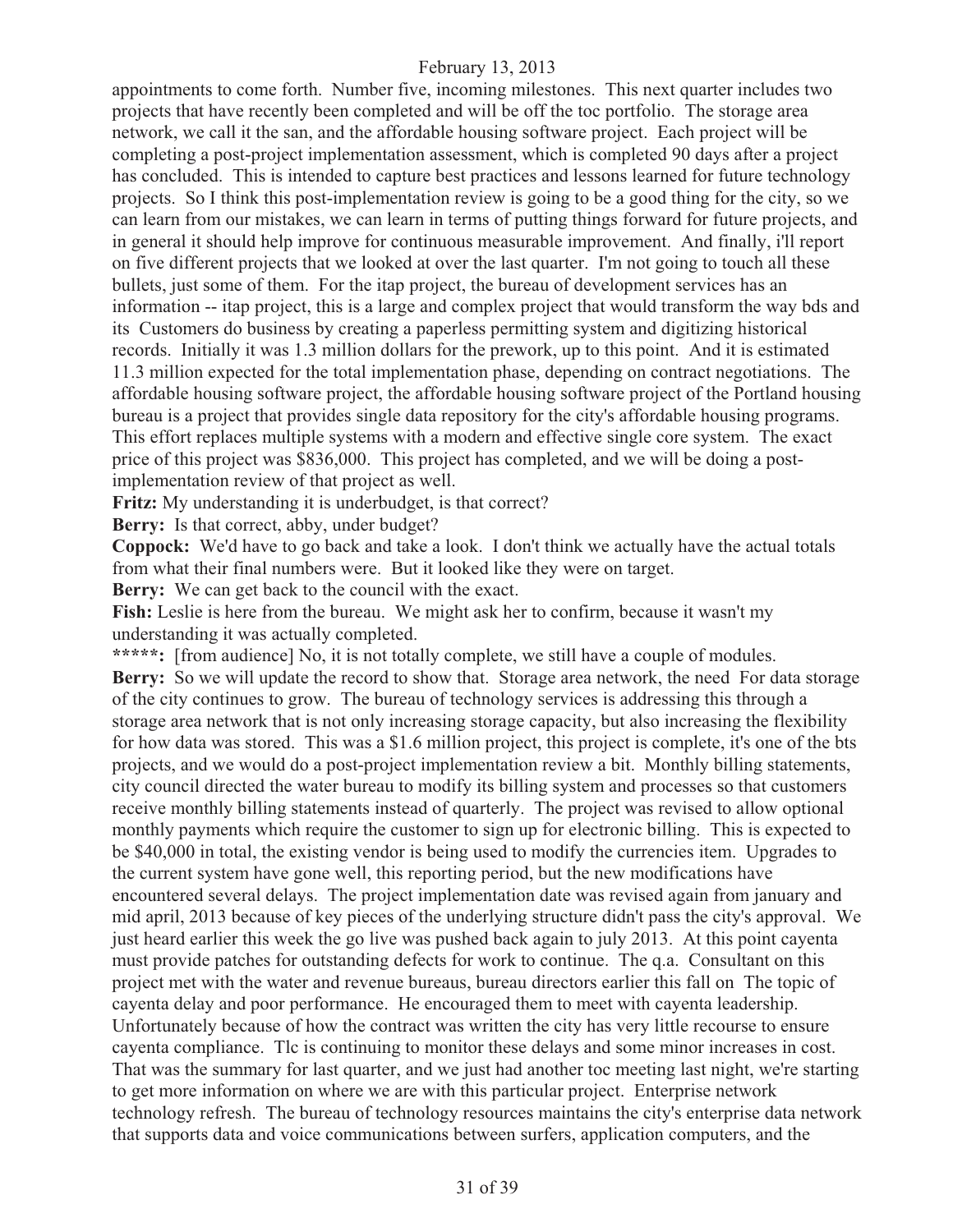internet. Project replaces all network equipment over a five-year period to maintain vendor support and performance and reliability standards. The expected total cost of this project is \$500,000, during this quarter the project implemented new core network equipment in the data center and migrated the server farm. The toc used this project as a routine migration and the most risk in the early phases such as building the core and the city's servers migrations. The committee agreed to provide oversight for the first three milestones which have an estimated completion date of july 2013, similarly the toc suggested a q.a. Provide quarterly report rather than monthly to use funds most Effectively. We also have ken neubauer from the toc membership.

**Ken Neubauer:** Thank you for having me here. I know I speak for all the toc members when I say we're very pleased with the work we have produced today. But realize none of it would have been possible without the support staff, abby, emily rice, celia, and dan provided excellent support. They've been instrumental in our ability to focus on the projects and deliver on the city's resolution to oversee large complex i.t. Projects. Idles like to comment on the professionalism of the bureau staff. They have gone out of their way in answering our questions, providing data and making themselves available in helping us oversee these projects. Thank you.

**Hales:** Your criteria for picking projects makes sense. High cost, high risk. Are there -- are there capacity questions? In other words, are there a whole bunch of them, unmonitored projects right now, only a few, just small ones? Give us a sense of what we're not carefully monitoring. **Graham:** I'm going to turn to ben on that question, because he has in two unique positions, one as a committee member and also as the cto for the city. But I think from what i've been reading from the reports, they are not like a backlog, they're trickling in at a rate in which I think it gives the committee time to review them. I appreciate the fact that they're reviewing some because everybody wants to come forward to say, do I need this type of oversight. And so that's a positive thing. For ben, do you want to elaborate?

**Berry:** Mayor hales, commissioners, we have approximately 97 projects that are overseen by the bureau of technology services. There are some projects that we are not overseeing at all, very small number. The big ones, we're seeing those. The toc at any given time has looked at between four and five projects, and that's from a capacity standpoint. But since i've been cto, I am seeing projects that I want to have go through the toc. Because I think we can use some more over-- citizen oversight for some of these projects. I think the ones that we have looked at to date have been the right ones of the 97. But I think I want to put more in front of the committee. And the way we do that is a bureau director has the opportunity to submit an intake form for the toc, or the chief technology officer can submit an intake form for a particular project. If we can't come to terms on that, then the -- jack graham, the council's executive overseeing toc, makes the decision whether or not it goes to toc or not.

**Hales:** And then you mentioned concern about the strength of the contract provisions in one Of these projects. Does your scope of review authority extend to making recommendations about how to improve the contract revisions in the future so we have more leverage?

**Berry:** Mayor hales, commissioners, I feel that the toc has the latitude to address any part of a project. If they feel a contract does not have the kind of gotchas or deliverables required for a contractor to perform in a manner they're meeting the budget or meeting the schedule or the scope, then the toc should be able to read into that and render an opinion to this council.

**Hales:** I have one more question, which is, comparison was other cities, for example, on the permitting software, we're not the first. You're concerned about costs there, the committee has raised a flag about potential cost issues on that project, are we looking at what other cities have spent to -- that have completed that process? For example, i'm familiar with salt lake, they have completed it, it's working well. What did they spend? Are we in the scope of the committee's work and staff work for that matter? Are we looking at compare terrors in terms of other cities that have purchased similar products?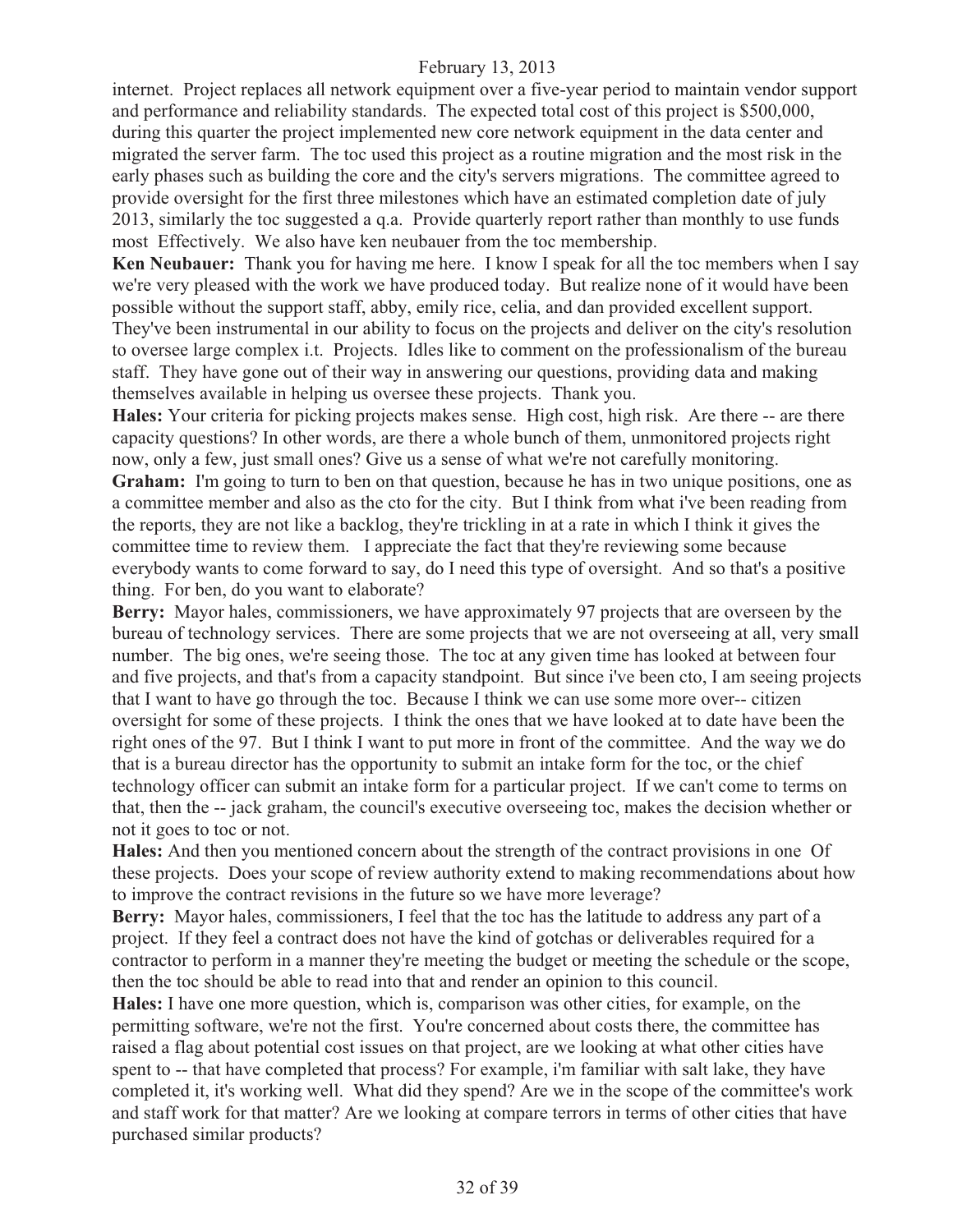**Berry:** This will be a comparison question. I was not part of the review when they first did the project. Do we have a member from the Water bureau who can speak to this?

**Hales:** That's actually bds.

**Ross Caron, Bureau of Development Services:** I'm ross with the bureau of development services, i'm the information -- to the question, we did some research into that. But I don't have any numbers to share with council today. I could look into that and get back to council.

**Hales:** I would be interested at some point. I don't have to know today. As a matter of practice, not just on this project, but there are some new things under the sun, but lots of cities are purchasing software and hardware that do similar things, I would hope we would be consistently looking at other cities for their experience. Do get back to us --

**Caron:** I'll do that.

**Fritz:** If I might follow up on that question, the enabling ordinance for the itap was 3 million, and the budget last year was four to 5 million. I think I heard mr. Berry say it's 11 million? Why? And I appreciate all the good work that's done, I appreciate having the technology oversight committee, but this was a project the committee was in on from the beginning. How come the cost is so different?

**Caron:** So there's what was in the enabling ordinances was the vendor cost only. And the total project amount that I believe ben shared with us was the \$11 million amount is Both city and vendor costs. So there's that difference between those two costs. And then what was provided in the enabling ordinance was an estimate of vendor cost based on the information we had at the time, and then the actual vendor cost was the actual vendor cost they provided to us based on the criteria set out in the request for proposal, which was very detailed and comprehensive. So that's really where I think the primary part of that difference came out of.

**Fritz:** What's the vendor cost now?

**Caron:** The vendor cost now without hosting is \$7.8 million.

**Fritz:** I think chief administrative officer, this does call into question our bidding process, our contracting process. That's double what we were estimating it was going to cost.

**Caron:** Yes, it is. I would just share one more point on that. So there were three vendors that went all the way through the selection process. And the top vendor which was -- was 7.8 million, the second place vendor, which is asella who provides the permitting service which we would tie into, and which we were originally going through contractor negotiation with, that cost was at around \$7 million. So there's definitely -- there's a big gap between the -- our ability to estimate the cost of a project and then what the ultimate cost is.

**Fritz:** I wonder if there should be a conceptual come back to council. Do we even move forward with something like this? We get the contract back after it's been bid and agreed to. We should perhaps be revisiting, is this now the right time to do something? And following up on the previous discussion about the cayenta contract, how are we revising our contract in general? It shouldn't be up to the technology oversight committee to advise us on having clauses in our contract that if the vendor is not performing that we can't recoup some of our money.

**Graham:** One of the things I think we need to look at, and I think it is good with have this committee, many times when they look at a contract, the contract has a direct relationship back to the work that's being performed. A lot of times organizations don't look at the contract, so if they see something in the contract and bring it back to our attention, it gives us that ability to actually take it up the chain either with our procurement or with the city attorney's office that's approving those contracts. So i'm really -- I think it's a value that this oversight committee would look at it from all perspectives seeing if there's a cost increase, or if there's a cost increase that would relate back to the project.

**Fritz:** Are we looking at in general all of our contracts should have that clause? Is that something I need to be looking at in every contract That comes through council?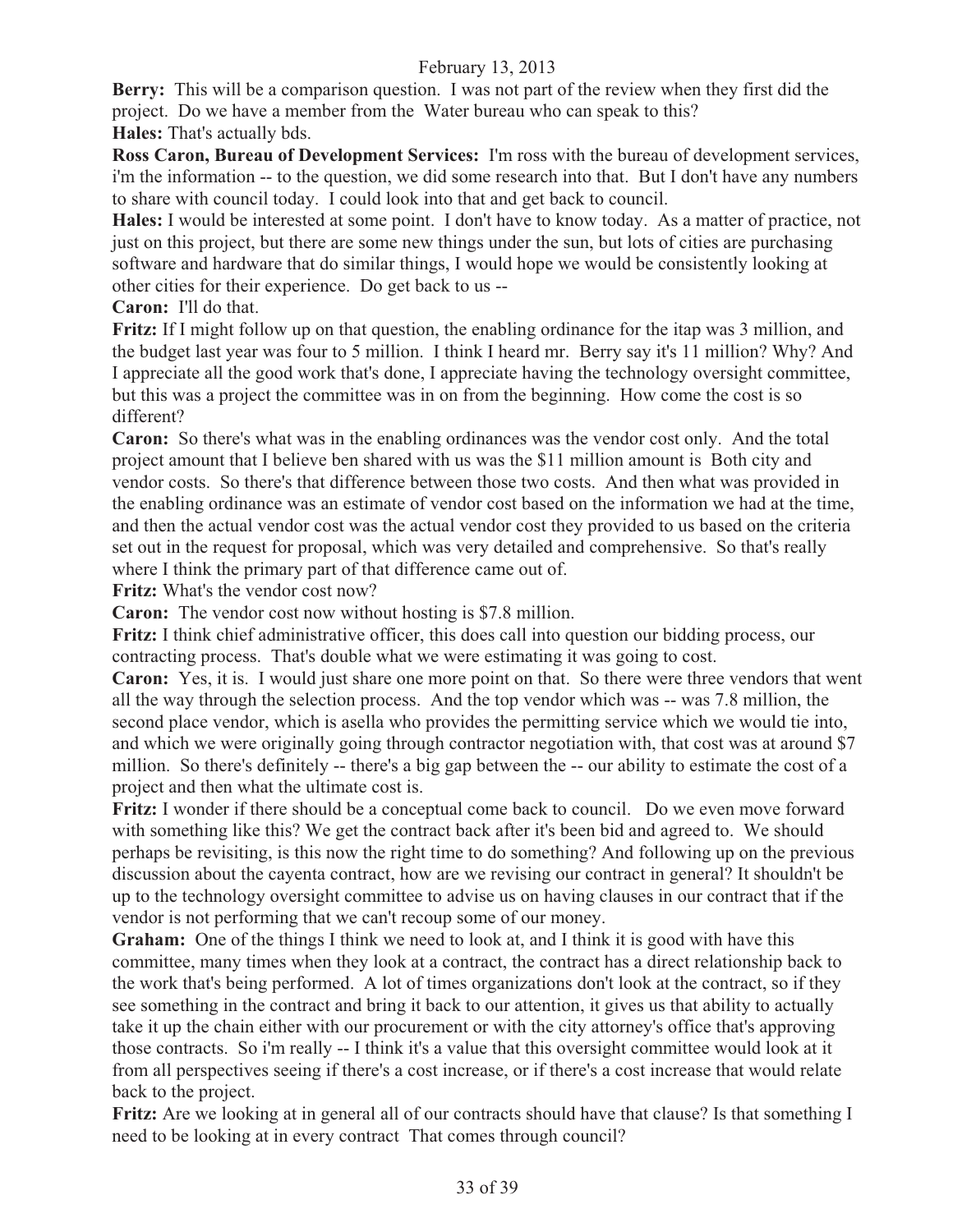**Graham:** I think what we will do, we'll get back to you, we can look at the prior contracts and do a review of that, and be able to tell you whether that is a systemic problem or whether it's a one off. **Fritz:** That would be helpful. Thank you. My final question is, what are we going to do the cayenta contract? Do we have a time line for looking at another vendor in the near future? I was looking for the option of monthly billing for a constituent who emailed me and I can't even find that on the water bureau billing -- water bureau site. What's the plans for moving forward with that? **Graham:** I'm going to have to get back with the water bureau and revenue to see where they're at with those negotiations. Because i'm not aware of that at this time.

**Fritz:** Seems like what we had before is now not an option for customers. Hopefully maybe during the budget process we can get an update on that. Thank you.

**Fish:** I appreciate the questions that commissioner Fritz has raised. I've been trying to recall some of the earlier conversations about the decision making that led to green lighting the computer system at the bureau of development services, and I do remember extensive conversations about cost, cost benefit, there was some talk about an existing vendor that was providing a Service for another government that we could piggyback off of. There was an extensive conversation about how we were going to pay it, and I believe it was at a time when the bureau of development services was having a revenue shortfall. And whether we have to backfill this somehow. Frankly, I almost feel like we've got to go back to square one on this one after listening to that exchange. So i'm give you an analogy. We have a system where we're supposed to give a level of confidence in an estimate of a cost for certain kinds of capital projects. The one that I remember because it's the most recent was, and my colleagues asked most probing questions, was the greenway in south waterfront. This is the greenway that is -- it's a technically greenway to nowhere because it terminates -- it doesn't go north and south, but it's the piece that was promised that's roughly where elizabeth caruthers park is, at that stretch. And I remember a presentation from the parks bureau where they said they had a low degree of confidence in some of the numbers because they wouldn't know about certain risk factors until they removed the top layer of dirt and found out whether there was contamination. They couldn't forecast the river height and so there were things beyond our control beyond the water level and how that impacts timing and every change that mother nature brought to the project changed the sequencing and timing of the project, which Added more cost. So there was -- I remember a presentation where at the end I was quite confident that if nothing else the bureau had said, that we have very low confidence in these estimates. And after questions from my colleagues, they reaffirmed that we have very low confidence. And I felt that was a terrific hearing. Because we all left with great -- with very little confidence in those estimates, but we understood why. And I am a little surprised by the exchange on the bureau of development services, because I do not remember the same sense when we took this up, that there was such a range. And frankly, i'm not even sure, and I work with commissioner Saltzman, who was the principal author of this technology oversight committee, but I was a cosponsor, i'm not even sure this is logically within your wheelhouse. Because this strikes me as an intersection of our bidding, our contracting, how we conceive of these things, and I don't think we're asking you at the front end to tell us whether we need new technology and whether we should -- you're an oversight committee.

 And I think we're upstream, and I think there might have been lessons learned upstream of what you do to find out why there could be such a variance between what we thought was going to be the price and what we're now looking at as a price, and then the council's role to weigh in once we got that new Figure. So I think -- I thank the mayor and commissioner Fritz for their questions but I think there's a big issue that's been framed here and i'm not sure I have a clear sense of how we tackle it.

**Saltzman:** One of the charges is to look at request for proposals before they're issued. So to try to get more upstream and flag issues where there could be things that drive the cost beyond what maybe we're anticipating. I do think -- it maybe totally out of the wheelhouse of the technology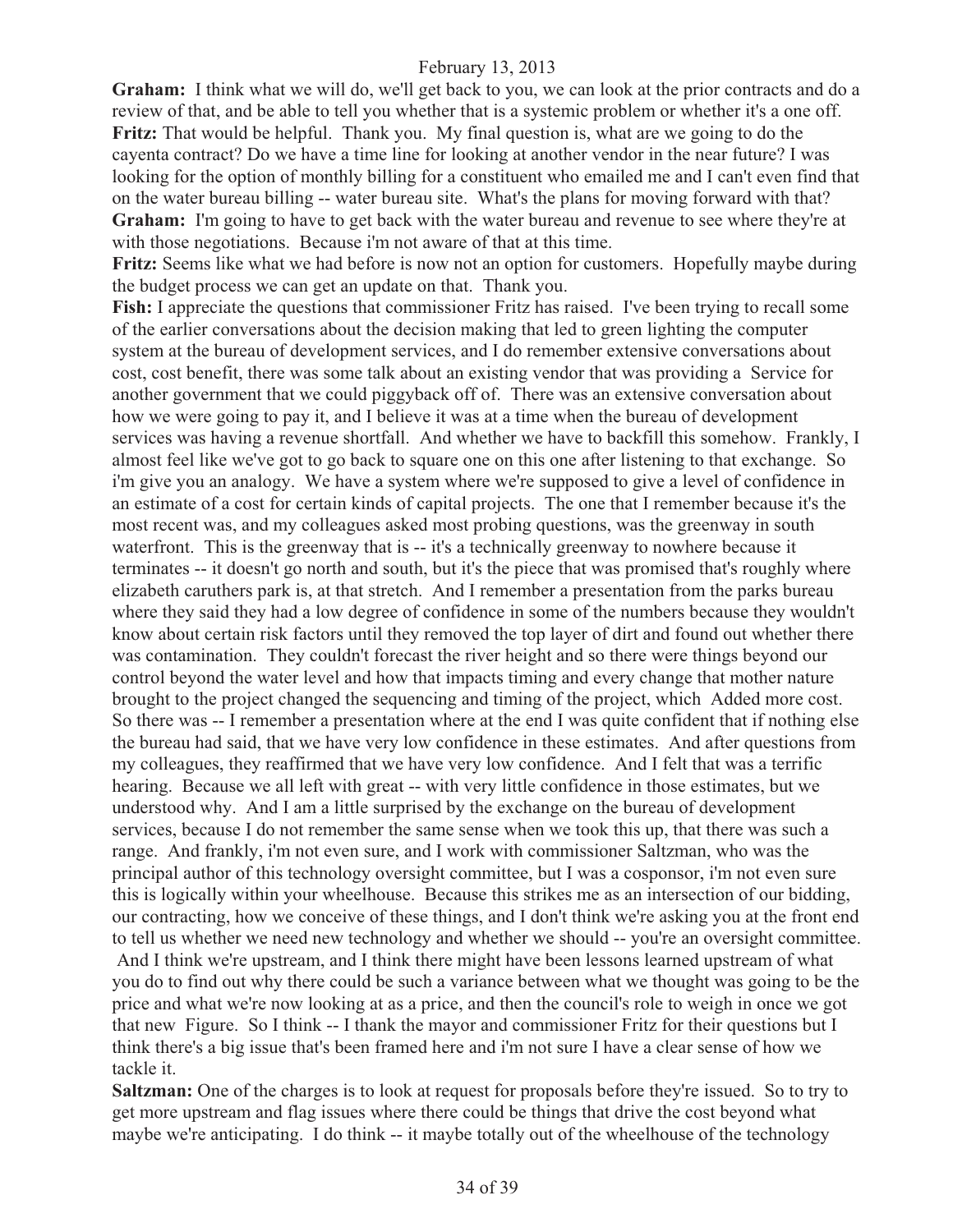oversight committee but I think there's an effort to get them involved at the earliest stage possible to try to avoid situations where costs are diverging from estimates.

Graham: Commissioner, many of the projects that the committee is working on, they had already been underway. Commissioner Fish, as you stated, the confidence level, one of the things is that a lot of the times some of these projects have gone forth and they didn't state in the ordinance that this was a low confidence level moving forward. And many times it's then taken that that is a higher confidence level. By the time it gets to the technology oversight committee, these projects that already once had been approved to move forward, they're actually in the point of saying, you know, are the things you're doing now, are the steps you're taking, the plan that you put in place, is correct, and if you run into a Problem they'll say, what did your contract say? And they'll look at it from that perspective. The newer projects that are coming up, they'll be able to get engaged as commissioner Saltzman said, at the front end of the rfp process to look at it and have a lot more questions on those projects. So I think we'll probably get there somewhat, and the engagement between council at that time and back with the different bureaus and getting back to the commissioners.

**Fish:** I think what you're hearing from us, we want you to scream loud and hard if even after the council has given a green light, if at that point you think we're going down the wrong path. The technology area to me feels like it's merging with the automobile area. I think some day we're going to go to a dealer and they're going to give you the car because they know where they make their money. They make the money on services your car and telling you that six months later you need something replaced that costs half the cost of the car and you're shocked. I think that's where they make their money. We often get in these relationships and then we end up being beholden to people who have expertise in technology that we don't. And the cost goes through the roof. And I just want -- I hope our esteemed committee understands if we've made a Decision and you at the front end think we've made the wrong decision, we hope you'll come and tell us that before we contract.

**Hales:** And the name of the committee members.

**Graham:** And we will take a more assertive role in that area. I think you're spot on, commissioner, and giving us that advice, and we will take it and we will make sure we're more assertive in getting that information back to council.

**Hales:** Since you're here and the subject has come up, and since people's meter of concern is moving, let's -- can you bear down for a few minutes on the itap project. You haven't seen a contract yet.

**Caron:** That's correct.

**Hales:** The estimate of the cost of the project is rising, maybe that's not a fair characterization. Has risen. There's still time I guess my message would be, as someone who used to be on the other side of the contracting relations with governments, it ain't a contract until it's signed. And that's true for both parties. And so there's always time for one much those parties to say, never mind. Or, time out. So this one included. And frankly as a former consultant involved in situations where we got pretty far into contract negotiation and realized we weren't going to make any money on a project and we said never mind. On the other side of the table, if it looks to the governmental entity that's contracting for the service like a vendor is going to take us down the road that commissioner Fish just described, there's also the opportunity to say never mind on our side of the table as well. So i'm not trying to rattle the saber here, but if you as a committee or as managers of any of these projects are exercising your oversight responsibility here, and see that we are in danger, we -- I think the sense of this council is we do want you to not be shy. You're managing this project, so we're kicking this around here.

**Caron:** I think there is a difference between what was in the enabling ordinance that allowed us to enter into the request for proposal process. I feel strongly that the outcome of the request for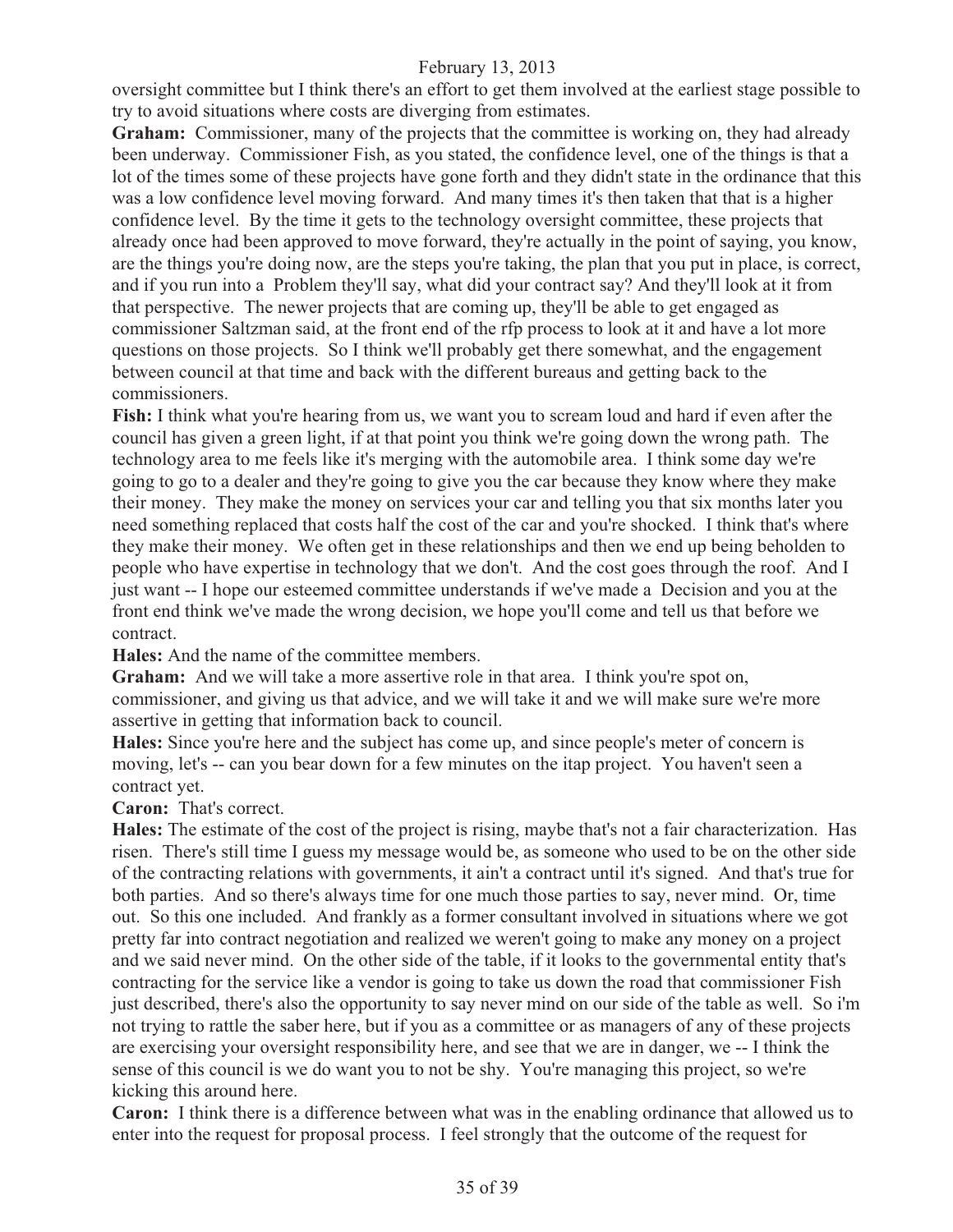proposal process ended with the most qualified vendor able to meet the most technical requirements showed the strongest project management, ability was the outcome of that rfp process. And I think there's a lot of value that came out of a very detailed and comprehensive rfp process selection process. And that the vendor that we have will provide us with the best solution not only for the city, but for our customers with the most functionality with the most efficiencies. So my feeling as a project manager that it's a valuable project, that the -- that it is a good investment, we're currently utilizing an almost 12, 13-year-old system that does need to be replaced, So we would be faced with costs there regardless of what we do to upgrade that system. And the efficiencies that we realize out of the new project or the new system is I think it's a valid project. That's my feeling. With that said I would agree with council that there was a difference between the original estimate of vendor cost and then what the outcome of the -- the outcome of the rfp, which was a larger vendor cost.

Fish: That was beautifully stated. Very succinctly stated. Thank you. So that because you're now uniquely in this position to give us advice, at what point in the contracting process might you have had a different opinion? We're talking about a 100% -- we're talking about almost a doubling of the original estimate, but from your point of view and bds, having the system might be worth 13 million or 15 million. What should be the trigger in your judgment where we would come back and reevaluate our original assumption?

**Caron:** I'll start with where -- about a month or three weeks to a month into the contract negotiation process. Thus far it remains positive about that interaction and that it will end in a place that all parties can agree on. What the -- what the trigger is between what an estimated cost that's provided to council and an enabling ordinance, and then the outcome of the rfp process is -- I don't really have an answer to that.

**Fish:** I'm thinking of that old credit card commercial where the answer was "priceless." depending on the bureau and the circumstance, just having a qualified vendor may be such a relief that paying a multiple can be rationalized, but I think for purposes of oversight, i've just wondering -- you may not have a comprehensive answer now, maybe we have to think about this, but what should be the trigger which causes us automatically just to say gosh, that's enough variance from what we originally estimated, someone needs to take a fresh look that isn't directly involved in it? I don't know. I'm just throwing out an idea.

Berry: If I can add one piece to this, the toc was concerned our labor hours were not being included in the total cost of ownership of projects. We asked this project to include the internal city labor hours. Which dramatically inflate that amount. I think that's what we did in this case. So even though we heard that we were up to \$7 million, which was doubling the initial bid, the 11.3 includes those sunk hours of city labor time which I want to make sure the council hears that part too. Which is the right way to cost these projects with labor.

**Neubauer:** I've done quite a few of these large projects, and to your question specifically, that coming back conversation would usually be when I receive my rfp. I looked at all the vendors' price and said, hmm, those are all higher than what I thought they were going to be. Maybe we need to go back and check back with my project sponsor and see if that's the same track we should be on.

**Hales:** Or did we write specifications that drove the cost up in ways we maybe don't value as much as when we wrote them? I think the project is very inclusive of all the city's needs. We thought for the whole year it was one of the projects we started with and we're still overseeing. But I think we're all a little surprised when the rfps came back and we saw what the price tags were. **Fish:** To the mayor's point, one of the things you might learn in the debrief is that we were either overly prescriptive or we added something the rfp which was a big cost driver that if you -- if we changed would bring down the cost.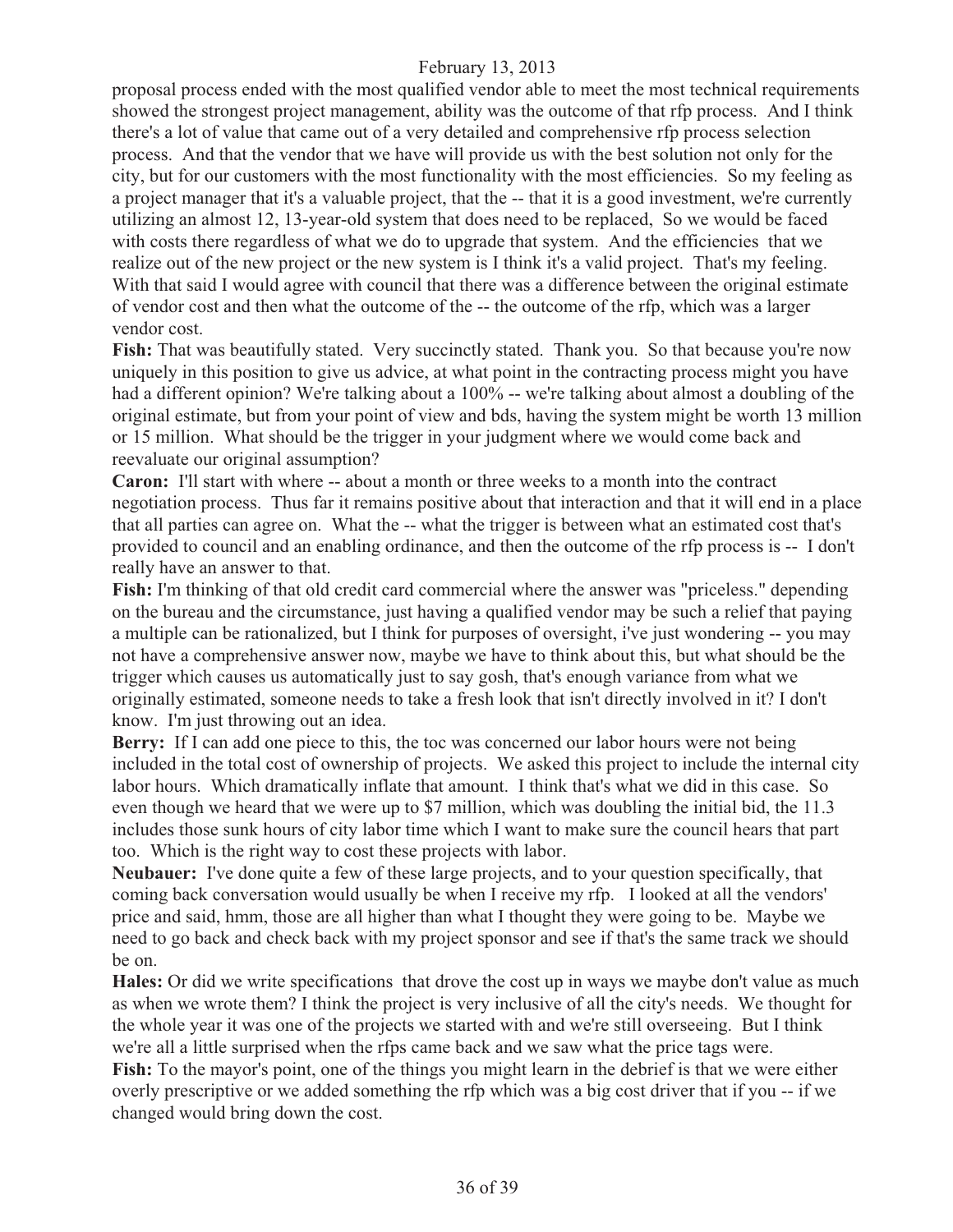**Hales:** This isn't confined to technology. The council had a similar discussion about a boat house here a couple weeks ago. Where the question of, did we write specifications that were so unique it made an \$800,000 boat house into a \$1.6 million boat house. This is not just a -- this is more a contracting issue than a technology issue.

Fish: We had the same problem recently with our fair housing rfp. In two rounds we Basically got secret shoppers, but not qualified testers. And so we had to go back and look at what is the barrier, what in here are we being overly prescriptive, why are with driving people away from bidding on this thing?

**Neubauer:** I don't think the specification were overly complex. The team, the technology team has spent a lot of time putting the details together, they interviewed more than just these three vendors they selected. But what I don't have insight into is what they used to estimate that. **Hales:** Other questions, comments?

**Novick:** Just to follow up on a comment commissioner Fritz made, on the cayenta contract, the comment is because -- because the contract was written the city has very little recourse to ensure cayenta complies, what I see how it's written it sounds more like a lawyer issue than a technology issue. So i'm wondering from we have a process across the board in contracts that sort of collecting issues that arise and sort of building a checklist of issues to avoid so the city attorney's office has that with them whenever they review any contract of any kind.

**Graham:** In procurement we get a lot of though questions, and they do collect issues and work with the city attorneys on those. This particular one we will take back and particularly look at that. So we do collect those issues and try to resolve those in Future contracts and everything, so we do that on a regular basis.

**Fish:** I think this is precisely the kind of conversation we were hoping this process would stimulate, and it's not to single out one contract or one process, because no one up here is a technology expert, with the exception -- I don't think any of us are. And so this I think mayor is the vindication of what commissioner Saltzman was thinking about having a forum where we could actually talk to experts about these things and then fine tune our process to make sure we're getting the best value and we're not letting the tail wag the dog. And the problem with technology is, it often feels like we're sitting across the table from someone that has an advantage. They've designed it, they're selling it, they're going to get a contract that maintains it. And it feels like we're at a slight disadvantage in some of these contract negotiations.

**Graham:** Mayor and council, I appreciate the feedback you're providing to us. This is still a work in progress in terms of looking at all these projects and trying to identify both areas in which there may be cost overruns. So the feedback that you give to us is going to help us strengthen the process and I appreciate that.

**Hales:** Thank you.

**Saltzman:** I think one of the issues that preceded the formation of the technology oversight committee was something I think we all know, In the past each bureau was technically free to do its own thing, and some part of the technology oversight committee ordinance I believe requires every bureau to run by the technology oversight committee. Regardless of whether it's a bureau of technology service issue or not. So if it's a water bureau issue, bds, they still have to go now through the technology oversight process. So that's an improvement in and of itself. It doesn't mean we're any happier necessarily with some of the answers we hear, but at least we have the technology oversight committee having these briefings so all of us as a five-person council hear this. Regardless of our bureau assignments. We all hear it, have the ability to answer questions, and -- so.

**Hales:** Good. Other questions for the panel? Thank you all. This is very good. **Graham:** Thank you.

**Hales:** Anyone else planning to present or testify on this Karla?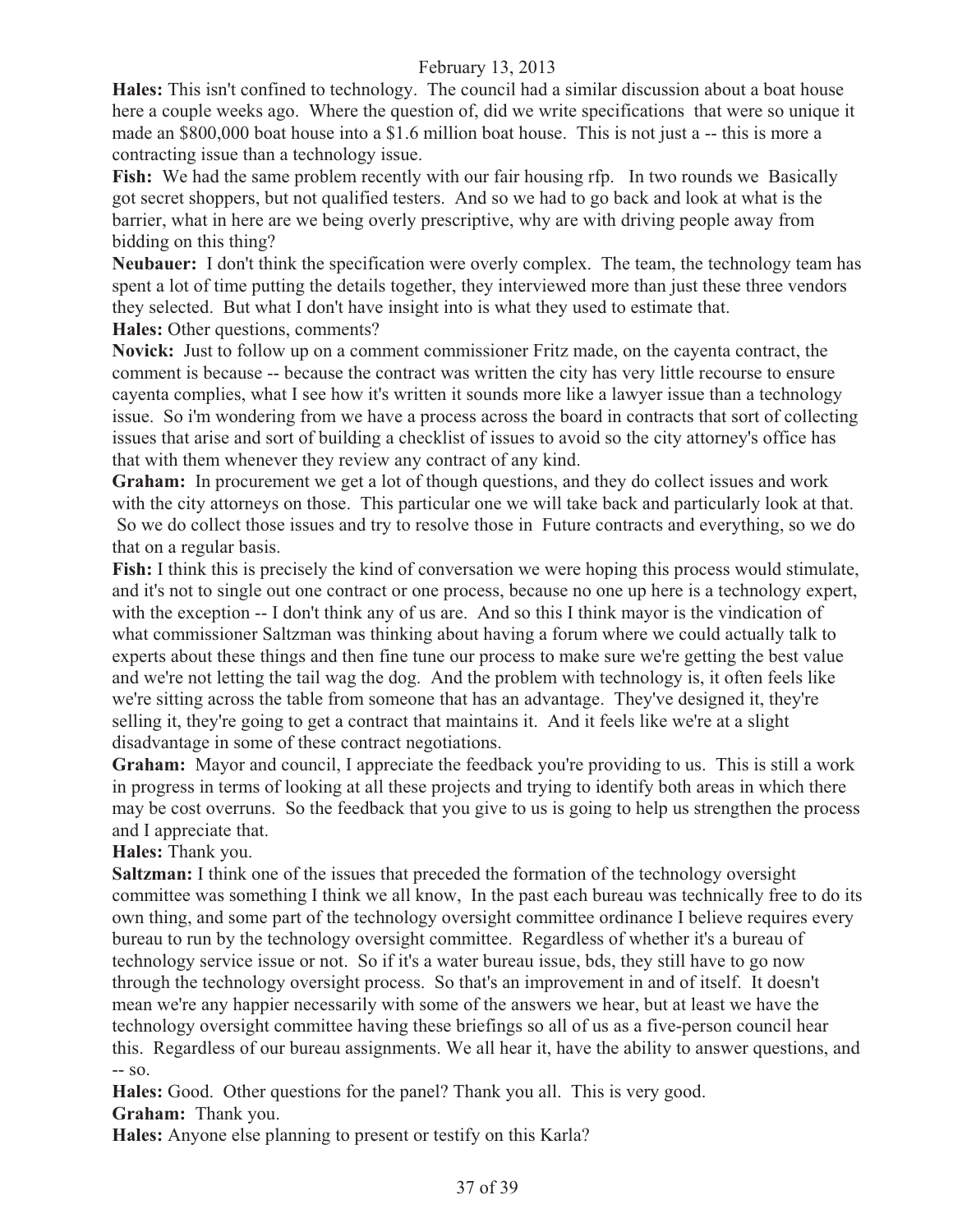**Moore:** No one else signed up.

**Fish:** I move to accept the record.

**Fritz:** Second.

**Hales:** Further discussion? Roll call.

**Fritz:** Thank you very much for this presentation for taking the time to be here today and for the amount of time that the volunteers spend on the technology oversight committee. It's significant, giving your expertise to the Citizens of Portland to oversee expenditures of taxpayers' money is greatly appreciated. I particularly want to thank dave lister who is retiring as commissioner leonard's appointee, and encouraging anybody who's interested to serve on this committee to contact commissioner novick, because we certainly want to extend that invitation. We need a lot of folks having eyes on our budgets. I want to particularly note that the technology committee was very helpful in last year's budget, and bringing to our attention the issue with the budget line item for the 2% was estimated for the amount that it would cost cayenta to implement this billing. So that was an early heads up that was an interesting number or number we should look at more closely, it's obviously turning into even more of that -- and I think commissioner Fish's comments regarding once we've gone with a vendor and something we keep -- seems like we keep paying and paying, so that is something that I know office of management and finance will look into and indeed as each project highlights particular concerns, revising our overall practices, and I certainly will be having my staff look through the contracts to look at can we get out of them or what is our recourse in the future. But I very much appreciate the work that's been done and hope you'll continue to give us your diligent attention to all these projects. And in particular, i'm very much hoping that the 3-1- 1 project will move forward. I appreciate your preliminary advice on that, and that's one that you will have been involved in from conception to hopefully fruition in the next four years. Aye. **Fish:** I really appreciate the discussion today. And sometimes in these kinds of settings, the value is just imposing the question. And making sure that everyone is on the same page. And i'm delighted to know the mayor as a consultant used to be on the other side of these negotiations, so we need a full debrief of all the tricks of the trade that he mastered at our expense. No. Thank you all for your service on this. And to the committee members and particularly -- not particularly, but i'm grateful to ken for being -- accepting my invitation to serve. But all of you for your service and none of us up here are experts in this area, but we've created a space where we can have this conversation. And the goal is to get better outcomes, save precious resources, keep projects on task and I do know that the housing bureau that has one of these complicated projects, it's shifting things over from pdc and setting up this system, has greatly benefited from your oversight and your guidance throughout this process. So thank you for your good work. Aye.

**Saltzman:** I want to thank the committee for its good work. I think this has been a great discussion, probably the best yet since the technology oversight committee has started its quarterly reports to council. I also just wanted to take this opportunity to introduce colleen, maybe you could just stand. She's my appointee to replace ben berry on the technology oversight committee. Colleen has gone from being a music store owner and a clarinet and saxophone player to a senior i.t. Process engineer with providence health and services so she is a great replacement. I will be bringing her for formal council approval but she probably will not be here that day, so she's here today to absorb that and start contributing next meeting. Thank you and aye.

**Novick:** I spent the past year working for the state health insurance exchange on what was largely a big i.t. Project trying to automate medicaid and exchange eligibility, and dealing with these contractors that did mysterious things and speak a mysterious language and could I have used a technology oversight committee. I'm delighted to have one here and we'll work quickly to get an appointee. Thank you for your work. Aye.

**Hales:** This is really esoteric and complicated and hard to explain to people, but it's also really important and Affects people's lives, if we can issue building permits electronically and do it in a